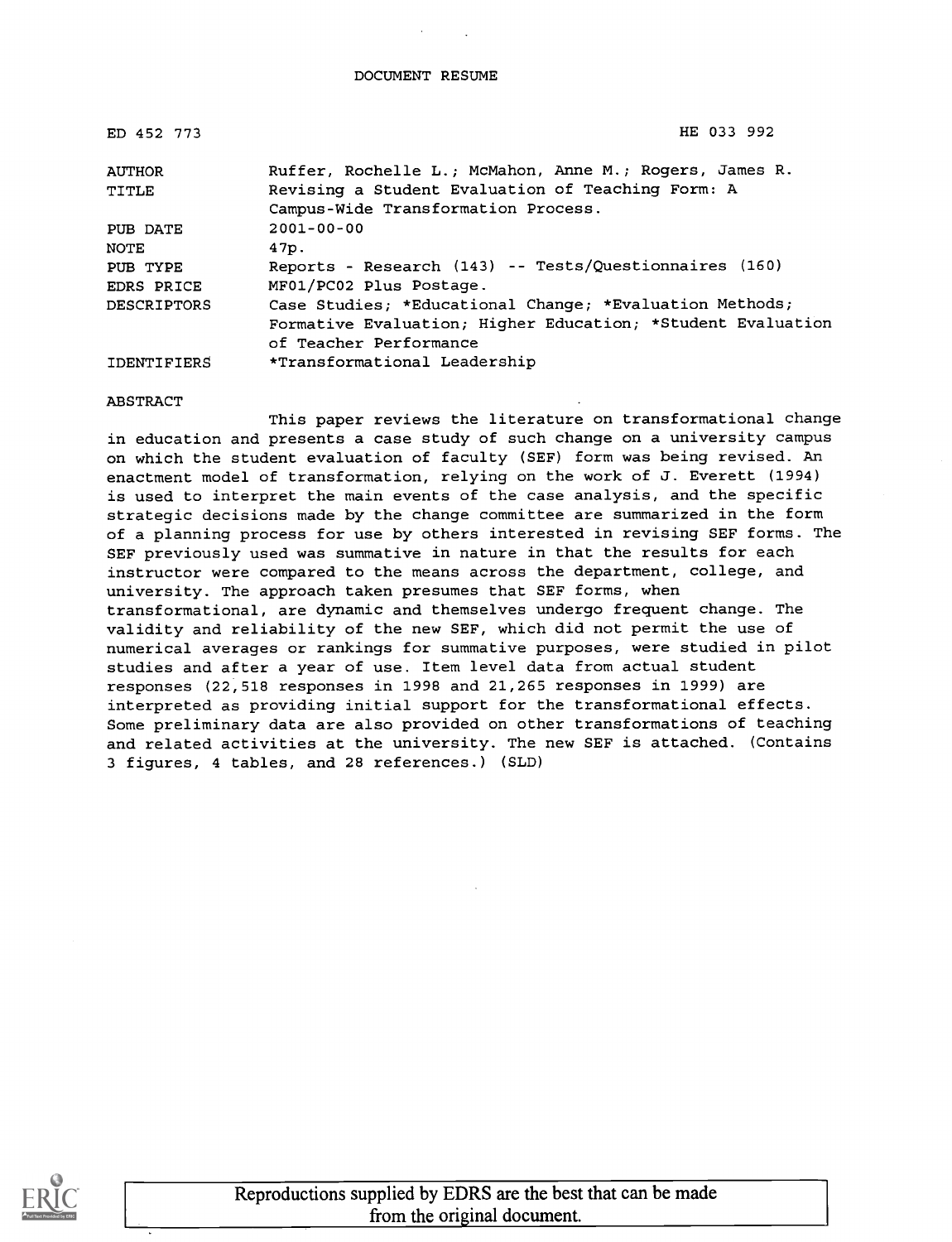# Revising a Student Evaluation of Teaching Form:

# A Campus-wide Transformation Process

by

## Rochelle L. Ruffer Department of Economics Youngstown State University

Anne M. McMahon Department of Management Youngstown State University

James R. Rogers Department of Counseling and Special Education University of Akron

All correspondence should be sent to: Rochelle Ruffer Department of Economics Youngstown State University Youngstown, OH 44555 USA phone: 330-742-1673 e-mail: rlruffer@cc.ysu.edu

> PERMISSION TO REPRODUCE AND DISSEMINATE THIS MATERIAL HAS BEEN GRANTED BY

Rogers.

TO THE EDUCATIONAL RESOURCES INFORMATION CENTER (ERIC)

1

U.S. DEPARTMENT OF EDUCATION<br>Office of Educational Research and Improvement<br>EDUCATIONAL RESOURCES INFORMATION CENTER (ERIC) his document has been reproduced as received from the person or organization originating it.

Minor changes have been made to improve reproduction quality.

 $2-\frac{12}{\pi}$ nfot

 $\bullet$ Points of view or opinions stated in this document do not necessarily represent official OERI position or policy.

BEST COPY AVAILABLE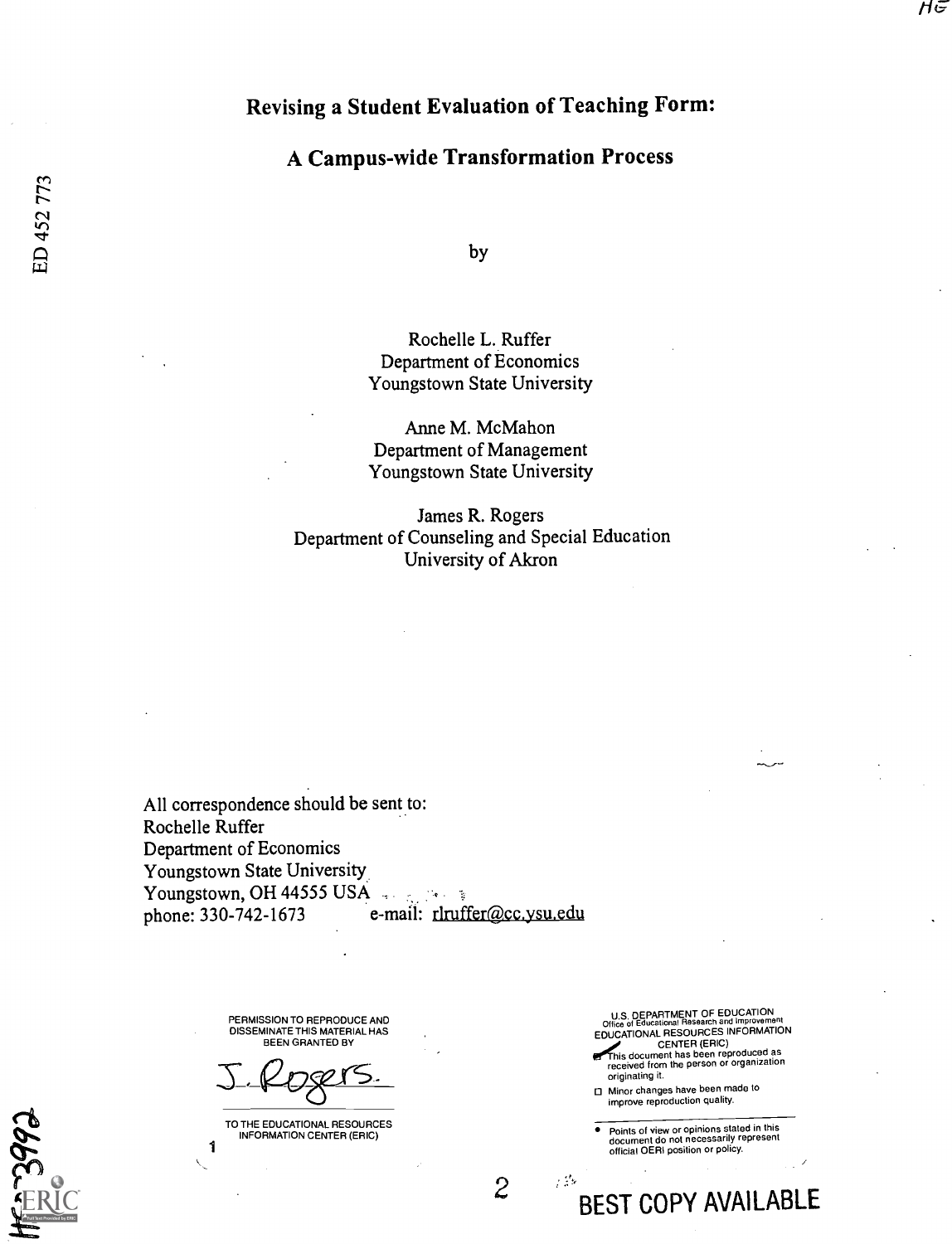This paper describes a process by which teaching and learning is being transformed on a university campus. Most universities evaluate teaching using a student evaluation form (SEF) and from time to time, committees are charged to revise them. Revising such a form is an example of routine system change that can provide an opportunity for transforming definitions of teaching and learning, but which often becomes mired in politics or trapped in bureaucratic inertia. At the time of the revision in our case, the internal and external conditions were ideal for transformational change. The committee recognized the opportunity created by those conditions and chose strategies that fostered transformational changes in the teaching and learning process. This paper reviews the literature on transformational change, especially as it applies to structural inertia, and provides a case example. An enactment model of transformation is presented (Weick, 1979, Everett, 1994) and used to interpret the main events of the case analysis. The specific strategic decisions made by the committee are also summarized in the form of a planning process for ease of use by others interested in revising SEF forms. The approach taken here presumes that SEF forms, when transformational, are dynamic and undergo frequent change. The results section reports the validity and reliability of the new SEF at the end of the first year and item level data are interpreted as providing initial support for the transformational effects. In addition, preliminary data are provided on other transformations of teaching and related activities.

# TRANSFORMATIONAL DYNAMICS IN ORGANIZATIONS

The literature describes a "transformed" organization as one in which all members are empowered, able, and motivated to experience self-initiated responsibilities regarding their roles (Bryman, 1996). Transformations are accomplished through communication among organizational

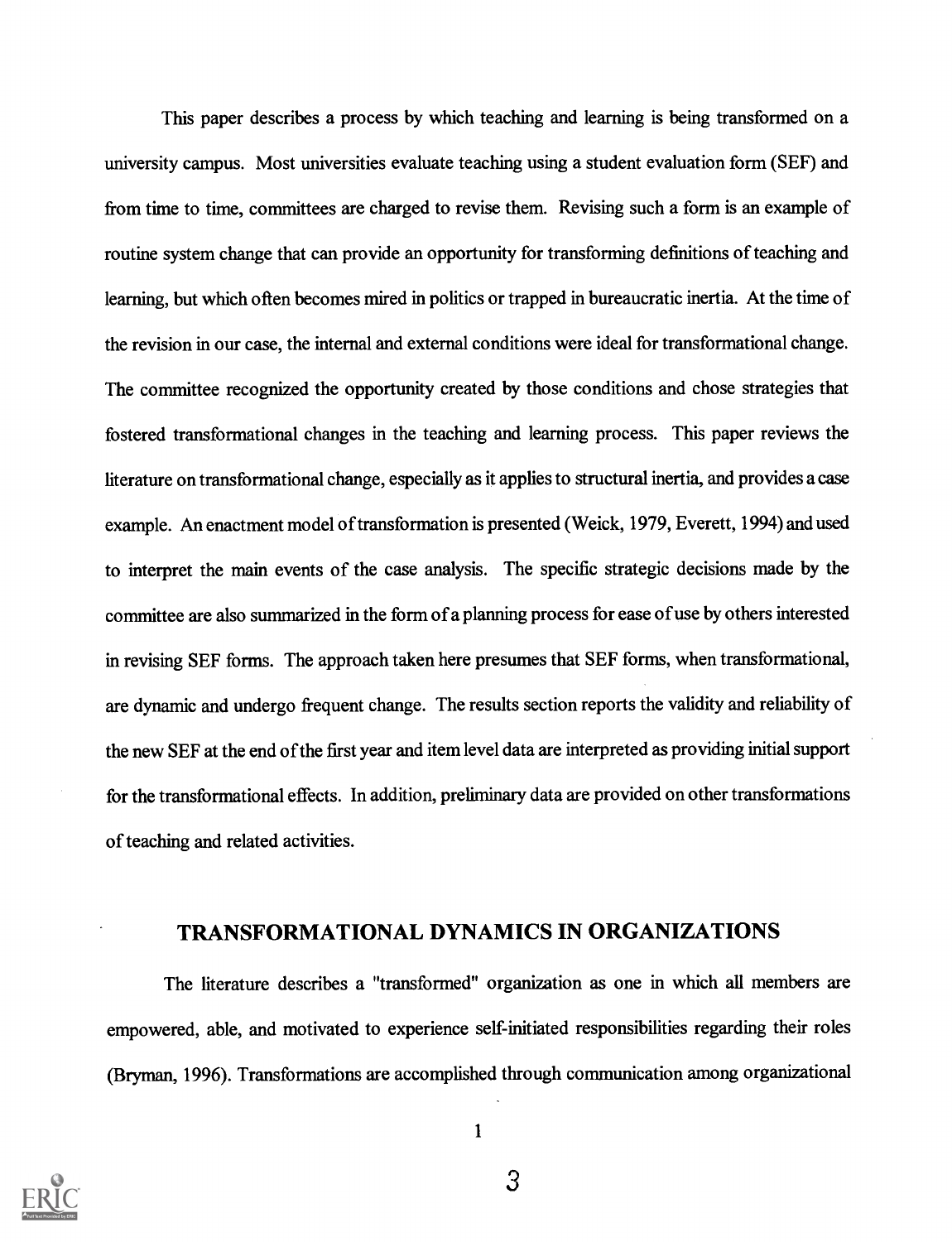members - i.e. that is, transformations are driven by talk and action (Everett, 1994). In Education, transformation generally refers to outcomes such as empowered learning by students (Marshall, 1995). Such outcomes are argued to require communication changes in the system in which learning is framed and enacted (Boyd  $&$  Myers, 1988). In order for true educational transformation to occur, "Shared decision making and shared leadership from multiple perspectives is essential" (Alexander & Keller, 1994).

Even though transformational goals assume decentralization and empowerment, the literature on transformation tends to argue or assume that some top-down process will be necessary to transform a traditional organization (Bryman, 1996; Marshall, 1995). The implication is that bureaucracies create powerful forces for inertia. Such forces overwhelm new ideas in one part ofthe system and thus, the new ideas do not get carried through the organization. Hence, powerful leadership is seen as necessary in traditional organizations because it creates vision for inspiring change and authorization for disrupting inertia.

The case discussed in this paper represents a common situation in which a committee of individuals in a bureaucracy is empowered to induce change. The committee's task is embedded in complex bureaucracy (in our case, the form to be revised was written in the union contract, used by administrators for faculty evaluations, and had an existing administrative infrastructure). To succeed, the committee's recommendations for change had to compete with alternative ideas and survive inertia associated with each part of the bureaucracy affected by the change. Typically, such committees are charged with responsibilities for change without the benefit of executive level vision. To inform transformation strategies under such typical conditions, a decentralized model of leadership activities is required (Bryman, 1996).

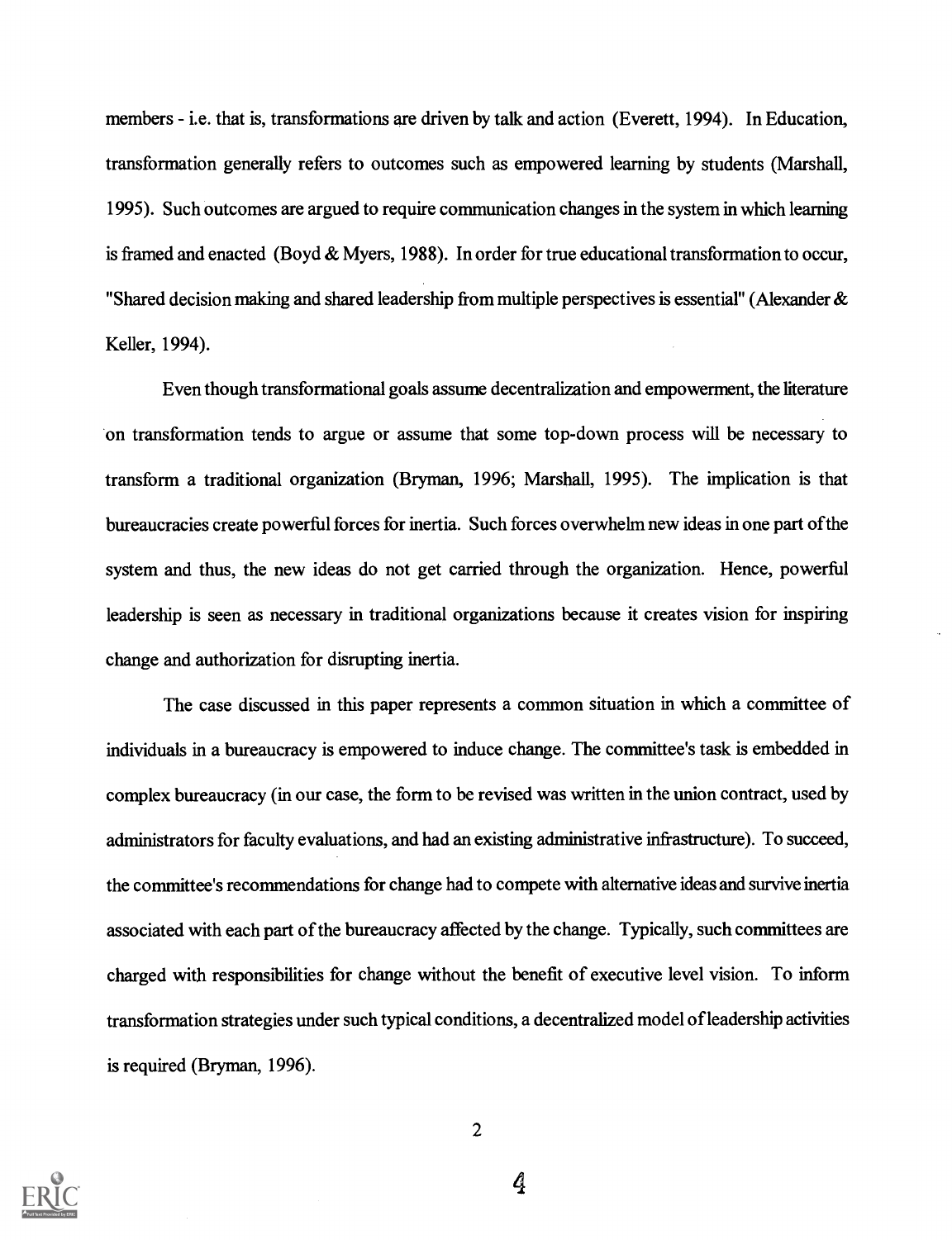Wheatley and Kelner-Rogers (1996), Everett (1994), and Weick (1979) provide guidelines for such a model. They assume that members' activities create the specific characteristics of the organization. The continuous actions and communications of members are the mechanism by which organizations are maintained and changed. In this sense, organizations are "events" that are enacted by their members. All actions by members create changes that are potential transformations. Most of the actions are not repeated or adopted by others, and thus, they do not lead to transformations. When they are enacted, however, their consequences become components ofthe organization. In this sense, enactment is the mechanism by which organizations are changed. The next section presents a model that describes the transformation process as a sequence of enacted organizational changes.

# An Enactment Model of Transformation

Figure One summarizes an enactment model of transformation. The model relies heavily on the work of Everett (1994). It assumes at any given point in time, an organization is a complex set of enacted events and meanings. According to the model in Figure One, the particular conditions ofthe current external and internal environment place demands on members for action. As individuals respond to environmental demands, they use their own history to change at least the internal environment to some extent. This created change is a new environment of the moment. Since individuals experience different demands and bring different histories to the situation, there will always be a variety of responses to any current set of conditions. The range of responses creates a variety of enacted environments, each of which is then a potential transformation state.

In organizations, the individual actions do not occur in isolation. Instead, they demand interactive responses of more than one actor. As individuals continue to interact, some environments



3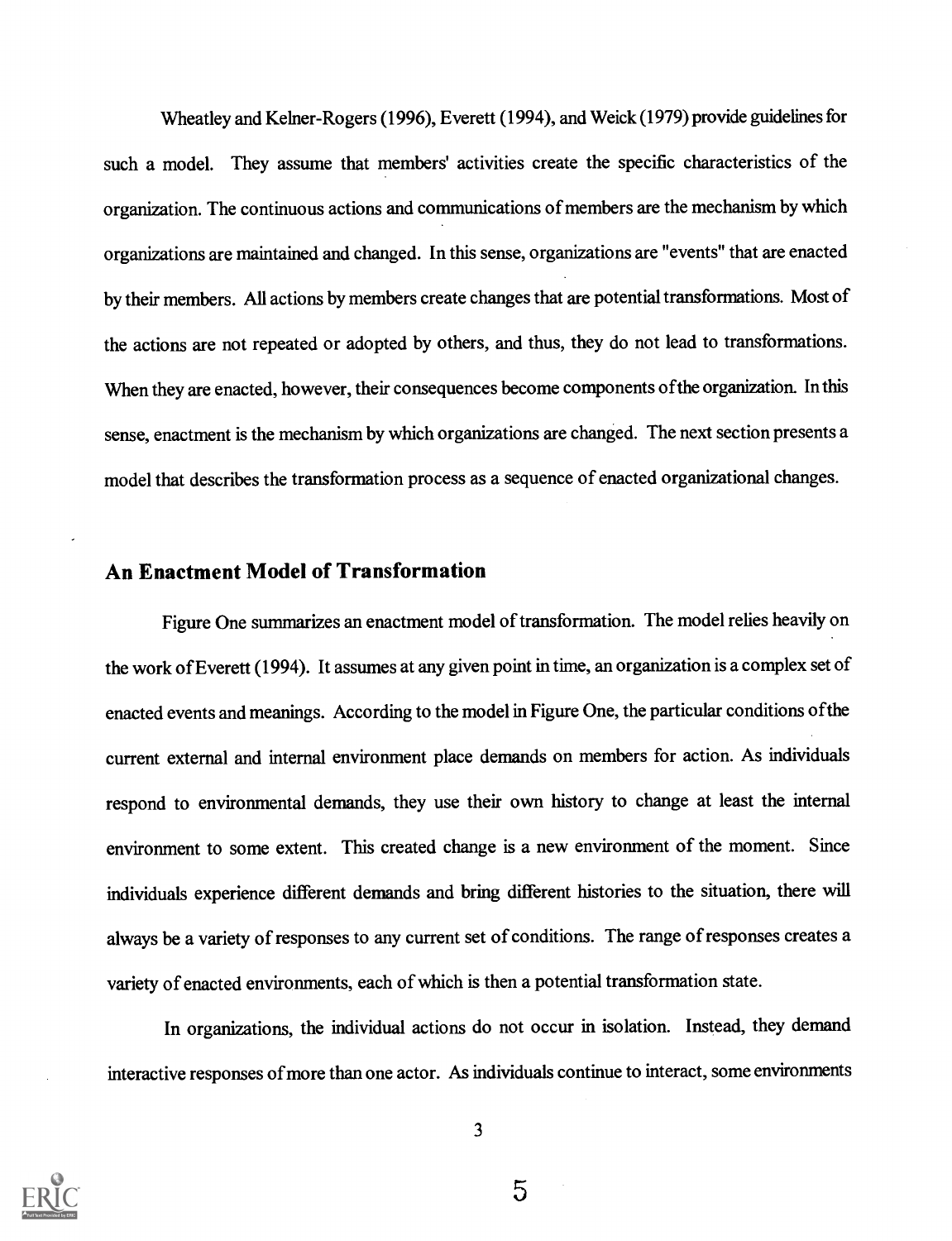are reenacted and others are not. A response to any enacted environment for any reason at all selects it for the organization. Actions always introduce some change into the selected environment, hence the environment is dynamic. When an environment is regularly selected and reenacted, it is retained. The retained environment is behaviorally incorporated into existing patterns of actions, i.e. the organization has reached a transformed state.

The new transformation state has outcomes that leave the organization in a new relationship with the environment. Transformed states constitute a set of new initial conditions for subsequent action. These conditions include new definitions of the organization, its components and its activities. Retained environments will be selected more often than novel environments. Thus the set ofenacted environments is less variable than all the other possible potential environments might suggest because selection favors retained environments. This behavioral model, then, is also a model of adaptive change.

Bureaucracies exercise leadership through the selection and retention among the many environments enacted by their members. The task any committee in a bureaucracy faces is to gain system wide acceptance of its proposals. According to our model, this requires the adoption of strategies that increase the likelihood that a committee's proposed changes are in fact selected and retained by others. In particular, the goal is to have the proposals incorporated into administrative routines, thus mobilizing structural inertia in their favor.

A general version of the model described above helped the committee make strategic decisions about how to proceed and is used in the following sections of the paper as a heuristic to interpret and analyze the committee's process and its outcomes to date.



4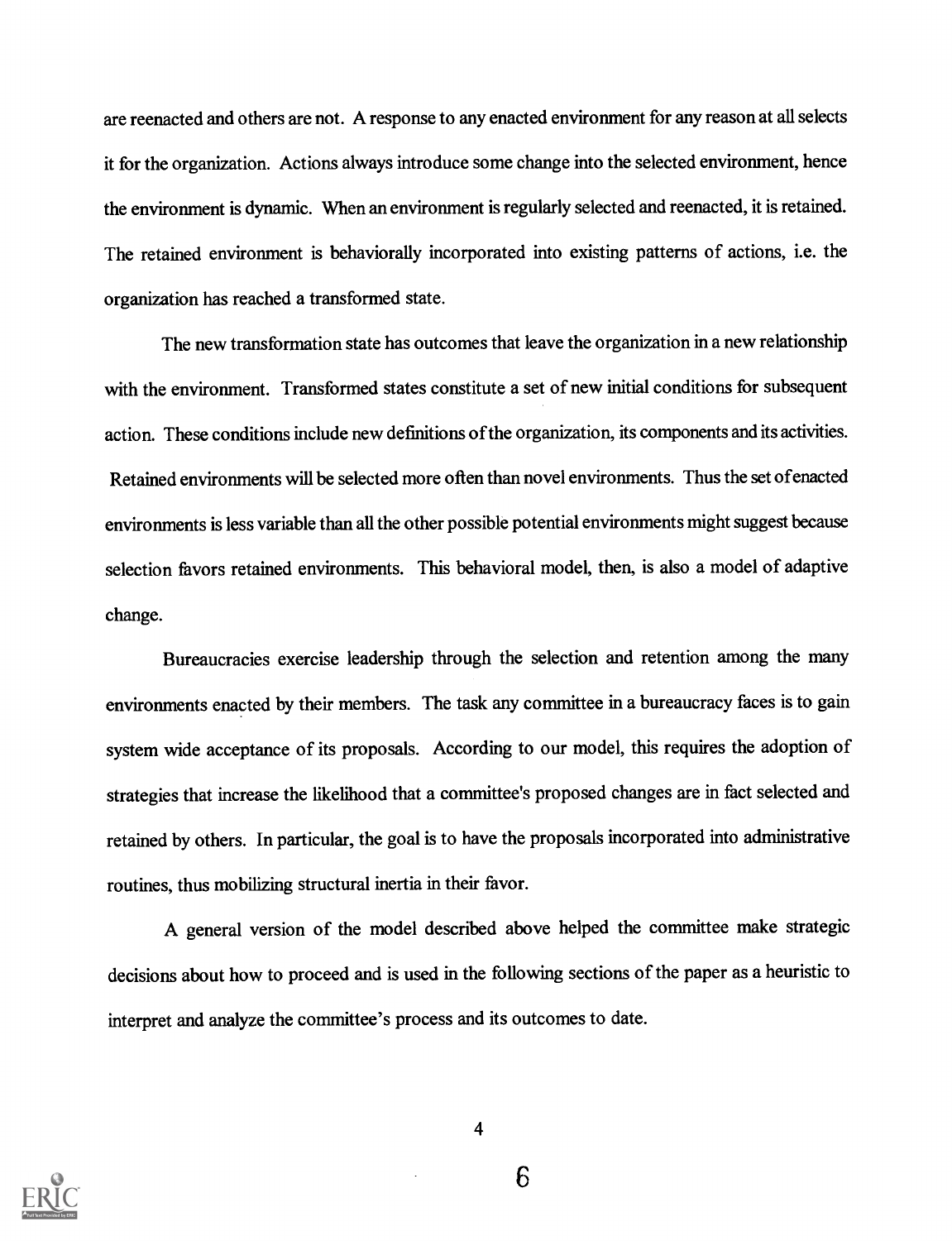## THE CASE

Youngstown State University (YSU) is a metropolitan campus serving 12,500 students, with a unionized faculty. Its original SEF was developed in 1974 and remained unchanged until 1993. The specific questions on the SEF were written into the contract with the faculty union. As such, the form represented issues that were contractual conditions of employment and implied a single pedagogical approach to instruction (i.e. a textbook, lectures and exams). For example, six of the twenty-six questions were of a contractural nature (e.g., whether the professor kept scheduled office hours and was on time for class). Seven of the twenty-six questions dealt with pedagogical issues, two specifically about exams in the class and four specifically about the presentation of the material. No allowance was made for the possibility that the professor might have used other instructional or assessment methodologies.

This form was summative, as opposed to developmental or formative, in that the results of every question for each instructor were compared to means across the instructor's department, college, and university (Scriven, 1981). These comparisons were used to inform tenure and promotion decisions. One specific question asked the student if"Overall, this instructor is among the best teachers I have taken". The responses to this question and the average response to 24 of the other questions were used in a summative, rather than developmental way. At the time, these were the only assessment tools used on campus to evaluate faculty teaching. In addition, there were no university-wide teaching development programs.

The summative nature of the form and its status as a negotiated contract item thus defined teaching in an adversarial way, inhibited change, and helped to suppress teaching development activities. The form also functioned as a set of normative constraints on teaching pedagogy, due to its

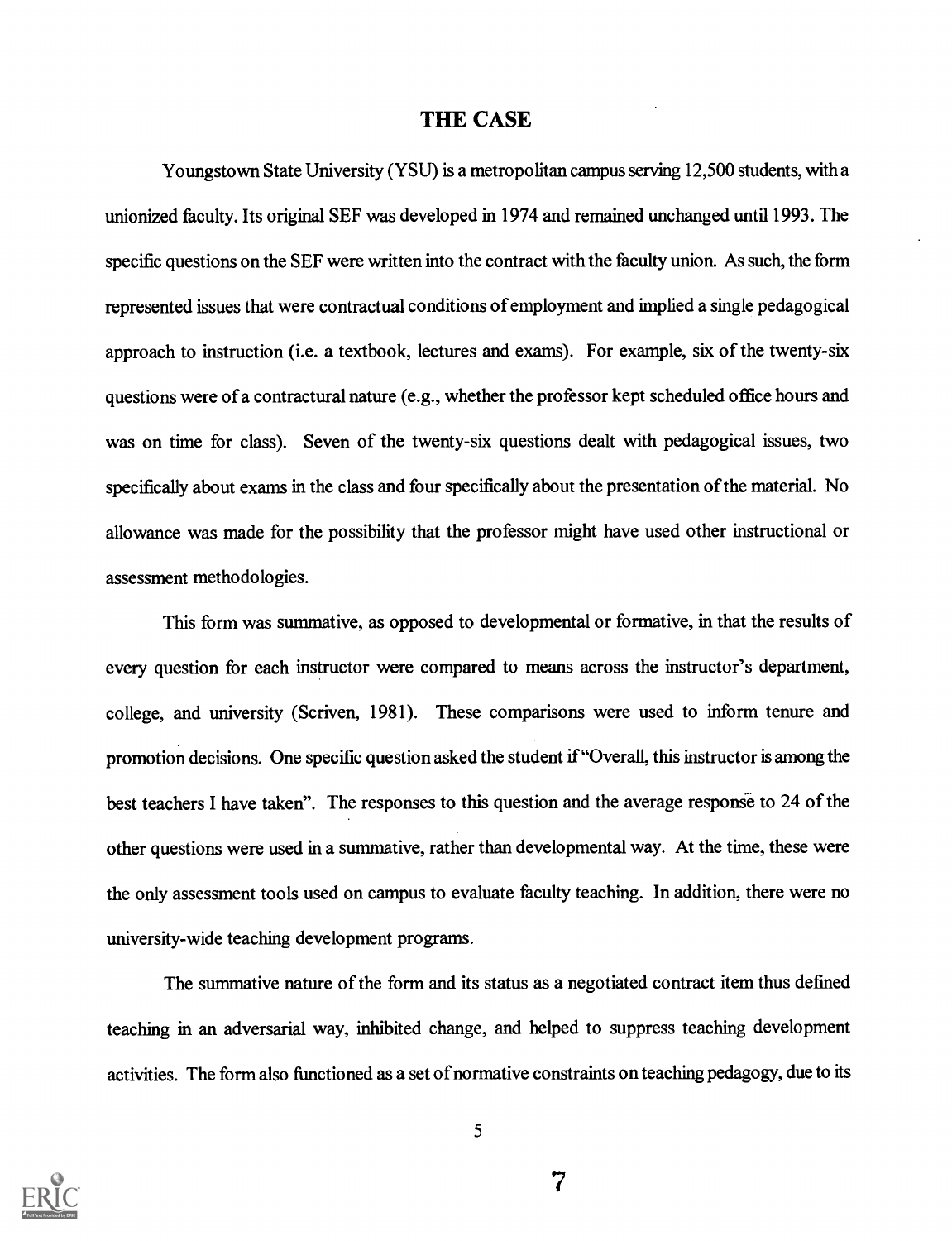emphasis on the traditional lecture model and objective testing. These characteristics implied a definition of good teaching in terms of traditional pedagogy and compliance to contractual matters.

# A Change in Initial Conditions

Eventually the definition of teaching reflected in the SEF failed the needs of the campus. Changing external accrediting expectations and the introduction of new and diverse educational philosophies led to union and management consensus regarding the need for change in the SEF. As a result, a Student Evaluation Review Committee (SERC) was appointed to develop a new student evaluation of teaching form for classroom use. The form developed by the SERC (hereafterreferred to as the interim SEF) was written into the labor contract. SERC developed a form that did not permit the use of numerical averages or rankings for summative purposes.

The interim form had 15 questions, six of which asked detailed demographic information about the student which made it possible for faculty to identify students. Another three questions asked questions specific to the compliance with the union contract, such as whether the student received a syllabus and whether the faculty member adhered to office hours. One ofthe questions of a contractural nature had multiple responses including whether the professor often missed class, started and stopped class on time, dismissed class early on a regular basis, and used class time efficiently. One question specifically asked about the room, whether it was too cold or hot, poorly equipped, too crowded etc. The topic of one question was academic dishonesty. Two other questions dealt with whether the professor returned work in a timely fashion and whether the objectives of the course were met. Only two questions specifically dealt with classroom pedagogy. One of the two pedagogical questions asked if the course helped the student improve in eleven

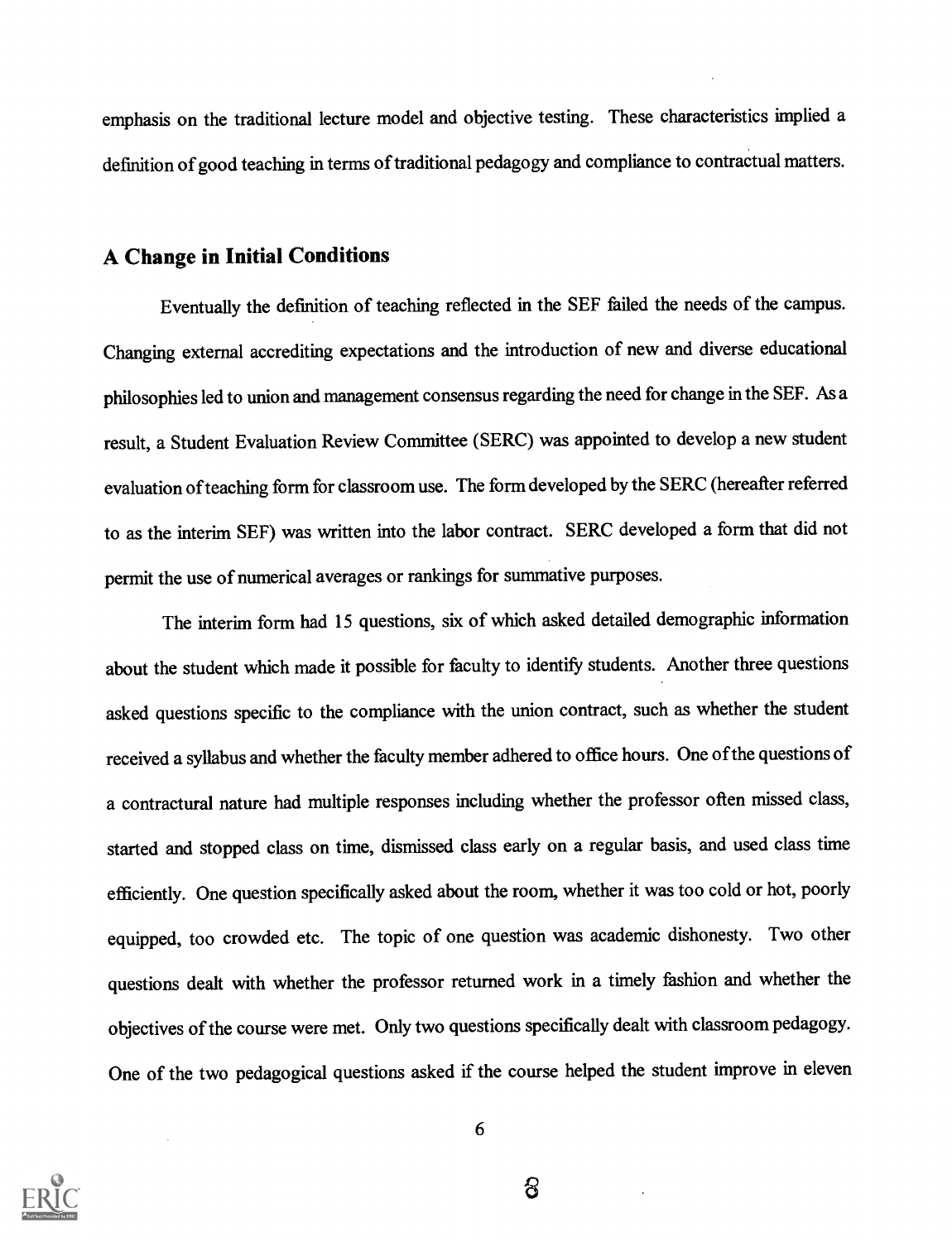distinct skill areas ranging from a theoretical understanding of the subject to computer skills. Students were able to choose as many responses as they felt were appropriate. This question introduced new ways in which a student might learn, but the multiple response categories made interpretation and analysis difficult, both developmentally and summatively. The other pedagogical item dealt with student experience and asked if the course helped the student to reach six specific goals ranging from "better understand myself' to "respect the opinions of others" to "appreciate the importance of this subject". Again, the multiple response nature of this item made it difficult for faculty to use the results for development and made it impossible for administrators to use the results for evaluation.

This interim form represented an attempt to dramatically shift past goals of the SEF. However, the use of multiple response items and the number of items that did not deal with the teaching and learning process led to general dissatisfaction with the form among the campus community. Internal dissatisfaction led to the appointment of a committee on teaching development, teaching environment and teaching evaluation (CTD). The CTD was immediately charged with the task of revising the interim SEF.

# An Opportunity for Transformation

This newly developed committee, the CTD, recognized that the current campus culture and accreditation demands created a set of conditions that made it possible for the outcomes of the SEF revision process to be transformational, i.e. remove teaching from an adversarial context and transform the definition of good teaching and learning. Revising the form presented an opportunity to engage the campus in a discussion of what good teaching should mean in the future. Such a



 $\overline{S}$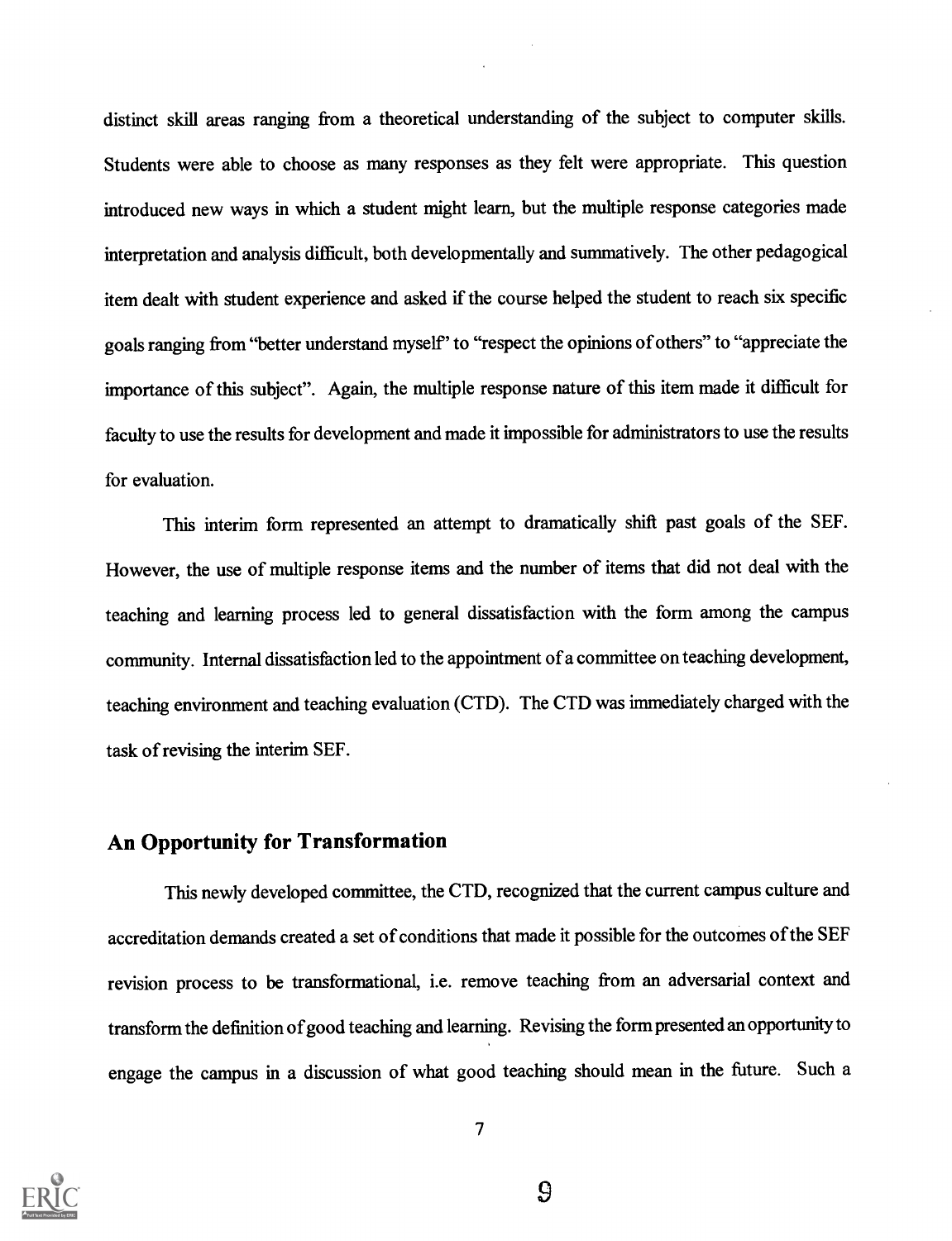redefinition could affect not only classroom pedagogy, but also such matters as the conditions of employment, the scope of the union contract, and ways in which administrative summative needs are met.

## Transformational Strategies

To produce a stable state with transformed meanings for teaching, it would be necessary for a great number of people on campus to enact proposals of the CTD. The Committee used this insight to inform its decisions summarized on Figure Two, which lists a set of four general decisions to be made in any revision of a SEF. Decisions about that list (whether deliberate or not) form general norms that guide the SEF revision process. The committee's decisions were as follows.

1. Strategic Approach for Ensuring Selection and Retention. The committee decided that in order to achieve acceptance of a revised form, and to maximize transformational consequences for teaching and learning, the revisions would have to be grounded in literature on good teaching. The way in which the committee spoke about teaching could then be couched in substantive as opposed to political terms. It was the committee's intent to avoid individual and group interests and positions (i.e., sources of inertia and opposition) in the initial framing of the revision. Thus, the committee engaged in a thorough examination of the literature on teaching evaluation.

2. Strategic Choices of the Goals of the Form. The literature addresses the relative merits of several commercial student evaluation of teaching forms (i.e., Center for Faculty Evaluation and Development, 1994; Educational Testing Service, 1992; Marsh & Roche, 1997;

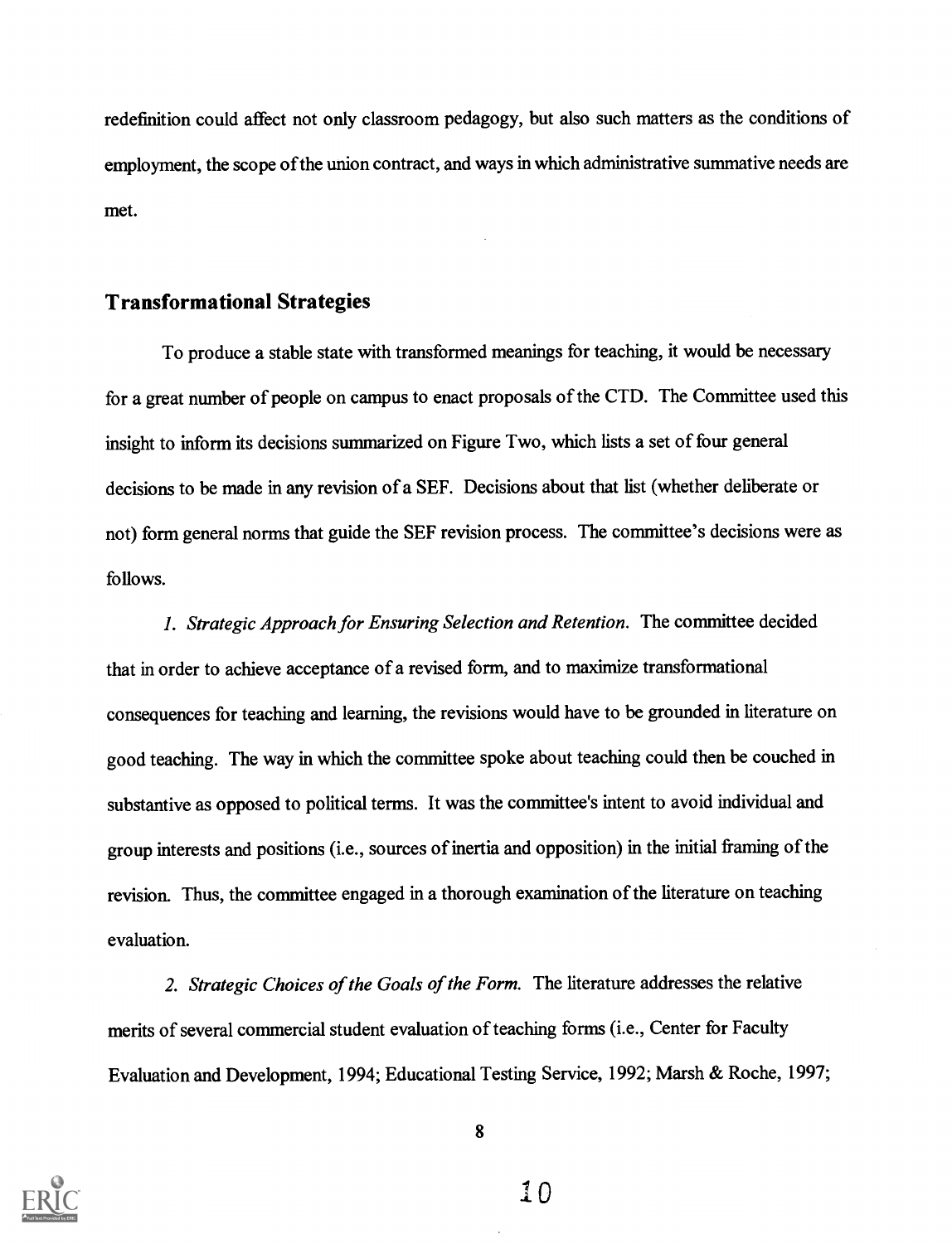Tagamori & Bishop, 1990). Commercial forms allow for national comparisons based on established norms. However, the committee believed that an SEF form self-designed by our faculty would have the benefit of behaviorally implicating faculty in the transformational process. Self-designed forms tend to force a discussion of the definition of good teaching and allow altering that meaning over time. These benefits were consistent with the Model's criteria for selection and retention. Thus, the model provided goals that enabled the committee to evaluate literature based alternatives with regard to the YSU environmemt.

There is also a debate in the literature regarding the value of student evaluation forms (Tuckman, 1995; Herbert, 1995; Broder & Dorfman, 1994; Hampston, Viehmeyer, et. al., 1998). A major issue in this debate is that the goals of SEFs are often multiple and unclear (e.g., summative vs. developmental). Additionally, even when grounded in sound theory, some authors argue that the results from student evaluation forms may suffer from student biasing factors and problems as a function of the partisan interests of those who use the form (Carey, 1993; Cashin, 1988; Greenwald & Gillmore, 1997; Herbert, 1995; McKeachie, 1997; Seldin, 1993). However, others argue that there is little evidence of student bias and call for the continued use of SEF measures (e.g., d'Apollonia & Abrami, 1997; Marsh & Roche, 1997). Despite the ongoing controversy over the use of SEF measures, they continue to be used in higher educational settings in generaland at YSU, specifically.

Thus, the committee decided to maintain the focus on formative goals even at the expense of the form's sumrnative uses and even if the form was not free of all bias. This decision was collaborative in that it reflected respect for institutional heritage by integrating into the committee's work, the history and commitment from the SERC, the committee that created the interim form. Additionally, this decision served to implicate others (including past members of the SERC)

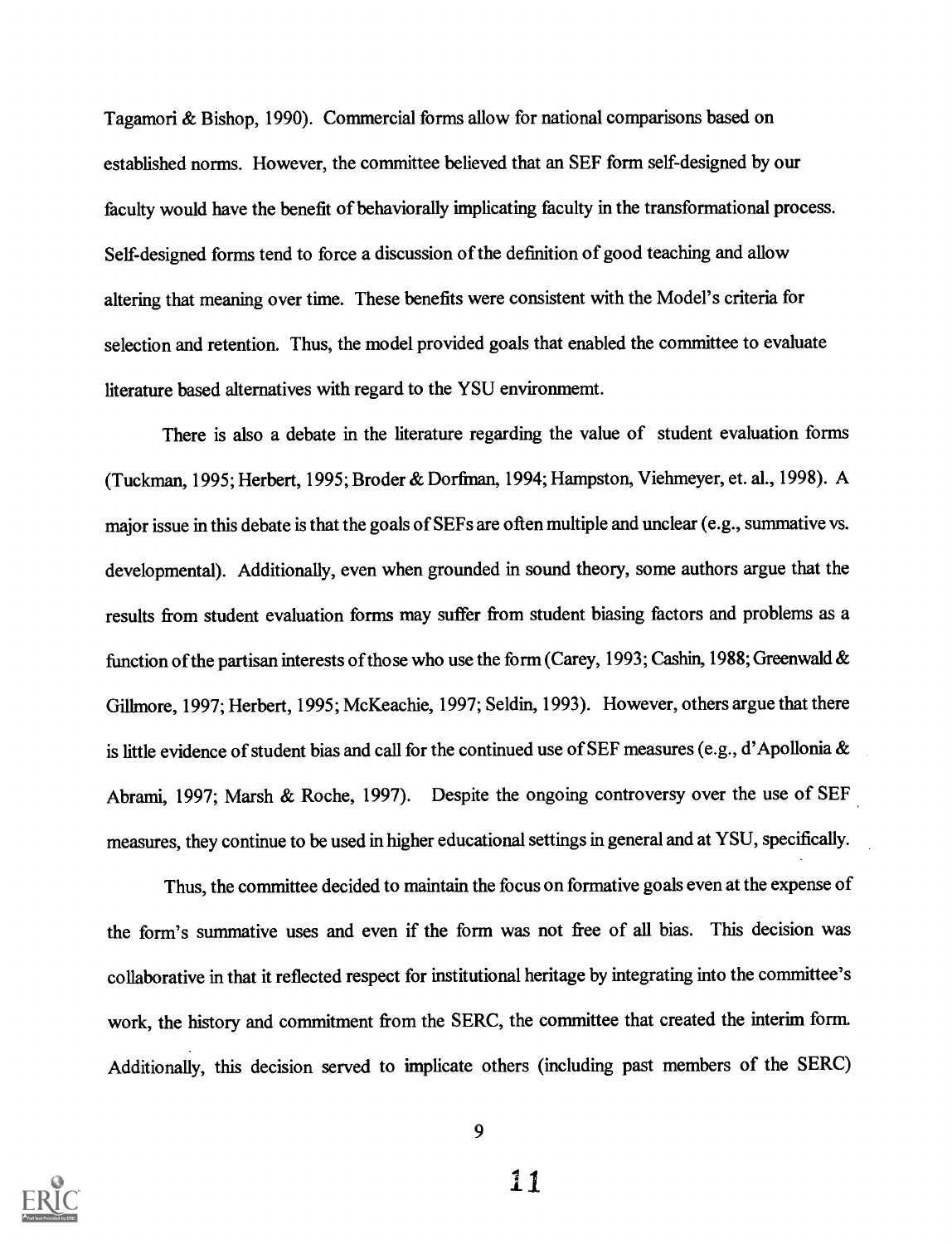behaviorally in the revision activities. Thus, the committee agreed to frame its activities as a forward development of prior activities regarding the form, rather than starting "anew." The Committee's choices reflect the strategic goals for inducing selection and retention described earlier in the Model presented in Figure One. As a result of these goals, the Committee chose a self-designed SEF form.

Finally, the committee analyzed particular intellectual frames from the literature on dimensions of good teaching, selecting Cashin (1989) for its simplicity, face validity, and consistency with committee goals. Anchoring its discourse in that definition helped ensure that forward development was not cast in the political terms of the past. It also grounded discussion in one set of intellectual language. This process makes self-interest language by others apparent, and forces others to use a new language to discuss the form and its process.

3. Collaborative Strategy for the Revision Process. To secure the system-wide selection and retention of its proposals, the committee sought to develop a revision process that was as collaborative as possible, thus implicating the activities of as many members of the campus community as possible. The composition of the CTD also reflected a commitment to collaboration among multiple constituencies on campus and defined the task as a campus-wide undertaking. The committee represented various sectors of the campus, including chairs, deans, faculty, and administrators. The union appointed three faculty members to the committee and the administration appointed three administrators: the Dean of Education and two department chairs representing two additional colleges. The appointed faculty were both senior and untenured junior faculty. The committee's composition ensured expertise in assessment, educational theory and evaluation, experience with the form's different uses (e.g. chairs, promotion committee members, faculty etc.), statistical analysis, knowledge of the relevant campus cultures and the



10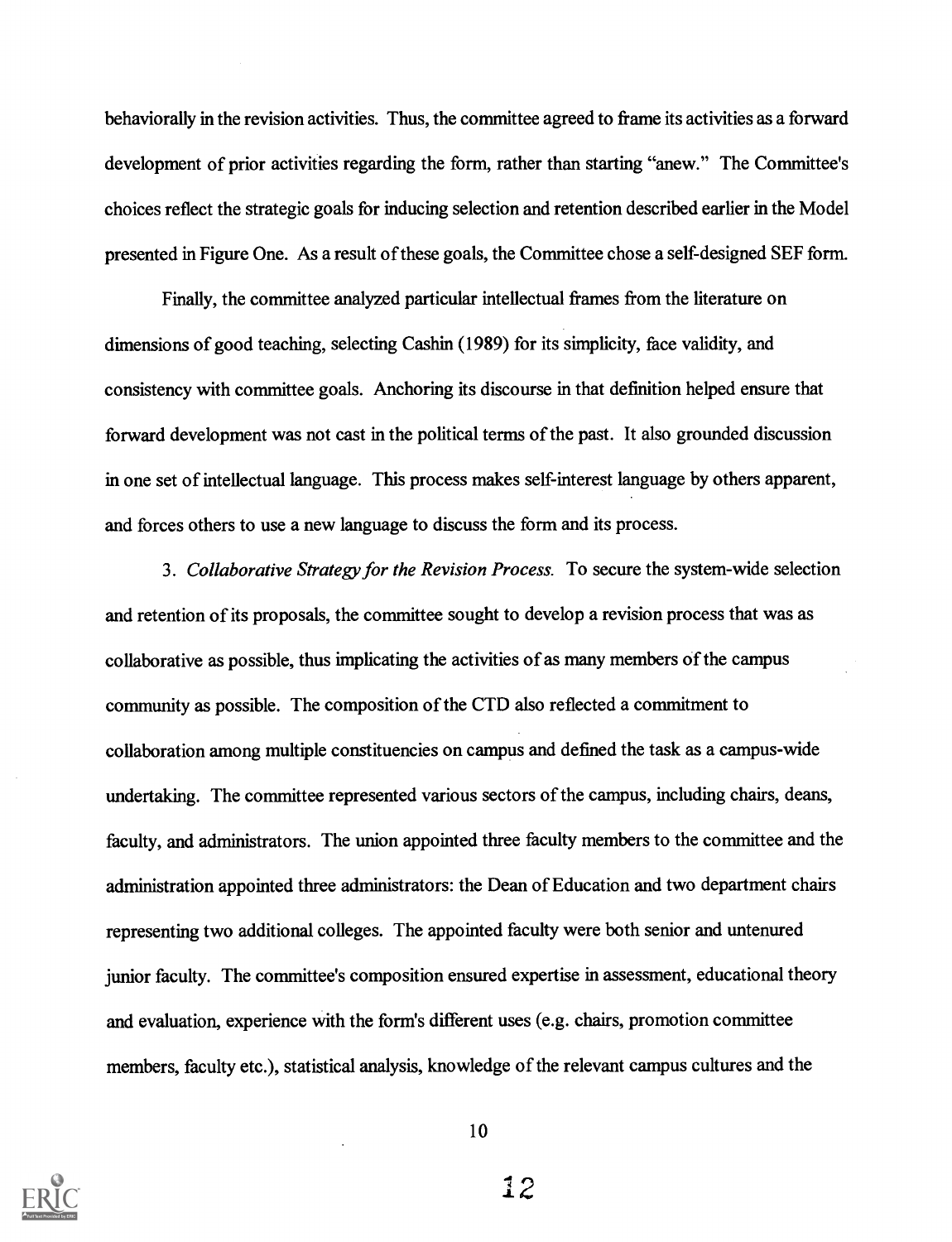commitment to a theoretically-based revision of the form.

The committee developed multiple methods for enhancing the collaborative nature of its process by seeking input from all campus groups. The committee solicited the concerns of students, faculty and administrators about the old SEF Form and the Interim Form. Every faculty member was invited to submit examples of questions they developed and used to assess his or her teaching. The CTD also met with the deans and chairs regarding their needs and experiences with the previous forms, and it met with individuals on the administrative/union negotiating team. Later in the process, the committee sent out reports to all these parties on its activities (including student government), and it conducted several voluntary pretests on the proposed revised form. The pretests included a form asking volunteer faculty for their reaction to the form and the full implementation of the new form included a survey inviting student reaction to the form. The objective of the CTD was to involve all interested parties in decisions regarding the revision in order to increase their behavioral and communication activities about the newly revised SEF (Centra, 1993).

4. Sources of Inertia and Opposition: The CTD believed a collaborative process would help to "identify" the relevant sources of inertia and opposition as well as engage those sources in communication and other behaviors about the new form and its related processes. In particular, the committee formally interacted with others about the following: (a) the Union's concerns for job protection, (b) deans' and chairs' concerns for summative evaluation of teaching, (c) faculty concerns regarding student bias, (d) staff concerns regarding the effort and cost involved in any change in the form or its administration, (e) concerns by students, faculty and administrators about instructional quality, (f) concerns by faculty who had developed the interim form, and (g) concerns

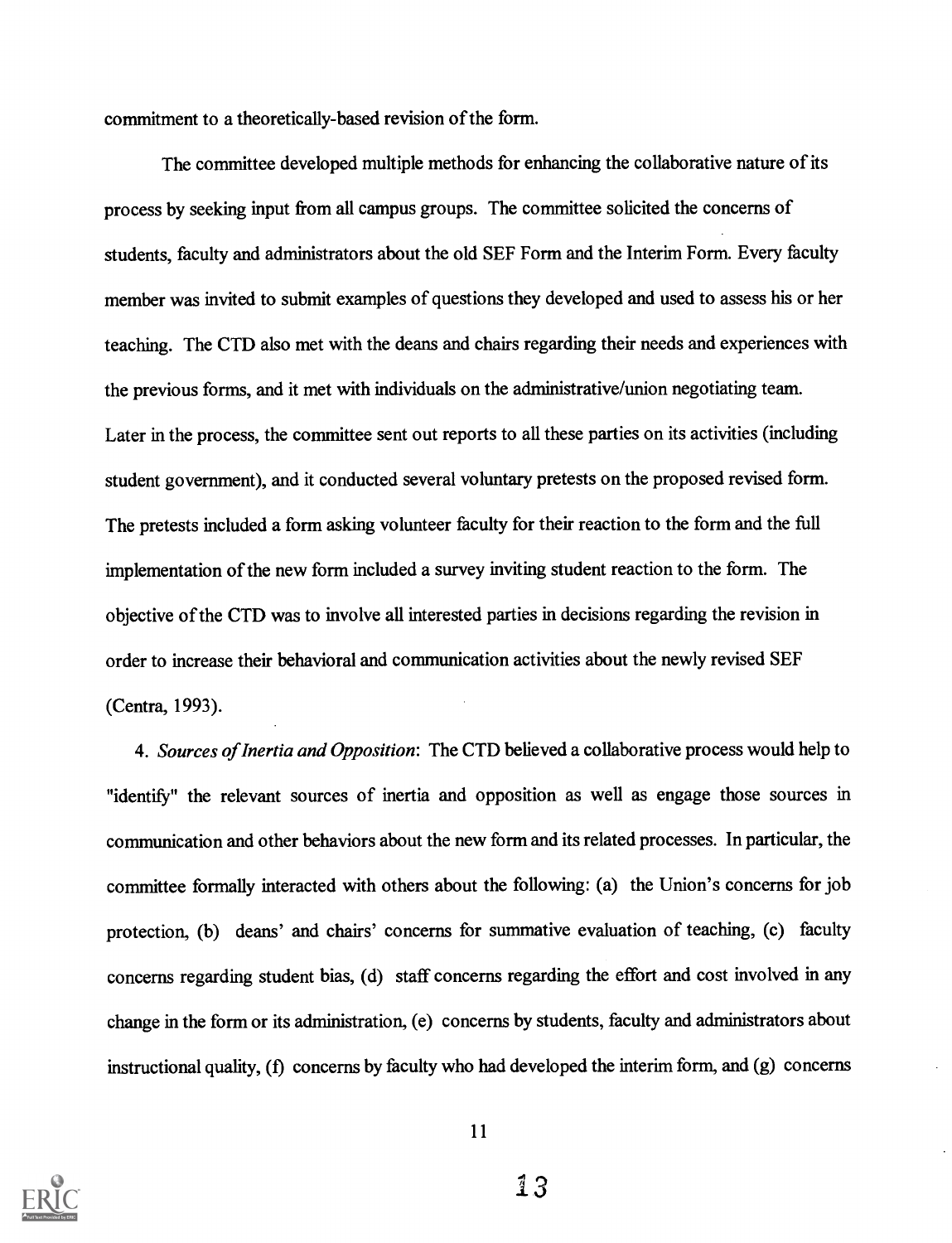of various programs about the form's status in terms of their accreditation criteria. Members ofthese interest groups were contacted, urged to reply to the committee, and informed as to the CTD's decision regarding their specific concern. Whenever possible, the committee attempted to incorporate in its activities information outlining its attempts to address the concerns of the interest groups. The CTD wanted all groups on campus to feel connected to the form in some way. The committee felt that by including all possible sources of inertia and opposition in the form's composition, the form was more likely to have a transforming effect on teaching.

Since the initial conditions included mandates for change, the Committee was not required to sell the need for such change. It justified its activities by assigning the requirement for change to mandates from others. This further implicated the actions of others in the Committee's undertaking. It also tended to dissociate negative feelings about the need for change from the committee itself and from its specific activities.

## Enacting the Revision Process

In keeping with the goal to honor heritage and past committee work, the CTD began by categorizing each item on the original and interim SEF using the conceptual dimensions of teaching effectiveness in Cashin (1989). As a result, the committee learned which categories were and were not addressed by the interim form, and identified items that did not address teaching effectiveness at all. This generated a list of questions on the interim form that needed to be revised. For example, the response categories in the two pedagogy questions on the interim form needed to be considered each as an individual item. The detailed responses in the contractural items needed to be clarified as separate items.

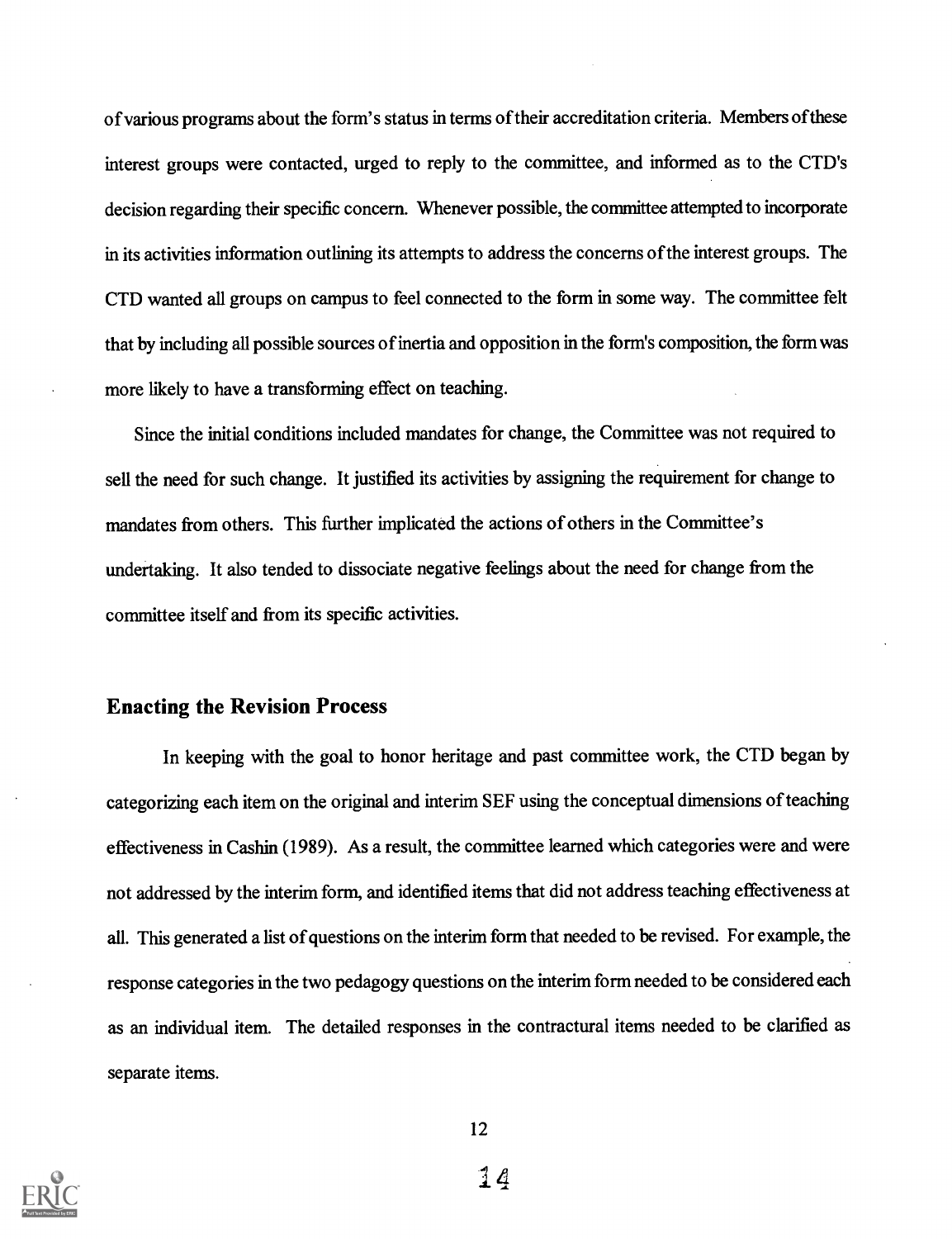The committee also listed concepts that were under represented or not addressed by the form at all. The seven dimensions from Cashin (1989) were collapsed to the following four categories: course design, availability to students, administrative requirements, and assessment of instruction/subject mastery/delivery of instruction. Figure Three lists the four categories of the conceptual dimensions of teaching and provides a definition for each. These dimensions became the anchors of the committee's discussions about assessing teaching and brought the legitimacy of the literature to the discussion. The conceptual dimensions were inclusive and non-political in content, yet invoked contributions of the various constituencies.

From all the information, the CTD created a revised form that was introduced in a year-end report to the Union, negotiating team, Provost, Deans, and others. Messages associated with earlier solicitations for information prepared the various constituencies for much of what they found in the report. However, for selection and retention to occur, items in the report must themselves be behaviorally addressed by others (see Figure One). To that end the committee scheduled feedback meetings that forced such activity. When others participated in the feedback meetings, they contributed to the transformational adaptation process, even when critical. Criticisms are arguments for change and participate in the selection and retention of the recommendation because they treat the recommendation as a potential future state of the organization. The Committee's collaborative activities, then, were a transformational leadership process involving members of the full range of constituents.

The early collaborative strategies of the Committee activated the main political concerns about the form and its use. The early strategies also helped to identify weaknesses in the existing forms in terms of meeting the needs of various constituencies. Repeated collaborations with the various

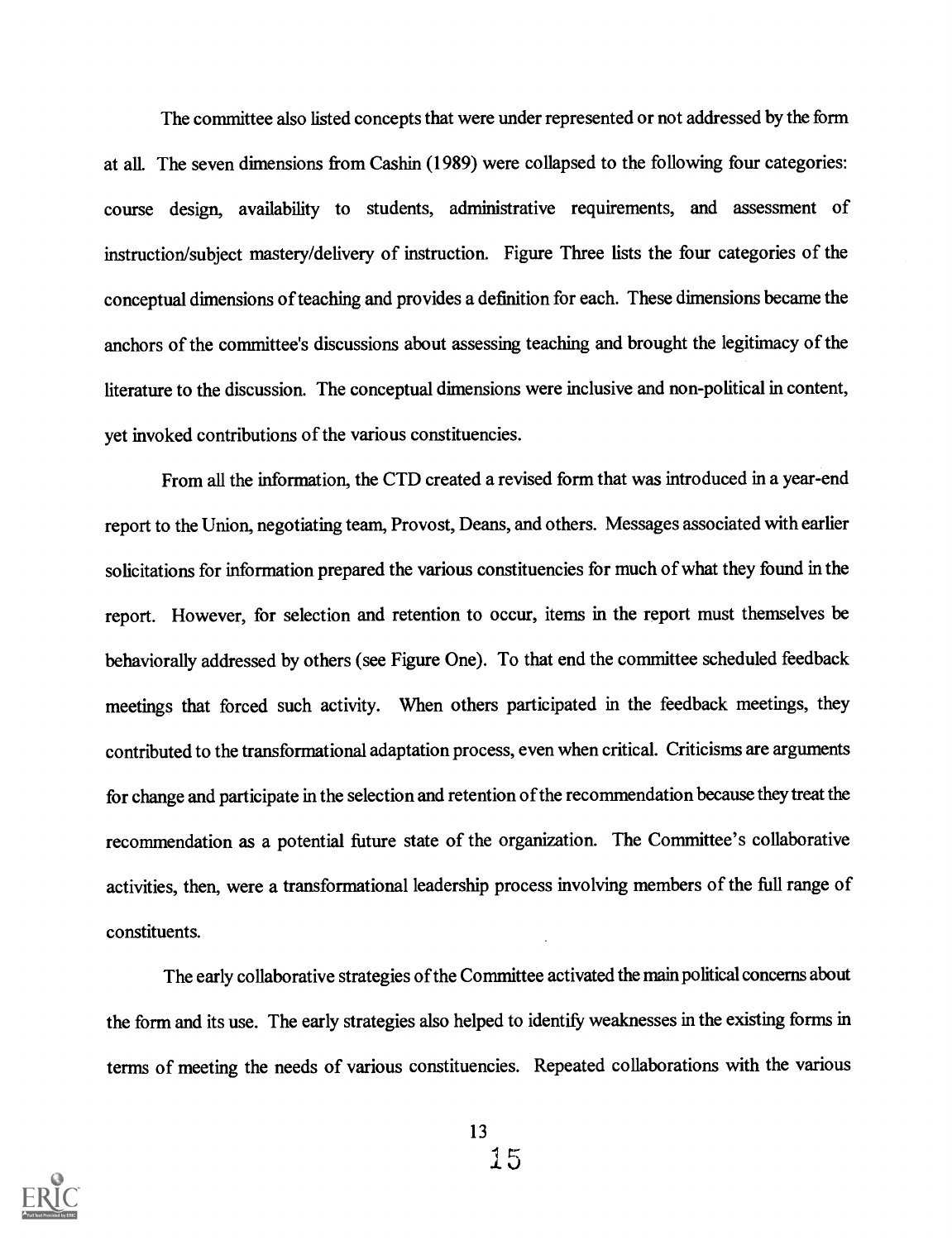constituencies continuously involved them in the enactment of the new SEF. By using multiple methodologies (e.g. surveys, meetings, reports), the committee was able to access a range of reactions, concerns, values and interests. Toward the end of the process, the committee was able to construct surveys that led to very specific suggestions for change with a minimum amount ofpolitical negativity and rancor. Based on the surveys, suggestions were presented in a helpful and cooperative tone, and many of the suggestions were used in the final revision. In addition, these activities represent the multiple selection and retention process of the enactment model. These same interactions served to define earlier SEF forms as no longer satisfactory, thus weakening the inertia associated with those forms specifically.

The Committee exposed the campus community to details of the new changed form in several pre-tests of early drafts, the results of which were shared with both the union and administration. The behavioral demands associated with actually administering the pretests reduced inertia and prepared the campus for final adoption of the form. This use of the new form was a strong force for widespread adoption of the form. In the absence of an alternative, the revised form would likely be selected and retained since the union contract required evaluation using an SEF. The older forms had been discredited and their routines had been replaced by the new ones for several quarters due to the pre-tests. This shifted the inertial forces to the older forms. Thus, the CTD exercised leadership in the selection and retention process by forcing collaborative involvement, systematically articulating problems with the established forms, and piloting the new form. Although repeated requests for feedback were not always successful, overall, the activities that were demanded by the committee were critical to the success of its revision process.

Table A provides a summary of the specific steps the committee took as it revised the SEF. It



14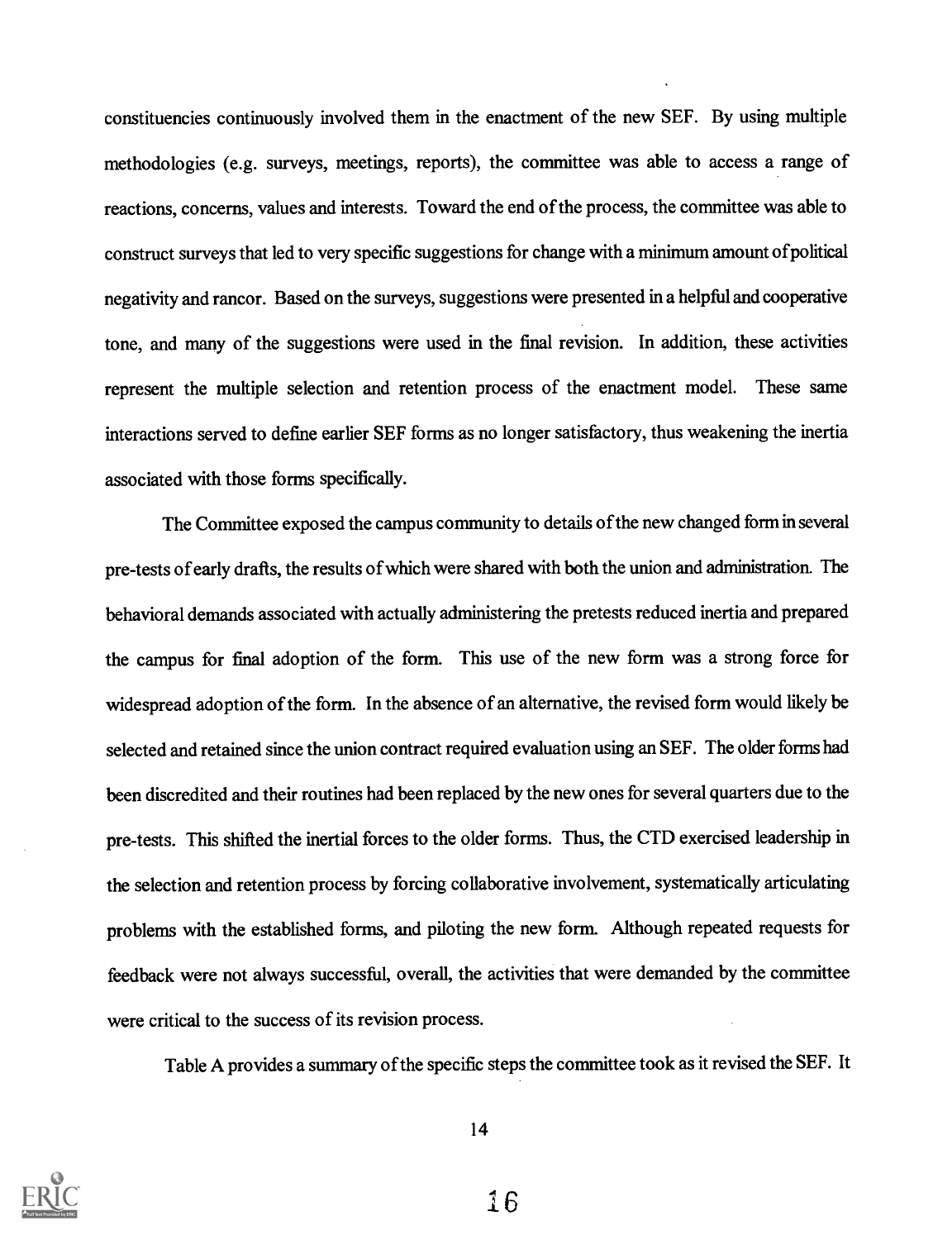also summarizes the initial conditions faced by the Committee as it undertook that task, its strategic decisions and the timeline of the process. The information is presented in Table A as a planning process so that the events can be seen narratively, rather than organized around the Model. This provides readers who are facing similar tasks a practical format within which to see the steps in the process without any connection to the conceptual details of the enactment process.

## METHODS

Based on the year-end report, the committee had come up with a first draft revised student evaluation of teaching form. The form was modified over the summer and then pre-tested in the Fall of 1996. This first pilot involved 37 classes and 633 students. Based on the results of this pilot, the form was again modified. The modified form was then piloted in the Spring of 1997. The second pilot included data from 136 classes and 2763 students. In each of these pilots, participating faculty were surveyed. Based on the results of the second pilot and the comments from students and faculty, a few minor changes were made to the form. The form developed as a result of the two pilots was presented to the negotiating team and accepted during the Summer 1997. Finally, in the winter 1998, the new SEF was used in its first campus wide adoption (see Appendix for a full list of the current questions).

The CTD agreed to continually review and update the form. Thus, in the Winter 1998 and Winter 2000, faculty were surveyed as to their reactions to the form. See Table B for the four basic questions asked of faculty in the 1998 survey. There were 113 responses from approximately 700 surveys distributed. The 2000 faculty survey added two additional questions (See Table B). Out of approximately 700 surveys distributed, there were 52 responses.



15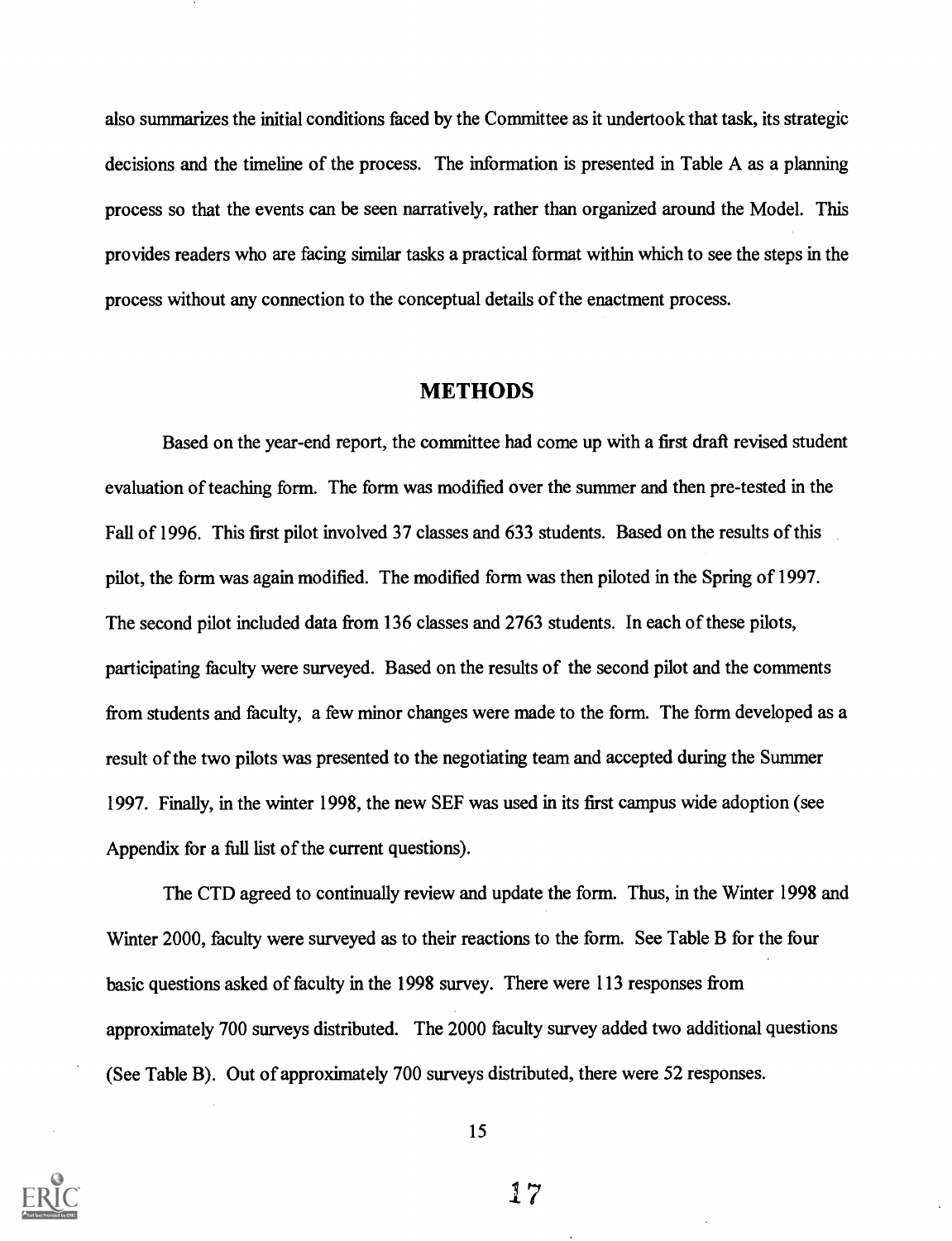Finally, the CTD conducted a survey of students after the Winter 1998 evaluation period. The committee placed a copy of the SEF and a survey in the student newspaper. There were drop-off boxes in almost every building on campus. The 1998 student survey questions are identified in Table B as well. Only 47 responses were received. Finally in 1998, the committee surveyed the chairs and deans on the new form and 22 responses of 43 were received.

The new SEF has now been used for three years. Each Winter quarter, by union contract, all faculty teaching that quarter are evaluated with the SEF. This paper also uses data generated from actual student responses to the SEF items for both 1998 and 1999. The 1998 SEF data (22,518 student responses) and the 1999 SEF data (21,265 student responses) are used in the results section. The validity and reliability of the form for Cashin's model are evaluated using the 1998 SEF data, along with the results of the two pilot studies. Then, the 1998 and 1999 SEF data are analyzed to help determine if student's attitudes and expectations of teaching have changed since the implementation of the form. In addition, the results rely on information from surveys conducted by the CTD. The results of the surveys are reported in the next section and helped the committee make statements about acceptance of the form and the form's role transforming teaching.

## RESULTS

There is no longer any discussion of returning to older forms, although there is discussion, led by the Committee, about continuing to improve the current form. Although we have no reason to think that the form is loved by everyone, it is in use, and accepted as legitimate. The selection and retention of the SEF occurred without undue frustrations, hostile expressions of interests, or negative



16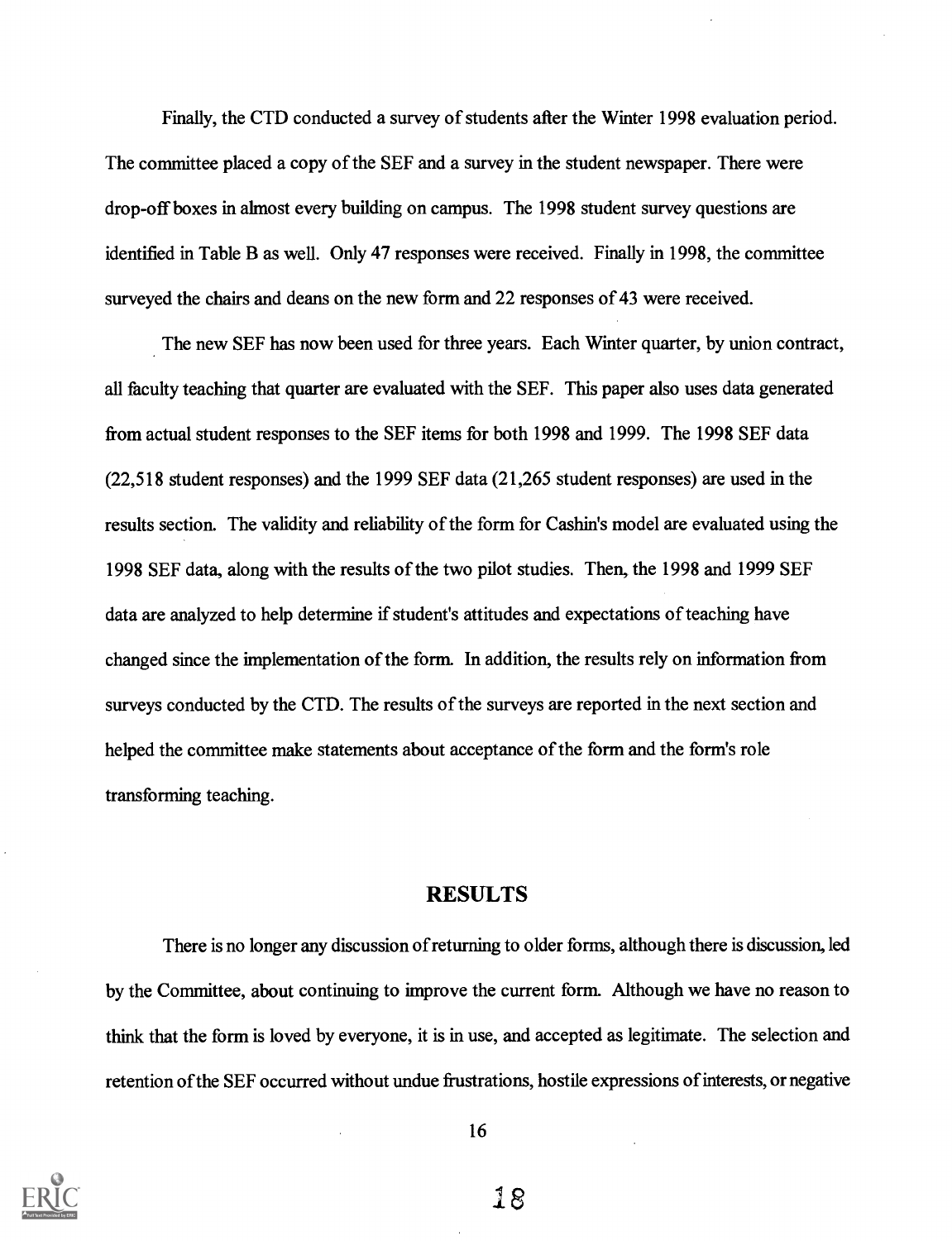confrontation among constituents.

The results associated with the adoption of the SEF are reported in two sections. The first addresses validity and reliability issues related to the SEF as a psychometric instrument. Data from the second pilot investigation and from the 1998 SEF data were analyzed to determine its reliability and underlying factor structure. The 1998 SEF data were tested to see how well they fit the factor structure identified from the second pilot. Conclusions regarding the instrument's relationship to the conceptual dimensions of teaching (Cashin, 1989) are provided.

The second section investigates the transformational outcomes as suggested by the enactment model presented in Figure One through the use of the faculty and student surveys and by looking at responses to some of the individual SEF items. The outcomes are transformational states of the system not all of which can yet be evaluated. However, we provide preliminary information about those transformations that appear to be underway.

# Reliability and Validity of the SEF Instrument

The literature used to develop the SEF was chosen for pragmatic reasons related to the collaborative nature of the process and for its face validity. The SEF items were intended primarily as dynamic indicators of transformational goals. The authors expect the items to change over time as understandings of good teaching develop. The authors also expect performance on new criteria (not addressed in any earlier SEF) to improve over time.

Hampston and Rogers (1998) conducted the initial analyses on both sets of pilot data. The first analysis involved conducting an exploratory factor analysis of the data from the first pilot. For this analysis, the authors utilized a principal factors, factor analysis with an oblique

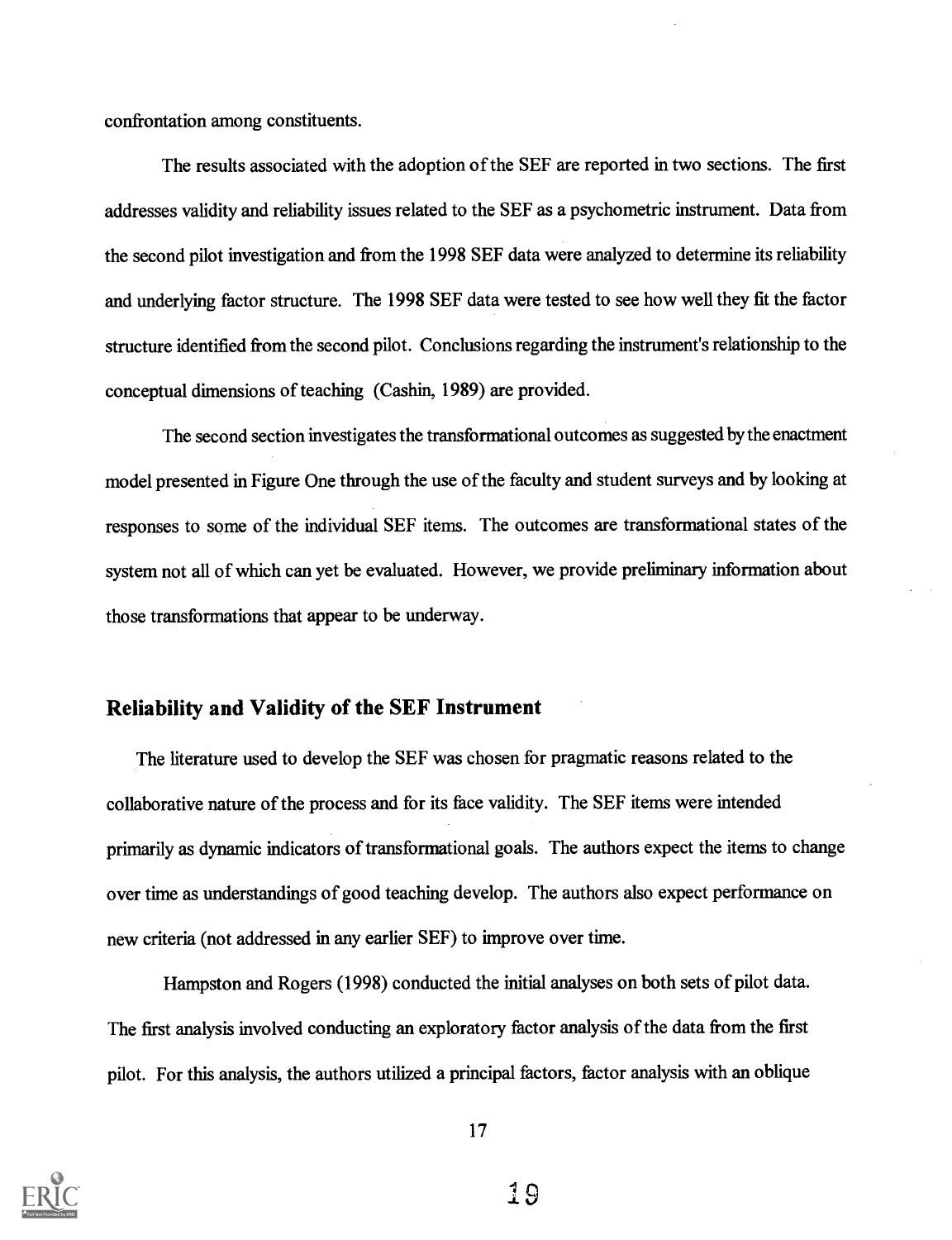rotation. Three factors were retained based upon a scree plot and eigenvalue analysis. Using a value of .30, these three factors were interpreted as Good Teaching, Advanced Technology, and Support of Student Learning. Eigenvalues for the three retained factors were 7.52, 2.35, and .87, respectively. Overall, the three factor solution accounted for 97% of the common variance and 38.37% of the total variance in the scores. The intercorrelations of the factors ranged from .15 to .54.

Following their exploratory analyses, Hampston and Rogers (1998) utilized confirmatory factor analysis (CFA) to test the fit of their three factor model to the data from the second pilot study. CFA is a procedure that attempts to assess the fit of a hypothesized factor structure to a new set of data. These authors reported that the hypothesized three factor model approached, but did not meet, acceptable levels of fit to the data based on recommended goodness-of-fit measures and cutoff values (Rogers, Abbey-Hines, & Rando, 1997).

Utilizing the 1998 SEF data, we investigated the reliability and validity of the SEF again using the factor structure identified by Hampston and Rogers (1998). In this analysis, we first assessed the reliability of the three factor scales using internal consistency procedures. The resulting internal consistency reliability estimates for the Good Teaching, Advanced Technology, and Support of Student Learning scales were .91, .76, and .79, respectively. These results indicated that the SEF performed reasonably well within our sample in terms of reliability.

Next, we assessed the validity of the SEF in our sample utilizing CFA. Again, the CFA procedure involved using the factor structure identified by Hampston and Rogers (1998) as the hypothesized measurement model. However, since we are early in the development process of the SEF, the results of these analyses should be interpreted cautiously. Table C presents the



18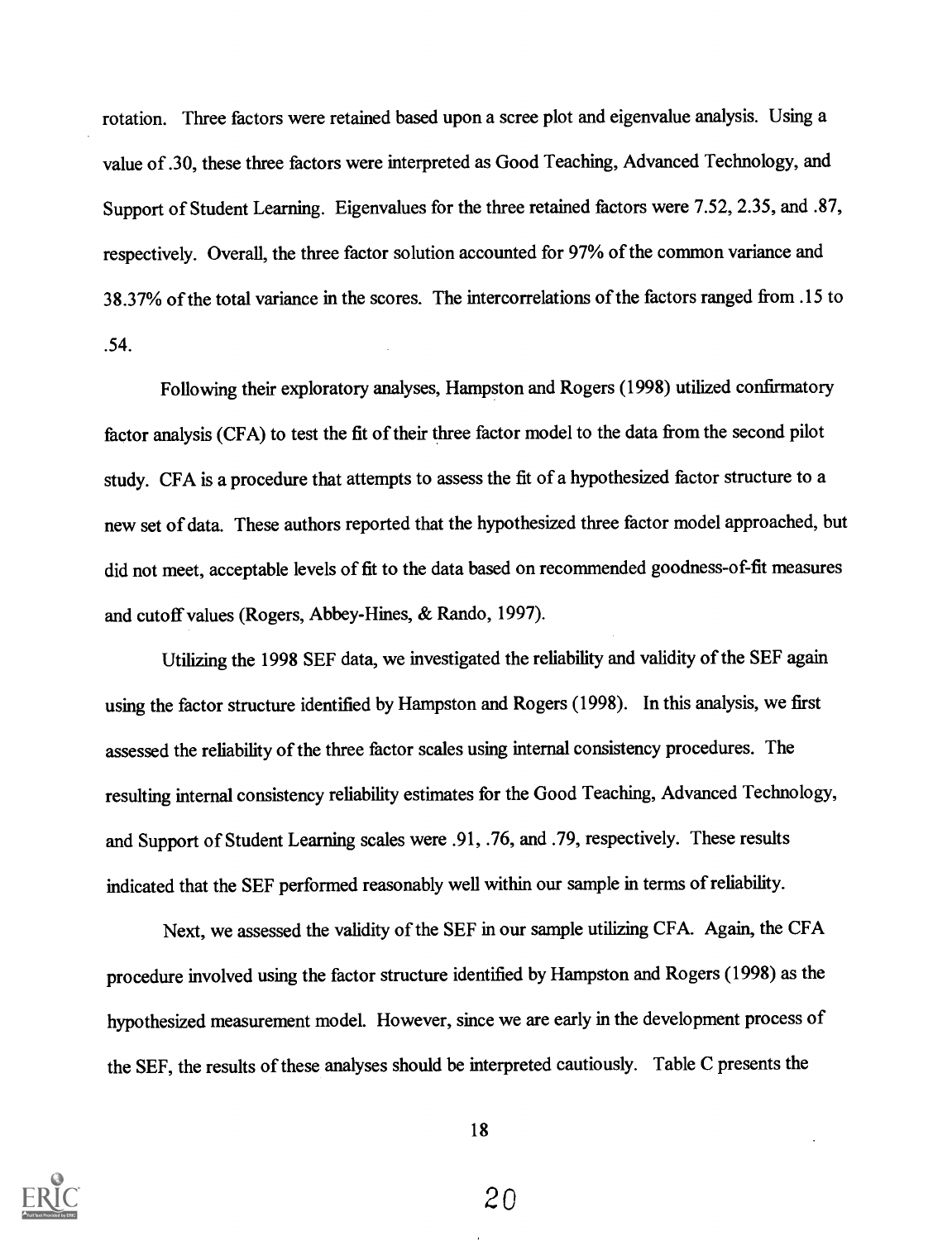resulting goodness-of-fit indices of the CFA. As indicated in the table, the tested three-factor model provided a reasonably good fit to the 1998 SEF data. These results were interpreted as providing preliminary evidence for the factorial validity of the SEF and, in conjunction with the reliability analyses, support the appropriateness of our subsequent item-level interpretation procedure used later in the second section of Results on transformation.

These results also have substantive implications for the conceptual dimensions of teaching used in the development of the instrument. For example, one factor that emerged in our analyses, Advanced Technology (factor II), was not specifically included in Cashin's (1989) original conceptual framework. Therefore, our results seem to suggest that students on this campus see the use of technology as a separate criterion from those that define good teaching.

Further, our results suggest that students do not distinguish between course design criteria, administrative criteria, and criteria dealing with subject matter mastery and delivery of instruction. That is, they see all of these criteria under a generalized rubric that we call Good Teaching (factor I). However, students did distinguish between "good teaching criteria" and other items dealing with teacher activities or course design features perceived as Support of Student Learning (factor III) (e.g. providing useful and thoughtful comments on student work, providing opportunities for the students to apply the materials and information learned in the course, or including a variety of methods and approaches designed to clarify the material). This factor is broader in scope than the "availability to students" category in Figure Three. With that modification, the Cashin categories have collapsed into two in our sample, one of which is a generalized good teaching factor and the other focuses on characteristics that provide support for student learning.



19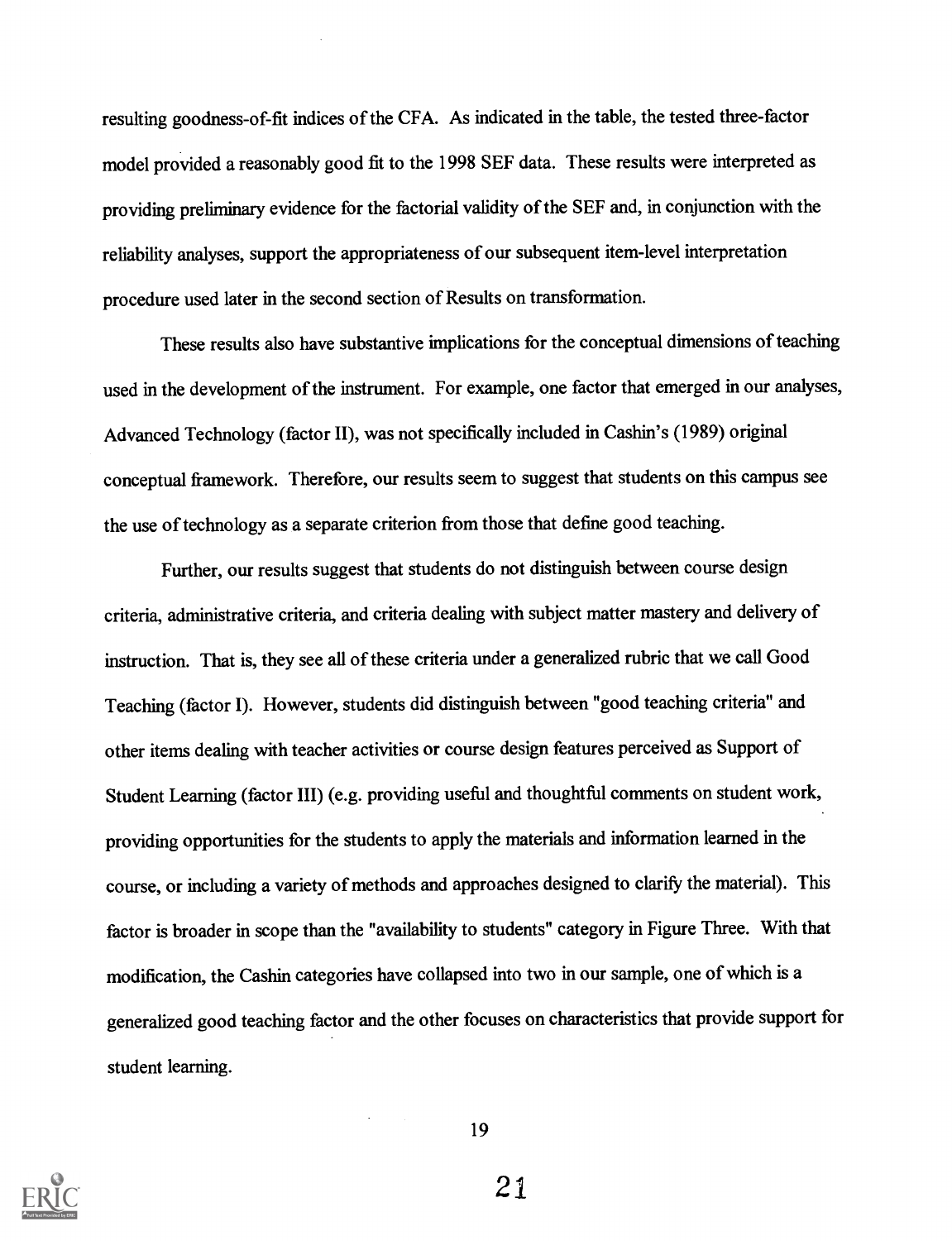Since all our strategies assume emergent changes in pedagogy and definitions of good teaching, the form will require ongoing revision and assessment as a key process for monitoring that change. Nevertheless, the ongoing assessment of reliability and validity of assessment measures is a crucial component in this process.

## Transformational Outcomes

This section provides preliminary results regarding the expected outcomes of the enactment model of transformation that constitute new system transformation states. It is difficult to assess the system adaptations because we cannot distinguish the effects of SEF-related activities from the effects of other concurrent activities on campus (e.g. new faculty and administrators, accreditation processes, and the revision of the General Education Program). In an effort to address this unavoidable complexity of causal factors, the results reported here stress connections to the enactment model of transformational outcomes in Figure One. Thus, for example, data on student outcomes is not yet available and is clearly subject to the consequences of other changes in the teaching process. Although we cannot strongly document direct effects of the SEF revision process on empowered learning of students nor disentangle those effects from other causal factors, we can identify changes that, on the basis of face validity, should affect learning outcomes (e.g. changes in teaching definitions, innovation, and student understandings of key dimensions of teaching); and we can connect particulars of these processes to features of the model.

A case analysis is never, in the end, a strong test of a theoretical model, but our data do support the model's particulars about the dynamics of the various changes we report below. The



20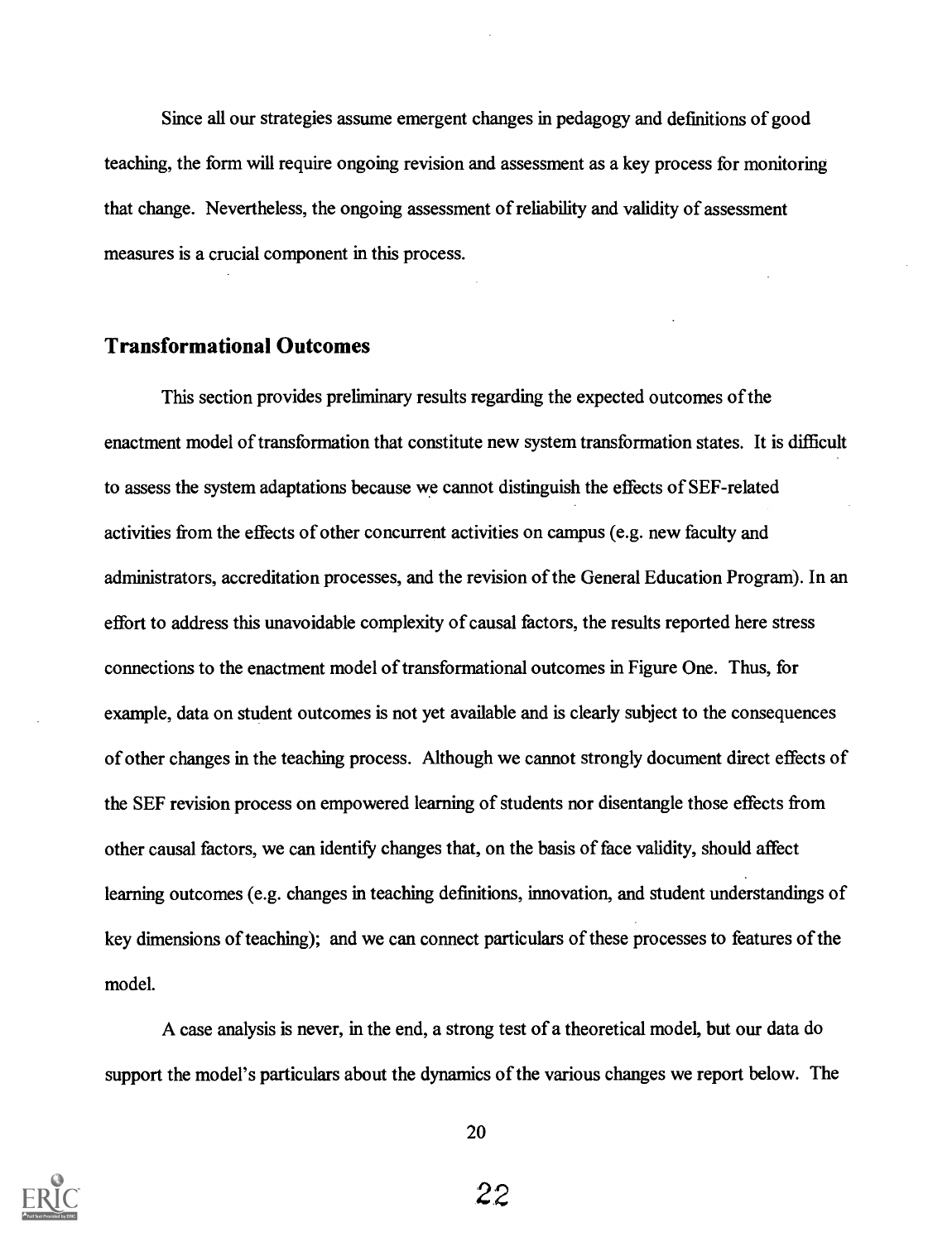dynamic process set in motion by the SEF revision continues to evolve. Since assessment is ongoing, this data is preliminary and the dynamic process is such that as development evolves on campus, the form will continue to change. The results reported below are preliminary, intended to provide guidance for the continuation of this process and for others involved in similar undertakings. The overriding objective is to be qualitatively rich in the description of processes described by the model and the connections of its abstract claims to particular events in the case. To reach that objective, we use multiple methods including analysis of survey results, student responses to SEF items, and participant observation by committee members. See Cassell and Symon (1994) for more examples of the use of qualitative research.

The measures of these results rely upon student responses to the SEF, several surveys, and organizational reports about new programs and activities. In general, the response rate to all surveys was very low. Earlier in the process, responses to the committee were frequent and often negative. The reduced response rate and the low rate of negative responses are interpreted as indications of a lack of discontent with the SEF. That is, the authors interpret this result as a finding consistent with the enactment model's predicted outcome of reduced variability. Not all results are based on those surveys. The results are also based on committee observations and communications.

As a result of the revised SEF, the main transformation is that YSU now assesses teaching using criteria relevant to several accreditation organizations. It uses a process and tool that has campus-wide involvement in its design and that enjoys campus-wide acceptance. Indeed, YSU exceeds some accreditation requirements in that regard. The form has also been changed from summative in nature to formative. The results of the 1998 and 2000 Faculty surveys were essentially

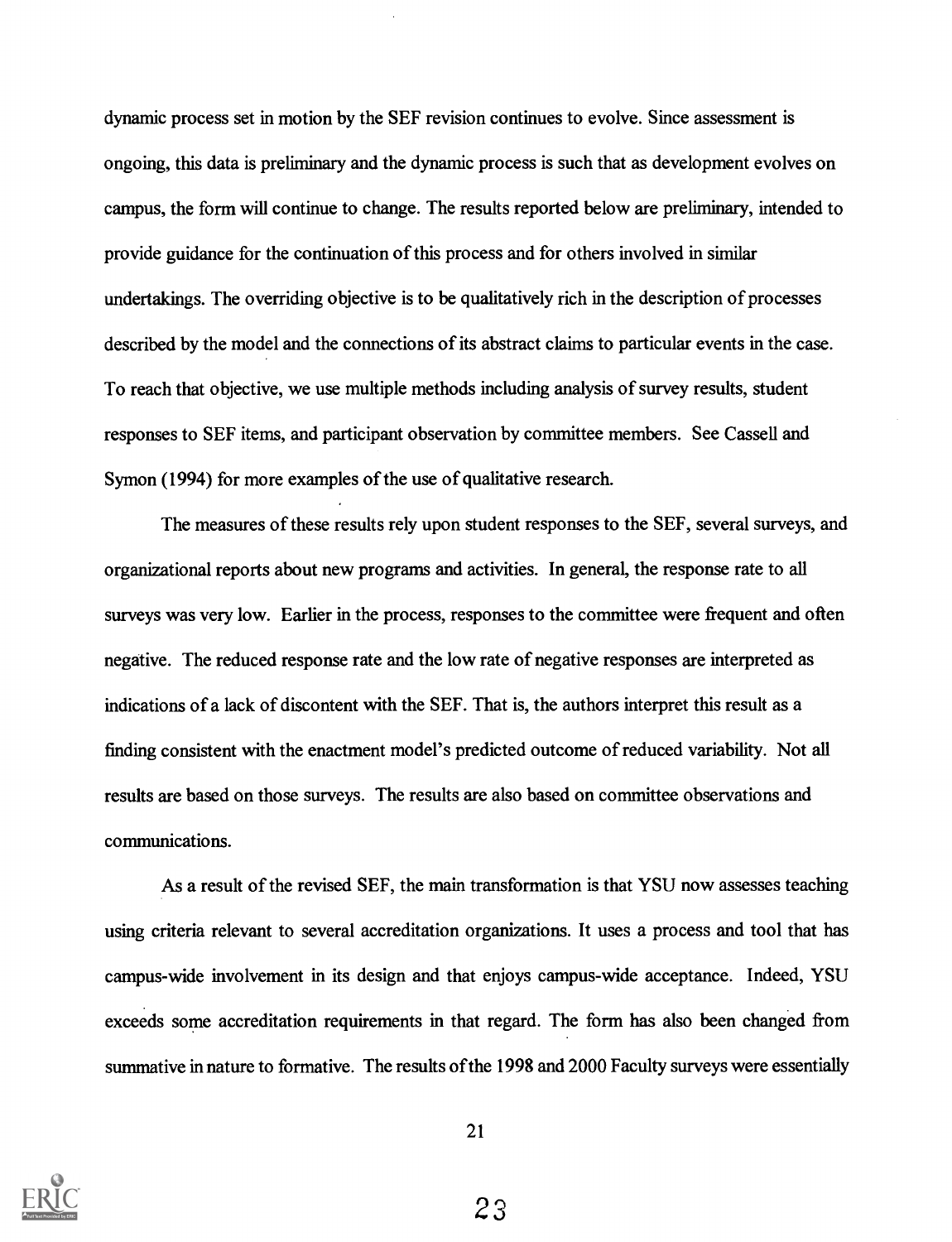the same. In both surveys, 66 percent of the faculty respondents reported the form would help to improve their teaching and only 36 percent believe the SEF will accurately evaluate teaching. Thus the form is perceived as valuable for formative purposes even though its summative uses are not yet agreed upon. The Committee continues to send messages to the campus reminding them that we are evaluating the form with a view towards continuous improvement. The following sections summarize additional results that address specific issues in the model.

1. Institutional Acceptance and Innovation. Based on the 1998 faculty survey (see Table B for a list of questions), when asked what they liked of the form, 84.1 % of faculty had something positive to say about the form, while 9.7 % said they liked "nothing" or "not much" and 6.2 % gave no response. When asked what problems they had with the form, of the 113 responses in 1998, 34 respondents (30%) said "nothing" and another 12 (10.6%) had no response. The remaining 67 responses included a number of areas.1 The committee was surprised that only eight faculty commented on the questions asking of the use of technology by both students and the faculty member. These questions were a large area of concern by faculty early on in the revision process.

Based on the 2000 faculty survey, when asked what they liked of the form, 86.5% (45 of the 52 respondents) had something positive to say, 1 faculty said "nothing", and 6/52 (11.5%) gave no response. When asked what problems they had with the form, of the 52 responses in 2000, 13 (25%) said nothing and another 2 (3.8 %) gave no response. Of the 37 respondents who had something negative to say about the form, ten respondents mentioned the concern that student bias plays and either wanted some indication of how the student might be biased (whether the course was required,

<sup>1</sup> Some of the issues raised in this item were the following (number of respondents in parentheses): students are not competent to evaluate (5); questions irrelevant to course (10); technical usage question(s) (8); narrative difficult (6); not enough emphasis on the importance of the form (4); problems with a particular questions (5). There were an additional 29 specific concerns unable to be summarized.

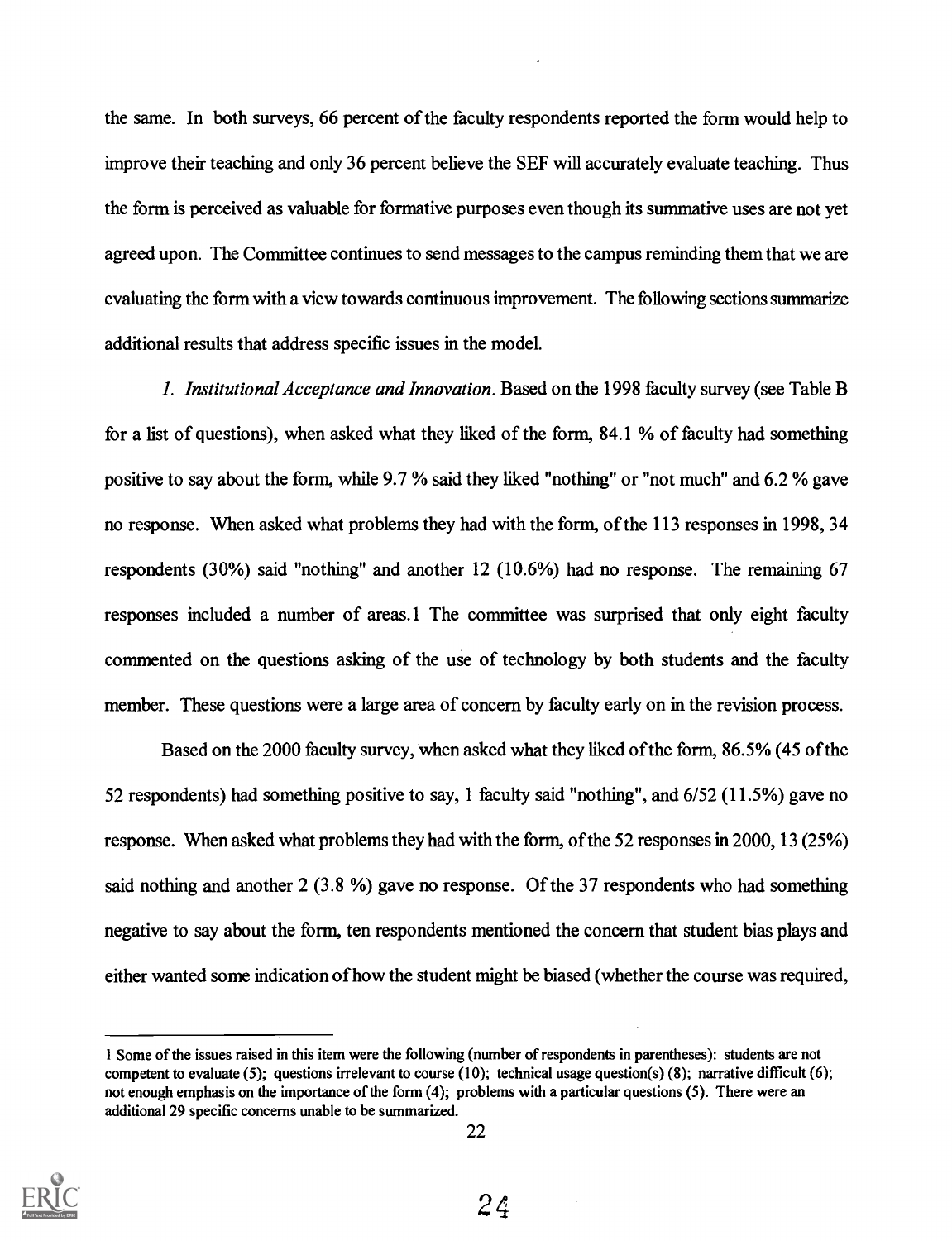how much time they spend on the course, how often they come to class) or a requirement that the student must explain why they strongly disagree or agree with an item. Nine people specifically mentioned the technology questions as not being applicable to all courses and an additional one person mentioned overall that not all items might be applicable to all courses (without specifically mentioning the technology questions). Both of these concerns represent sharp increases from the 1998 faculty survey results. No other issue or concern received more than three mentions and they were similar in substance to the Faculty 1998 survey. We were not surprised about the increase in the number of comments pertaining to the technology questions. This increase might be an indication that students are coming to expect the use of technology in most classroom situations and when it is not used, faculty feel some pressure to do so. Both the 86.5% approval rate and the decrease in the percentage of those who said they disliked "nothing" are encouraging. In both years, many of the respondents commented on the length and ease in using the form as things they liked about the form.

Analysis of the comments from the 1998 student survey revealed no significant criticism (See Table B for a list of questions). Of the 47 responses, 25 of the respondents found no difficulty with the form and did not have any suggestions for improvement. The remaining 22 survey respondents did not have any consistent suggestion or problem with the SEF form. A few students expressed their confusion over the question concerning plagiarism and thought the question was asking whether they generally understand the definition of plagiarism. Finally, all 47 students answered "yes" to survey question #1 regarding whether the printed and oral instructions for filling out the form were clear. Except for the plagiarism question, the students said they understood all the questions on the form. Many of the chairs and deans who responded to the survey of the SEF said that, coupled with other indicators, the SEF could help to accurately evaluate teaching.



23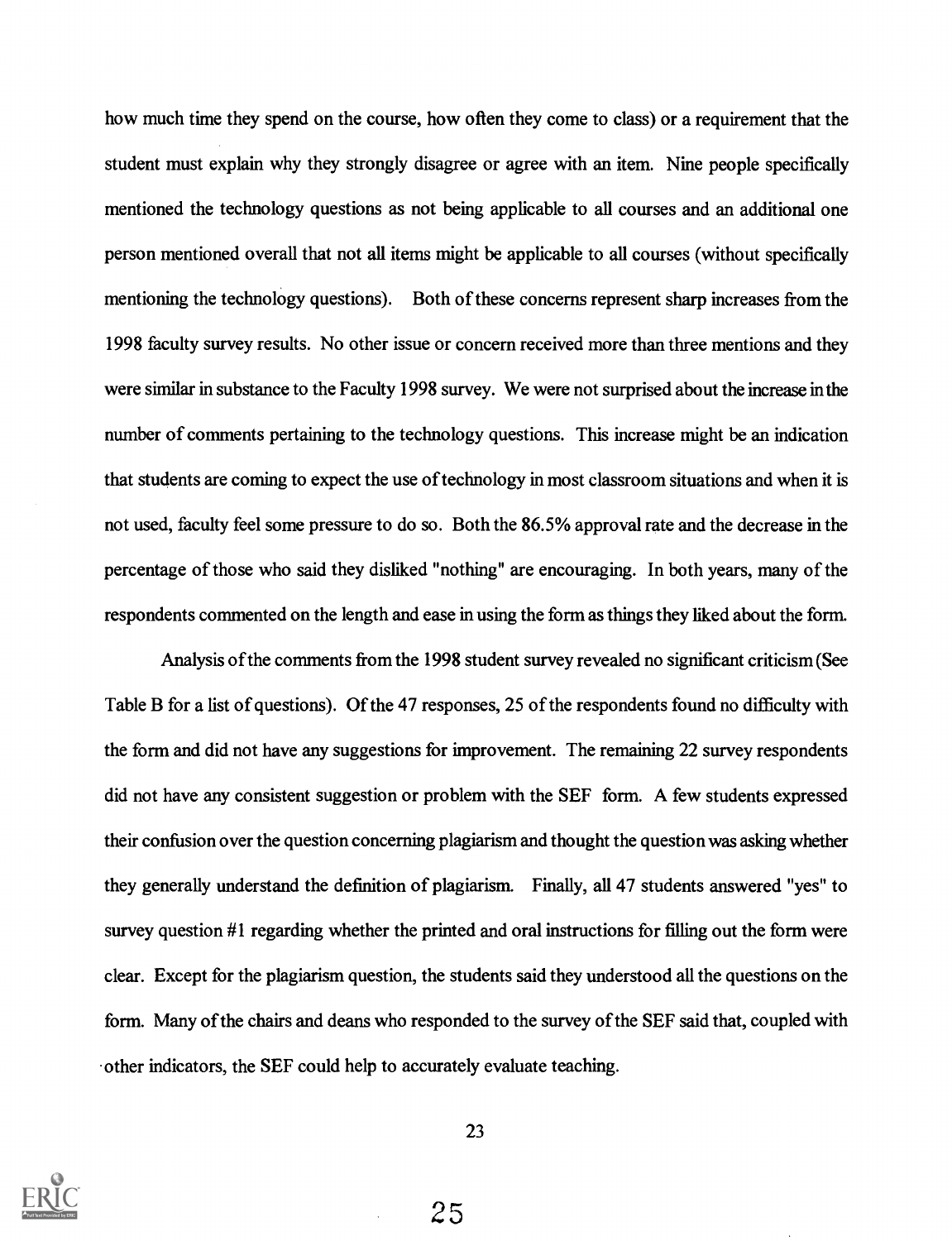Thus, in general, the form seems to have been accepted by faculty, administrators and students. The union also accepted the form and the union-management negotiating team adopted it without change, complaint, or request for clarification. The team was also positive in its feedback to the CTD. The form has now become less political in the sense that the document is considered dynamic and changes to the form do not require re-negotiation of the union contract as was true in the past.

We are not claiming that the form has no problems and is loved by everyone. Many of the deans and chairs find it not as helpful as they would like for summative uses. Many faculty find only part of the form helpful for formative uses. They still see some questions on the form as not appropriate to their class. They sometimes make suggestions for change. The dissatisfaction is leading to other transformations beyond the form itself. For example, departments, programs and colleges are now asking for faculty development plans that address teaching as well as research for summative purposes. Tenure and promotion committees are now permitted to use materials other than items specifically mentioned in the contact under some circumstances. Faculty are being asked to develop teaching portfolios that document their teaching activities with samples of work by students (to assess learning outcomes), of assignments and their goals, copies of syllabi that should include goals of pedagogy and learning outcome objectives. Until this past year, the campus attempted to use a single form as a stand-in for an entire faculty development/assessment program. Now, the form is seen as insufficient for such ambitious purposes. It's inadequacies are stimulating creative local responses throughout the campus.

These innovations are not yet system-wide transformations, but most sectors of the campus are in the process of generating potential transformations. For example, administrators



24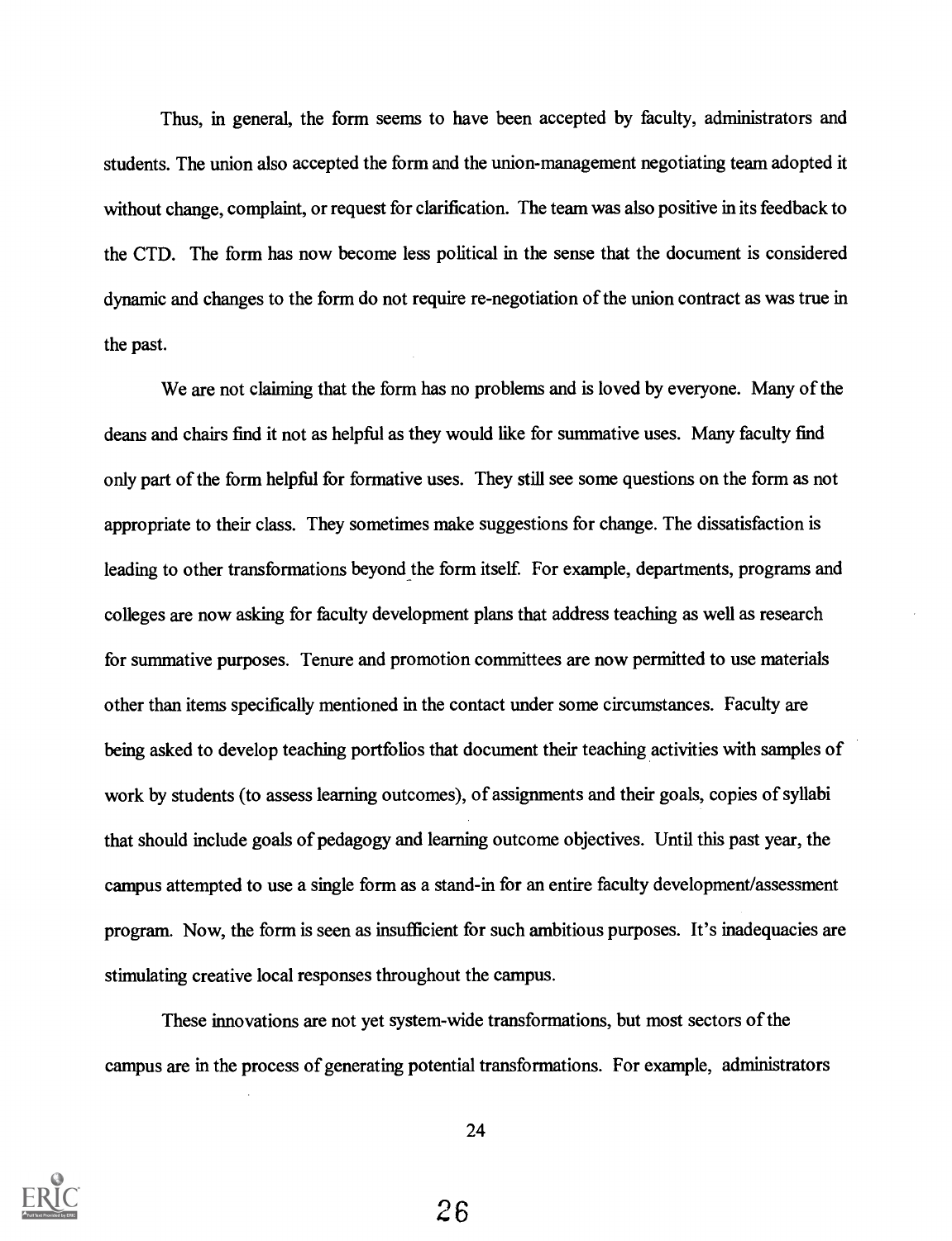have forwarded to the Committee requests by faculty whose teaching situations normally exempt them from evaluation (e.g. team teaching situations, supervision of practicums). Such faculty now want a form that works for their situations. They want to be evaluated. The Committee is working to encourage each College to develop supplements to the SEF for such situations and to share their proposals with other colleges.

There are yet other examples of the form's being used to appeal for change. Complaints about the lack of technology for classroom use and/or support for such technology now regularly cite the evaluation form as grounds. At a recent meeting of the Diversity Task Force a recommendation was made that each syllabus contain a statement regarding how the course addresses the item about creating an inclusive climate.

This array of newly enacted potential transformations is somewhat ad hoc and inconsistent. It is, however, evidence of decentralized empowered activity about the formative and summative dimensions of the teaching/learning process. A process of selection and retention will reduce the range of transformational states for specific problems.

Also undergoing transformation is the scope of the union contract. That document now permits information in addition to the results of the SEF to be used in tenure and promotion decisions. The SEF is not in the body of the contract, but is an appendix. The contract is not clear about the SEF but implies that it is to be changed in an ongoing way and that such changes need to be approved by the joint negotiating team. We expect that the contractual matters relevant to tenure, promotion and termination will undergo significant change in response to enactments across campus. The committee does not expect that the form will be at the center of those changes.

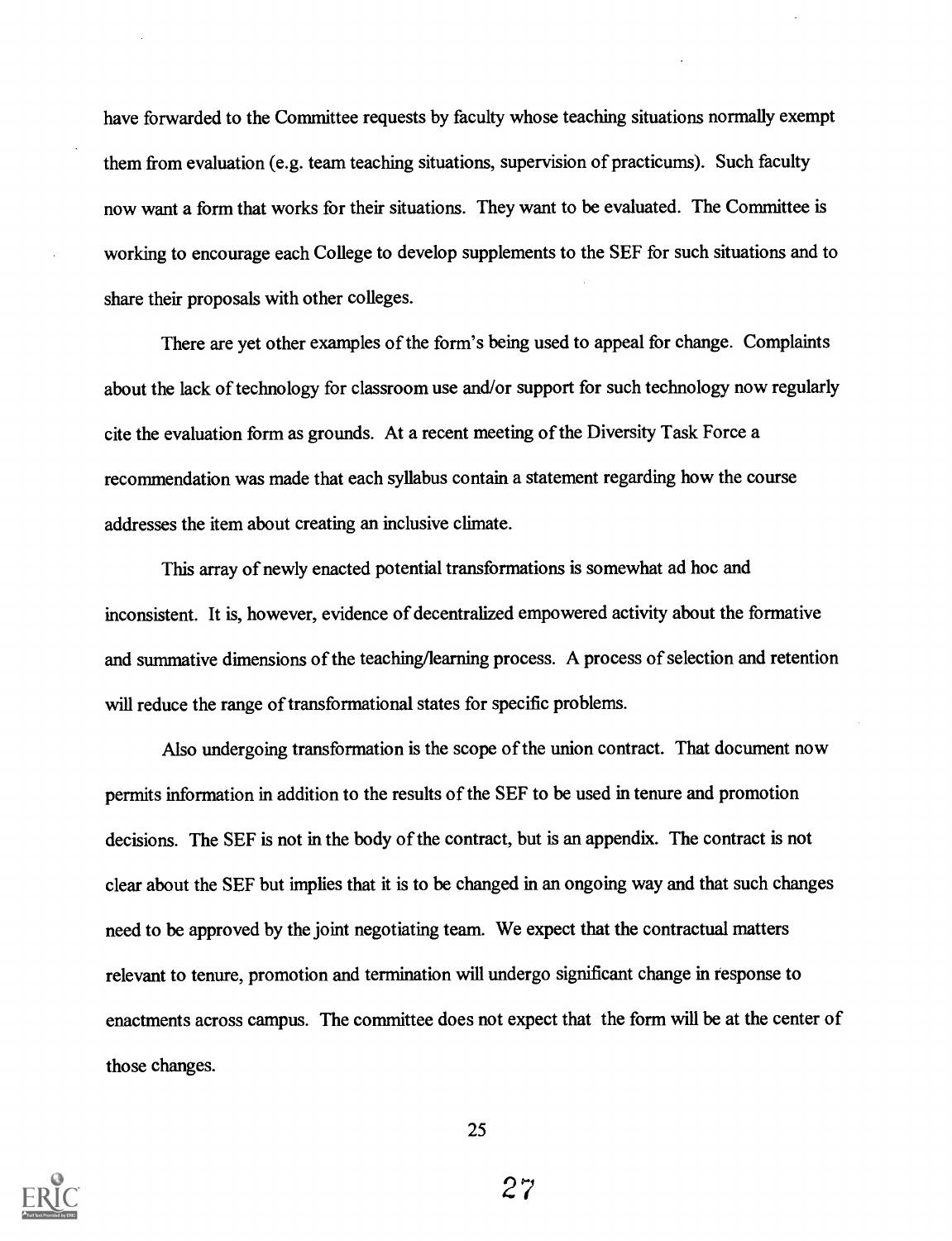2. Effects of SEF on Teacher Development and Pedagogy. The SEF is now an integrated component of teacher development and the formal evaluation process supports empowered teaching and learning processes. Developmental programs are beginning to be funded and there is movement on a larger teaching development program that relies on using SEF results. The administration is interested in the aggregate results of the SEF to ascertain problem areas and provide focused assistance and training. According to the enactment model of transformation, the use of SEF results as a guide to design workshops is an instance of selecting and retaining definitions created by the SEF.

Teaching pedagogy has become a significant discourse on campus in a number of ways. There have been many workshops on campus covering factors such as peer review of teaching, active learning, critical thinking, use of the World Wide Web in courses and distance learning. In addition, discussion groups on certain teaching pedagogy techniques have formed and there is a new masters teacher program in Arts and Sciences. In addition, our campus has joined the Carnegie Campus on the Scholarship of Teaching and Learning. Beginning this academic year, we have had informal lunch discussions on teaching techniques. The members on campus have also begun to discuss the scholarship of teaching and learning and how we can promote that among others on campus. These discussions have been open to all faculty in the university and are being organized by a Carnegie Scholar as well as a group of faculty who attended the American Association of Higher Education's forum in March 2000 on "Campus Conversations: The Scholarship of Teaching and Learning."

The Provost's office has convened a meeting of the Committee with several other new committees on campus whose activities are intended to address teaching development. The recommendations were to develop a center to provide increased support of teaching using active

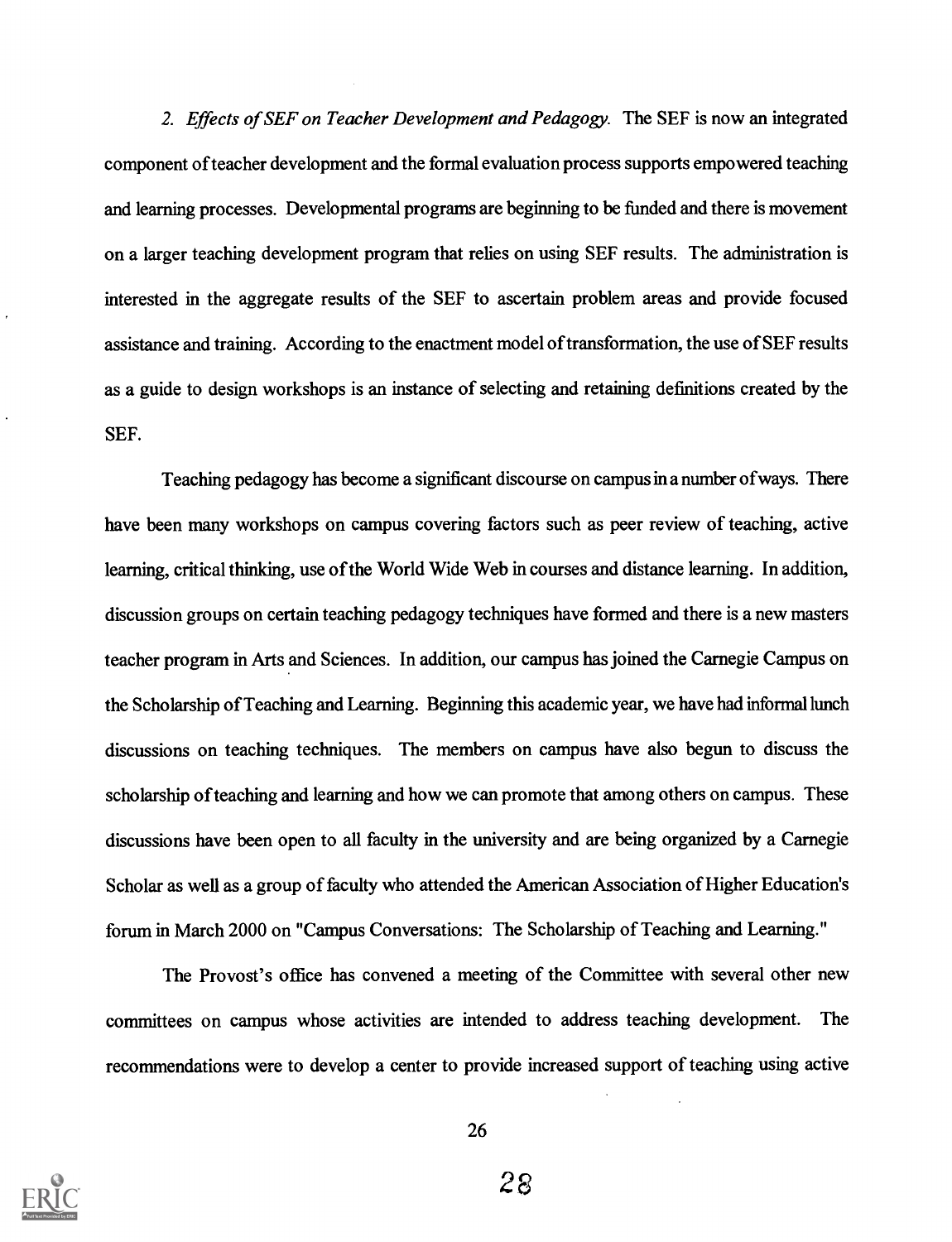pedagogies and/or new technologies; to increase opportunities for diversity education for teachers and to provide workshops or mentoring for faculty on how to prepare a teaching portfolio for summative uses. Thus, the SEF continues to be embedded in bureaucratic structures and programs.

3. Re-definitions of Teaching. The basic skills goals included in the SEF are now required in course outlines in many departments and colleges across campus. In particular, there has been an increased commitment to writing across the curriculum and to incorporate technology into the general education writing courses. Critical thinking skills are now assessed for majors and general education requirements.

The authors anticipated that the new items added to the SEF form were ones that students had not previously considered to be central to good teaching. Thus, we expect the percentage of students who say "not applicable" (NA) to the new items to be higher than the NA percentage for the questions that were "old" definitions of good teaching. The results of this analysis are reported in Table D. In 1998, the average NA response rate on all new questions was 9.87%. The average NA response rate on all old questions was 2.83%. Of this 2.83%, questions #12 (if the professor kept his scheduled office hours) had a NA of 19%. Presumably, students feel that NA is the appropriate response if they do not attend office hours. For the analysis, item 12 was removed and the average NA response rate for all other old questions was .8125 %, compared to 9.87% for new questions. In addition, the questions asking about the use of technology (#6, 18 and 19) are all new. The average response rate in 1998 for these questions was 21.87 %. Interestingly enough, the items that were already in existence on the old form were treated as appropriate and applicable in the student responses on the winter 1998 SEF at a much higher percent than those new items on the form.

The authors also expect that the rate of "not applicable" responses to decline over time as

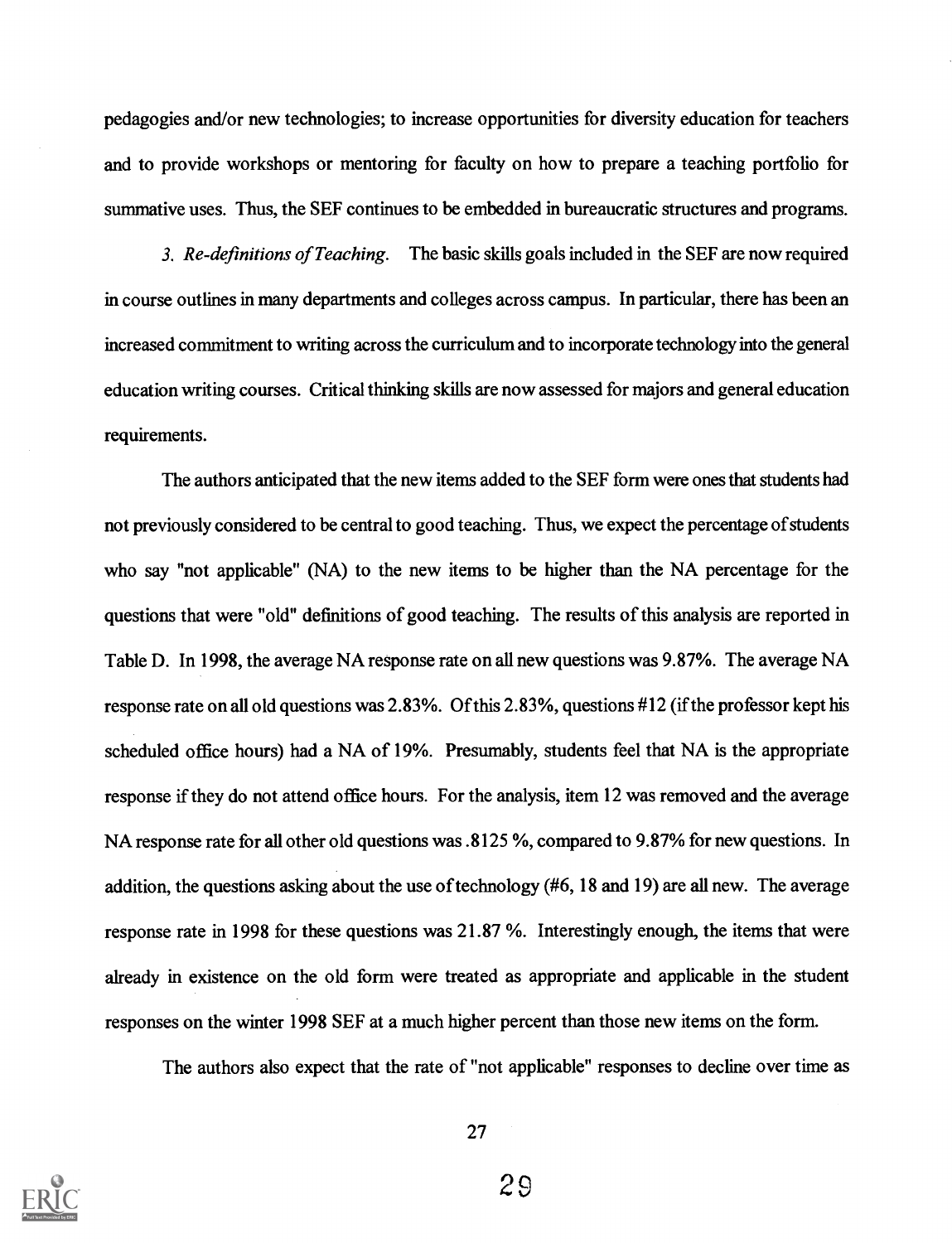students begin to learn these criteria are part of good teaching. Comparing the 1998 results to the 1999 results, the average NA response rate for new questions fell from 9.87 % to 8.99 %. Turning to the technology questions specifically, the average NA rate decreased from 21.87% to 20.37% and declined for all three items. In addition, the strongly agree responses for each of the three technology questions increased from 1998 to 1999. For item 6, the strongly agree response rate increased from 30.5% to 34.2%; for item 18 from 30.6% to 33.4% and for item 19 from 30% to 33.3%. The decrease in the percentage of students indicating that the new technology-related questions were not applicable to their course, in conjunction with the increase in the percentages of students indicating strong agreement with those same questions can tentatively be interpreted as reflecting the transforming influence of the SEF on technology related teaching pedagogy.

4. Students Are Empowered Learners. Effects of the SEF on actual student learning cannot yet be assessed. However, for the first time, campus assessment activities are looking at student outcomes and trying to identify trends in student learning. For example, the use of technology by students independently in laboratories across campus has increased dramatically over the past two years. Furthermore, students entering intermediate courses requiring technology use have higher competency levels at entrance.

## Limitations

The case analysis design and the pragmatic use of the model for essentially political goals limits the verificational strength of our results. All research intended to directly inform practical action in a specific time and place face limitations. Complex causal settings cannot be subjected to the standard cannons of Science under these conditions. However, our primary objective is to

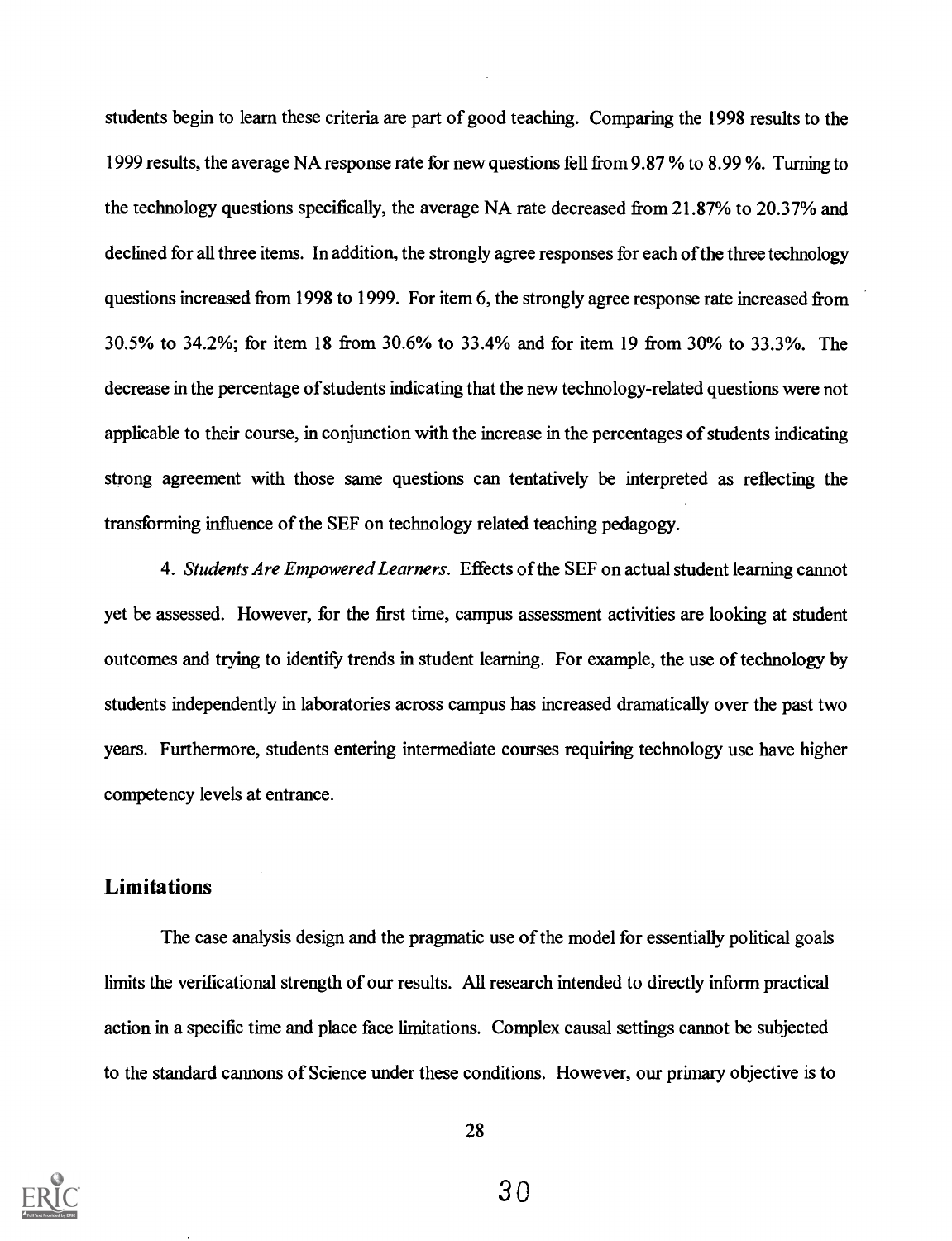provide guidance about a common kind of bureaucratic change situation. Our efforts have been to be specific and detailed in how the model can be used to inform strategies and interpretation of real events in a deliberate change process. The value of our findings lie in the expectations and outcomes that are distinctive to the model. Thus, we have weak results about student learning, but very interesting results about the relationship of evaluation items to student perceptions of good teaching, for example. Further, the results imply that successful change sets in motion multiple reactions to those changes throughout the system. Such changes are interpreted here as inevitable and as possible transformations dependent upon future selection and retention

Since our effort is to provide guidance, we have also included on Table A a summary of the revision process in the case as a chronological summary organized as a rational planning process. This avoids the issues of science and verification associated with the model, while at the same time listing some issues raised by the literature as key factors in the success of planned change.

## DISCUSSION

The results of this case analysis should not be interpreted as support for a search for "definitive measures" of teaching performance. Such a search can encourage a fixed, unchanging approach to solutions and tools, and unconstructive debates about first principles. Together with the politics that surround any assessment activity, inflexibility and "in-principles" debates can generate negative consequences and foster bureaucratic inertia.

The results of the factor analysis suggested that students appear to use a generalized model of teaching (not specific factors). However, this definition does not include all items even on our SEF

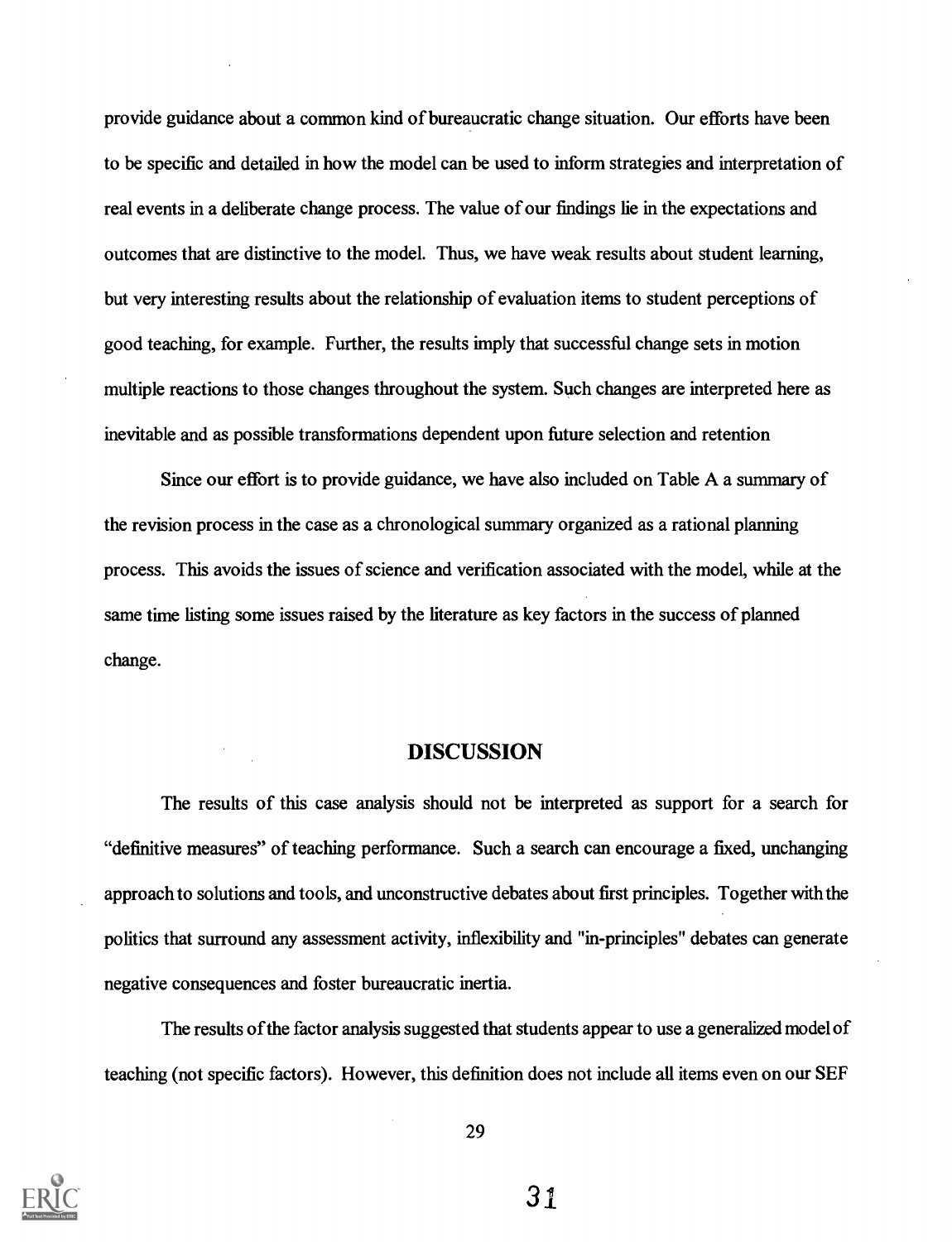form. Some of the items are not seen as relevant and do not load as part of the factor analysis. The fact that students use an undifferentiated model does not imply that they put every single item in good teaching. The results warrant further investigation.

The results reported here suggest that it is possible to create and revise tools and related administrative activities that identify and foster continuously improving teaching and learning goals and that assist instructors and administrators to develop pedagogy and programs to reach their goals. The results are especially encouraging to committees charged with changing activities in highly bureaucratized systems. The collaborative processes adopted by the committee in the case reported here could be used by any committee attempting to introduce change provided that there are external and internal conditions supporting change. Transformation requires the committee to be self-aware with regard to initial conditions, involve constituencies from throughout the system, and recognize enactment consequences of program activities.

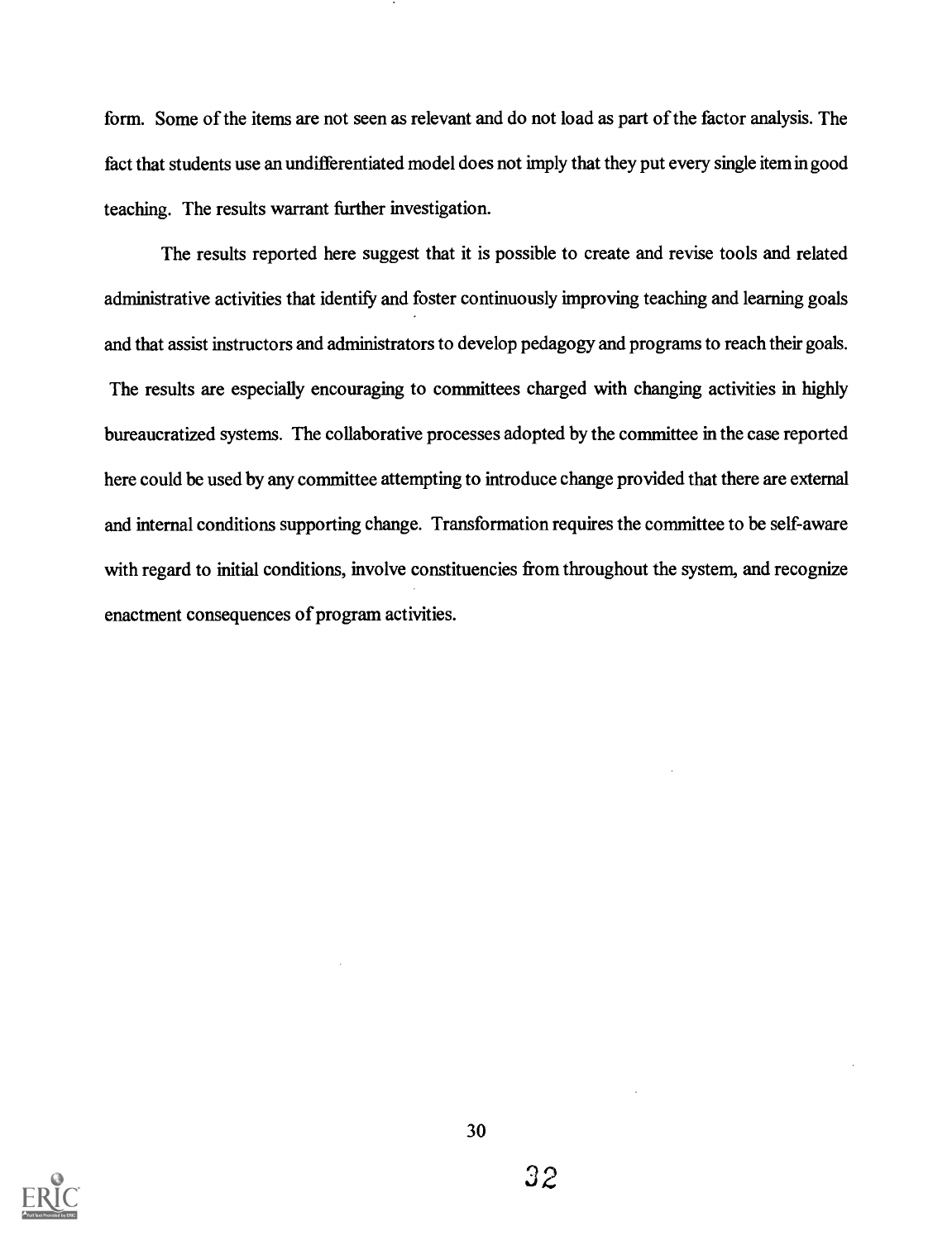# REFERENCES

Alexander, G.C. and Keller, L. (1994). 'Principals observations of a state level project: Leadership to transform schools', Journal of School Leadership 4(3), 254-71.

Bentler, P.M. & Bonett, D.G. (1980). 'Significance tests and goodness of fit in the analysis of covariance structures', Psychological Bulletin 88,588-606.

Boyd, R. D. and Myers, J.G. (1988). 'Transformative education', International Journal of Lifelong Education 7(4), 261-84.

Broder, J.M., & Dorfman, J.H. (1994). 'Determinants of teaching quality: What important to students?' Research in Higher Education 35(2), 235-249.

Bryman, A. (1996). 'Leadership in organizations', in Clegg, S., Hardy, C., and Nord, W. (eds.), Handbook of Organization Studies. Sage Publications, 282-287.

Carey, G.W. (1993). 'Thoughts on the lesser evil: Student evaluations', Perspectives on Political Science 22(1), 17-20.

Cassell, C. & Symon, G., editors. (1994). Qualitative Methods in Organizational Research: A Practical Guide. Sage Publications.

Cashin, W.E. (1988). 'IDEA paper no. 20: Student ratings of teaching: A summary of the research'. Center for Faculty Evaluation and Development: Kansas State University.

Cashin, W.E. (1989). 'IDEA paper no. 21: Defining and evaluating college teaching'. Center for Faculty Evaluation and Development: Kansas State University.

Center for Faculty Evaluation and Development. (1994). 'Some thoughts on selecting IDEA objectives'(pamphlet). Manhattan, Kansas: Center for Faculty Evaluation and Development.

Centra, J.A. (1993). Reflective faculty evaluation: Enhancing teaching and determining faculty effectiveness. San Francisco, CA: Jossey-Bass Publishers.

d'Apollonia, S. & Abrami, P. C. (1997). Navigating student ratings of instruction. American Psychologist, 52, 1198-1208.

Educational Testing Service. (1992). 'ETS higher education assessment'(pamphlet). Princeton, New Jersey: Educational Testing Service.

Everett, J.L. (1994). 'Communication and sociocultural evolution in organizations and organizational populations', Communication Theory 4(2), 93-110.

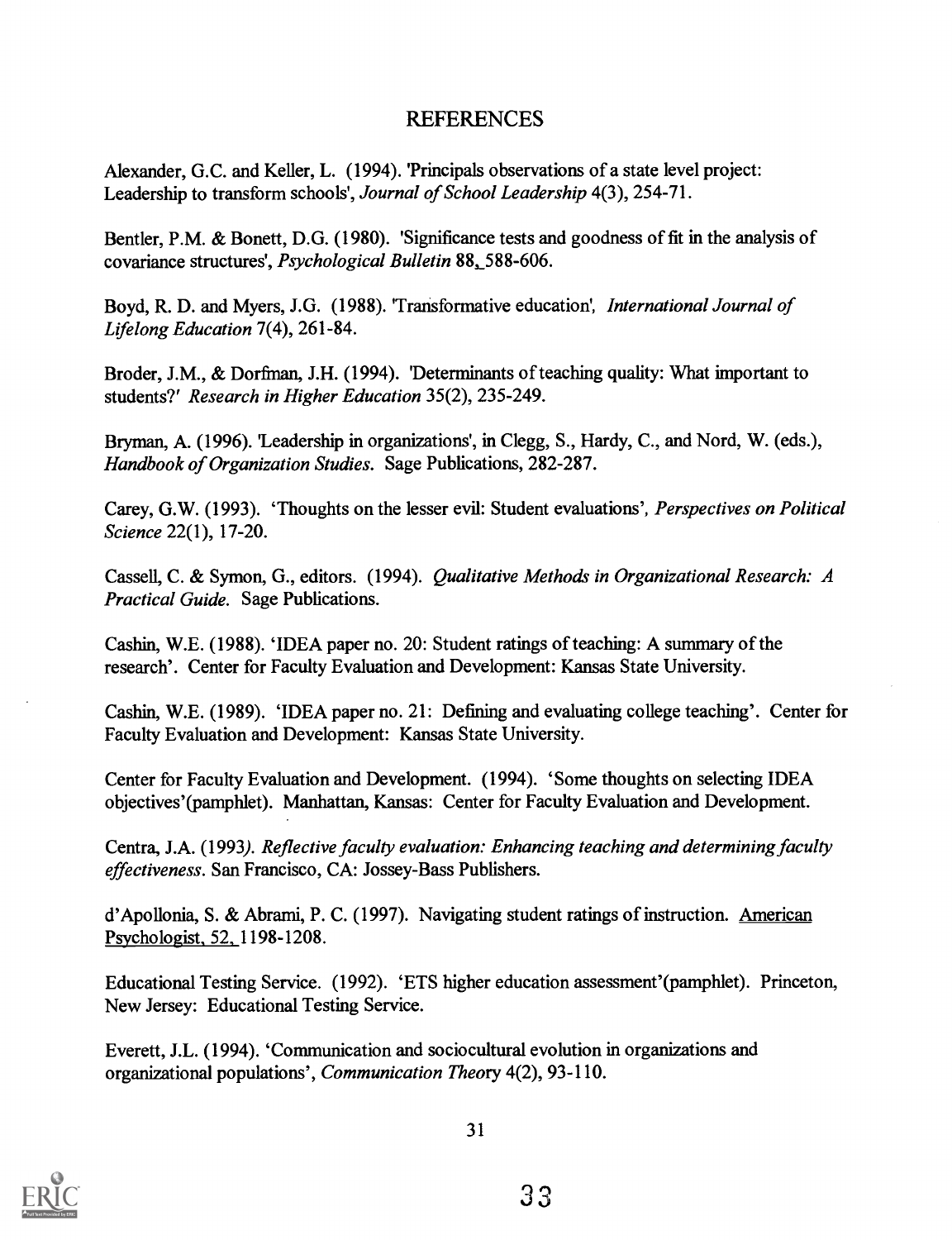Greenwald, A. G. (1997). Validity concerns and usefulness of student ratings of instruction. American Psychologist, 52, 1182-1186.

Hampston, J.M., Viehmeyer, L.A., Ruffer, R. and McMahon, A. (1998). 'The Construction of a student evaluation of teaching form: A campus-wide collaborative process'. Presented at the annual conference of the American Educational Research Association, San Diego, CA.

Hampston, J.M., and Rogers, J.R. (1998). 'Exploratory and confirmatory factor analysis of a student evaluation of teaching form: Implications for understanding effective teaching'. Presented at the annual conference of the American Educational Research Association, San Diego, CA.

Hatcher, L. (1994). A step-by-step approach to using the SAS system for factor analysis and structural equation modeling. Cary, NC: SAS Institute.

Herbert, M. (1995). 'Student evaluations of teachers: Variables and value', *Business Education* Forum February, 15-17.

James, L., Mulaik, S. and Brett, J. (1982). Causal analysis: Assumptions, models, and data. Beverly Hills, CA: Sage.

Marshall, S. (1995). 'The Vision, meaning, and language of education', School Administrator 52(1), 8-15.

Marsh, J.W. and Roche, L.A. (1997) 'Making students' evaluations of teaching effectiveness effective: The critical issues of vadility, bias, and utility', American Psychologist 52(11), 1187- 1197.

McKeachie, W. J. (1997). Student ratings: The validity of use. American Psychologist, 52, 1218-1225.

Rogers, J. R., Abbey-Hines, J., & Rando, R. A. (1997). Confirmatory factor analysis of the Gender Role Conflict Scale: A cross-validation of Good et al., 1995. Measurement and Evaluation in Counseling and Development, 30., 137-145.

Scriven, M. (1981). 'Summative teacher evaluation', in Millman, J. (ed.), Handbook of Teacher Evaluation. Beverly Hills, CA: Sage.

Seldin, P. (1993). 'The use and abuse of student ratings of professors', The Chronicle of Higher Education 21 July, A 40.

Tagamori, H.T. and Bishop, L.A. (1990). 'Student evaluation of teaching: Flaws in the instruments', Thought and Action 8(2), 63-77. Tuckman, B.W. (1995). 'Assessing effective teaching', Peabody Journal of Education, 127-138.

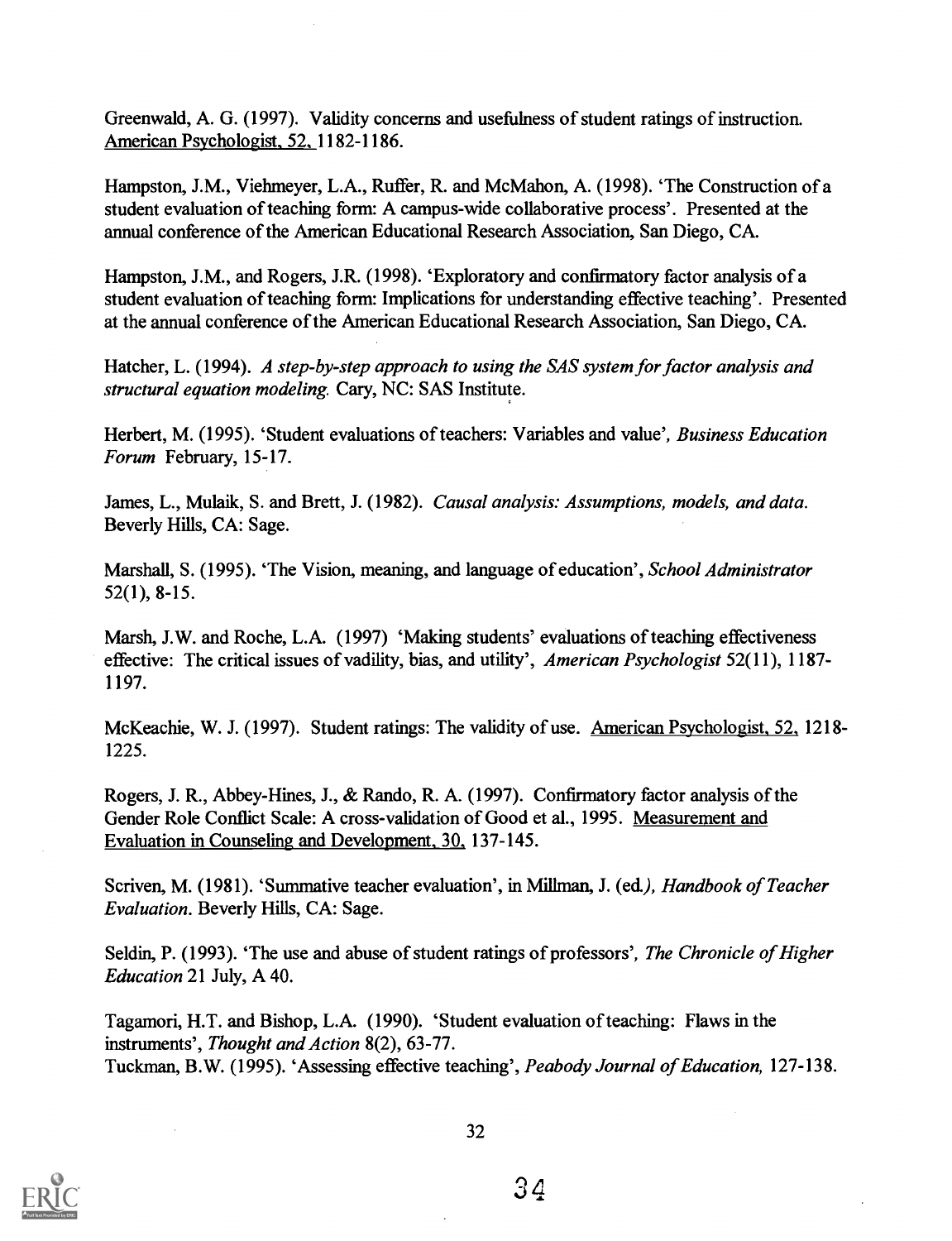Weick, K. (1979). 'Enactment and Organizing' in The social psychology of organizing. Reading, MA: Addison-Wesley, 265-279.

Wheatley, M. and Kellner-Rogers M. (1996). 'Self-organization: The irresistible future of organizing', Strategy and Leadership July/August, 18-24.

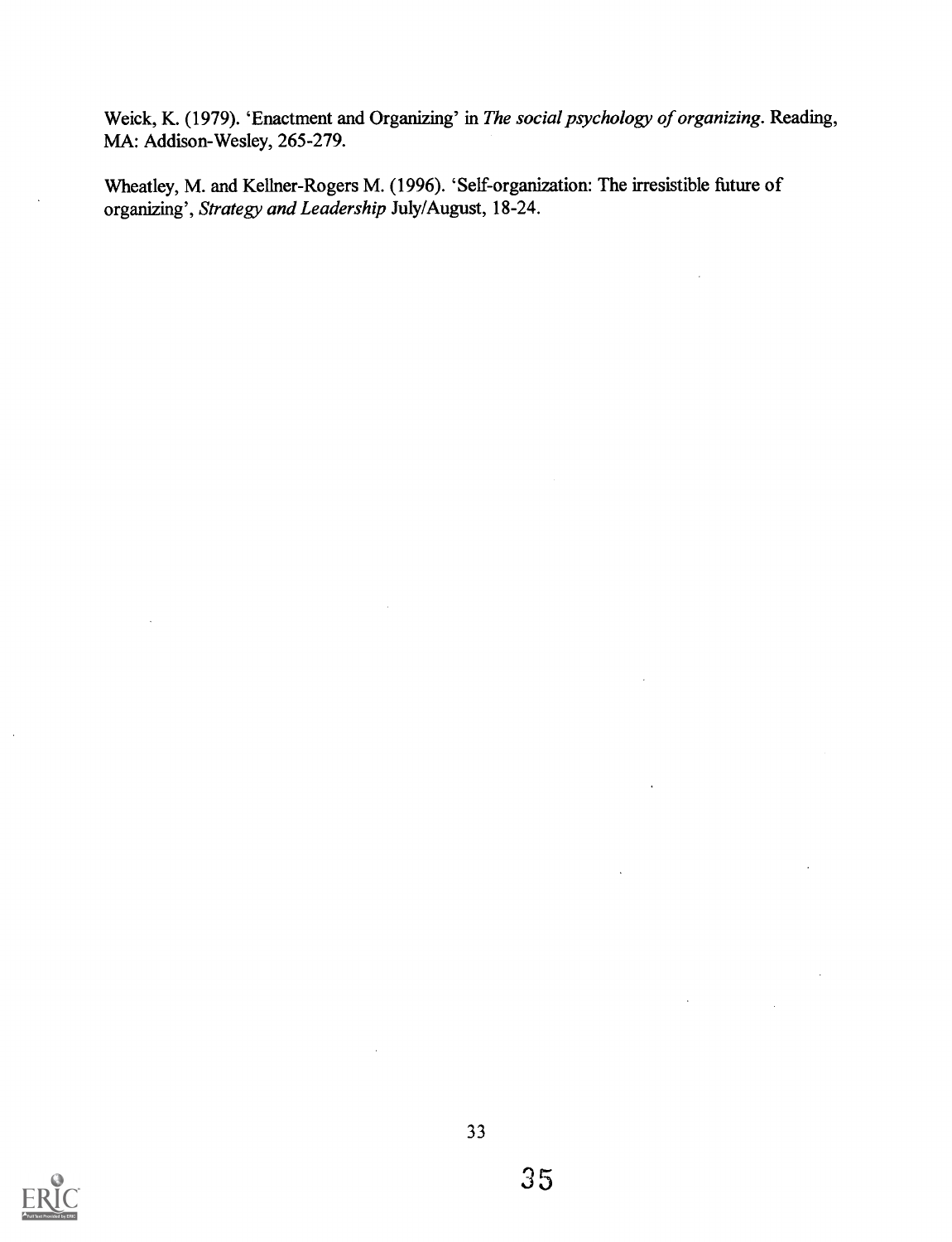

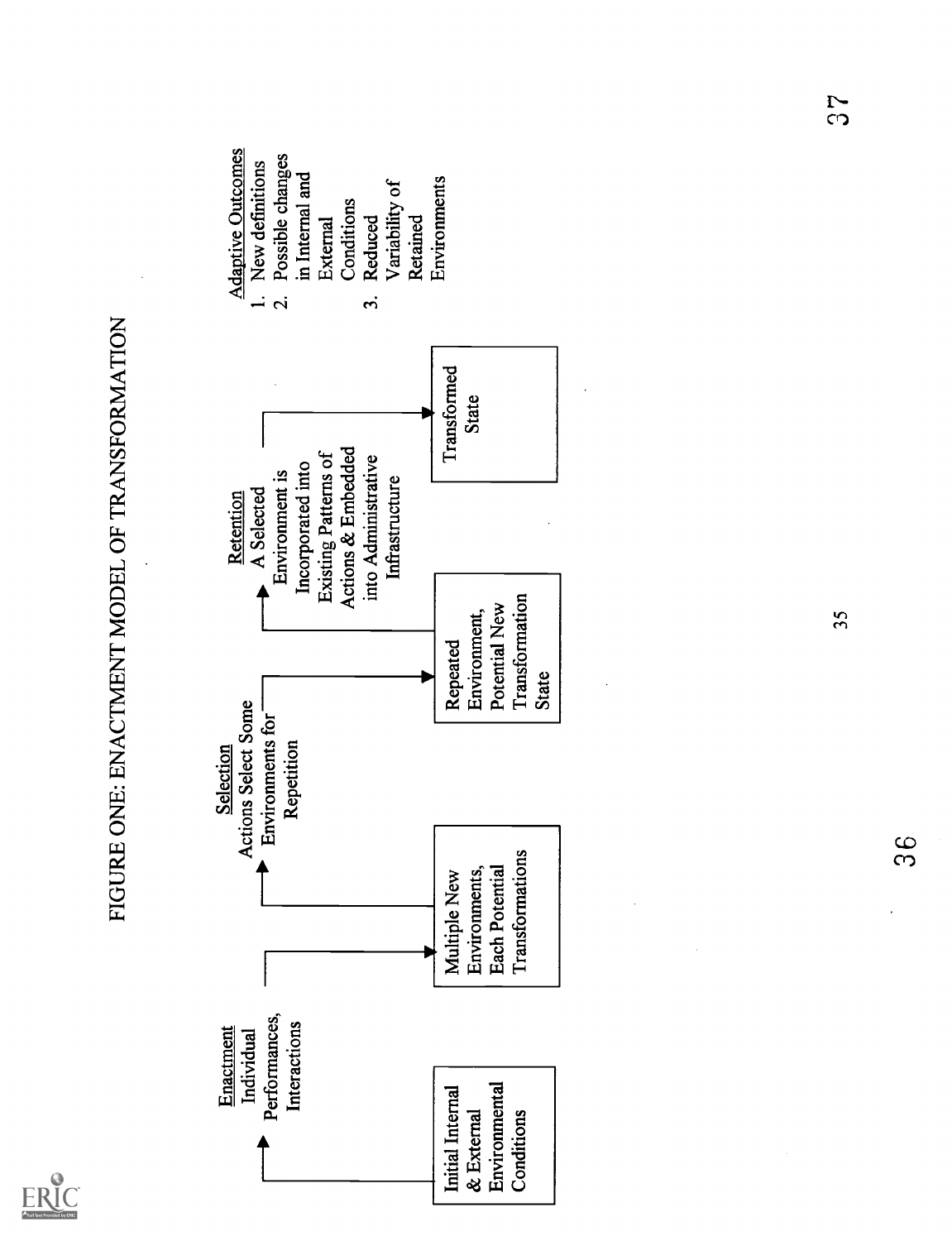

- FIGURE I WO: DECISIONS FOR ANY SEF REVISION PROCESS<br>
#1 Choose a stategic approach to take in the revision (e.g. literature based or other)<br>
#2 Determine the goals of the form (e.g. evaluative or developmental)<br>
#5 Determi
	-
- 
- 

ო 20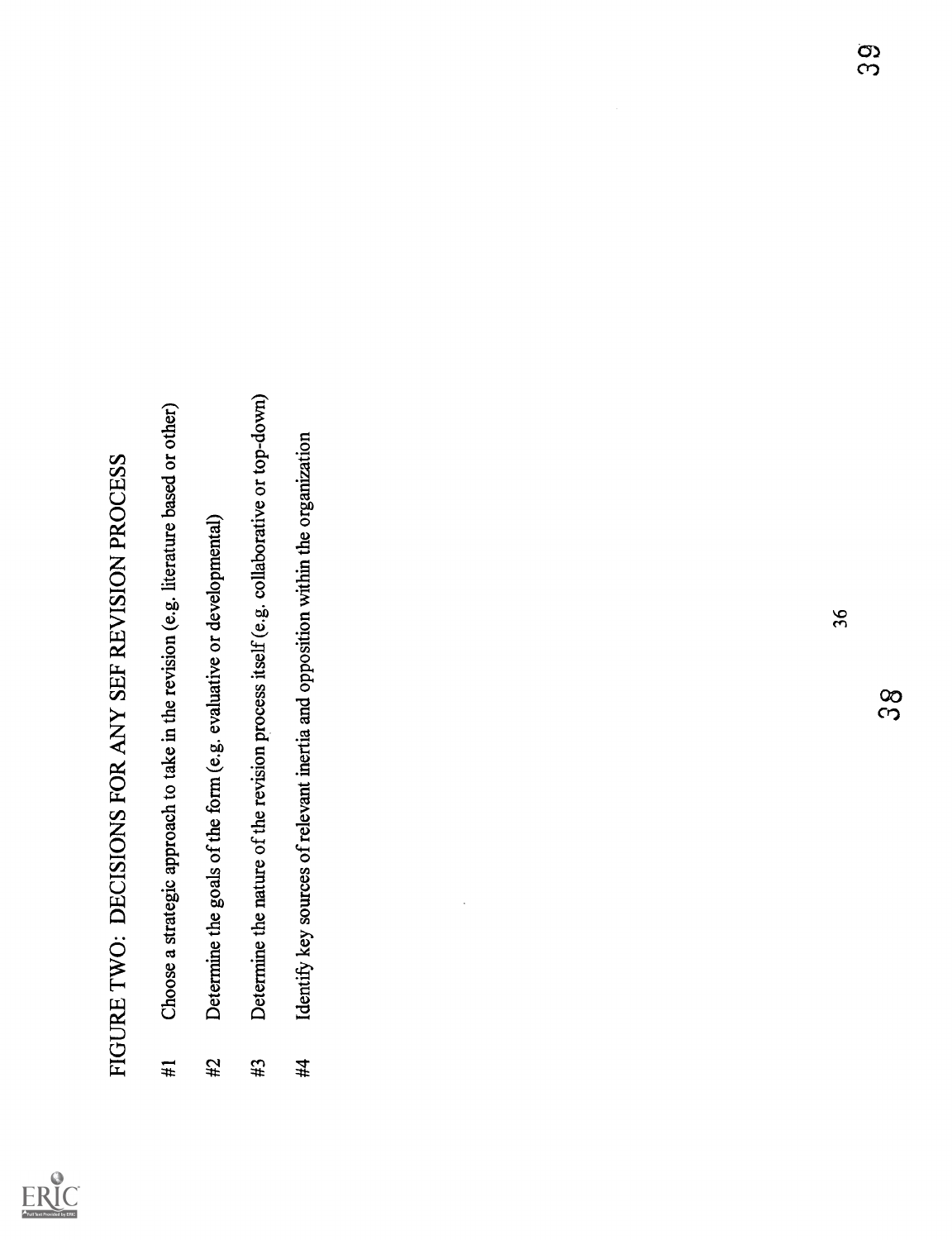

| FIGURE THREE: CONCEPTUAL DIMENSIONS OF TEACHING                                      |                                                                                                              |
|--------------------------------------------------------------------------------------|--------------------------------------------------------------------------------------------------------------|
| <b>Course Design</b>                                                                 | Educational goals and objectives for content<br>and skills                                                   |
| Availability to Students                                                             | Access to and approachability of the professor                                                               |
| Administrative Requirements                                                          | meets class as scheduled, necessary materials available<br>Timeliness of returned work, appropriate syllabi, |
| Assessment of Instruction, Subject<br>Matter Mastery, and Delivery of<br>Instruction | Teaching methods used, currency of material, and<br>comprehensiveness of content coverage                    |
|                                                                                      |                                                                                                              |
|                                                                                      |                                                                                                              |
| Adapted from Cashin, William E.                                                      | Defining and Evaluating College Teaching, Idea Paper #21, Center for Faculty Evaluation &                    |
| Development, Kansas State University, September 1989.                                |                                                                                                              |
|                                                                                      | 57                                                                                                           |

 $\overline{Q}$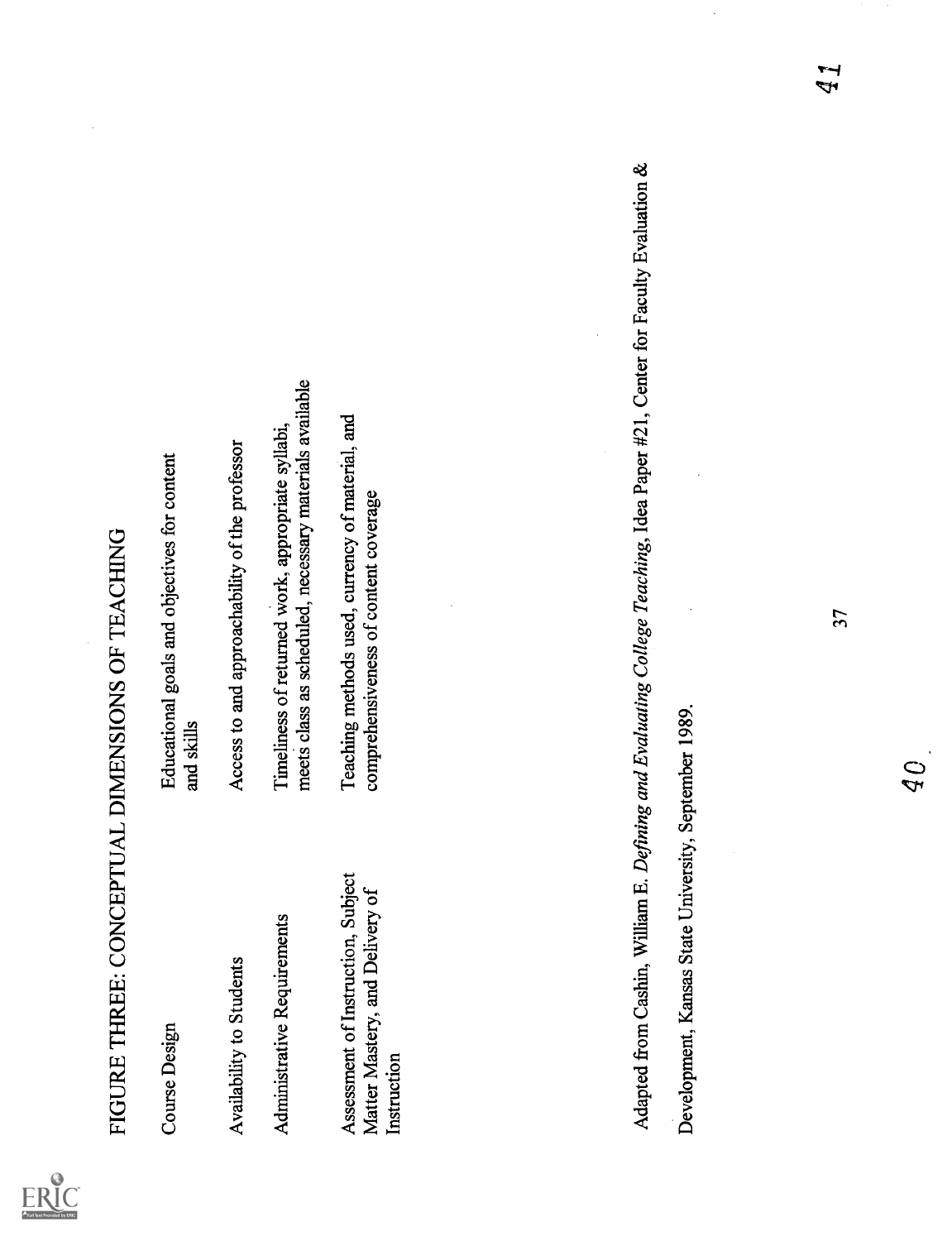# TABLE A: SUMMARY OF THE SEF REVISION ACTIVITIES

| Initial<br>Institutional                                                                                                                                                                                | Strategic<br>Decisions                                                                                                                                                                       | Item<br>Development                                                                                                                                                                                                                | Revision of<br>Items                                                                                                                                                                                                                   | Implementation                                                                                                                | Follow-up and<br>Assessment                                                                                                                                                   |
|---------------------------------------------------------------------------------------------------------------------------------------------------------------------------------------------------------|----------------------------------------------------------------------------------------------------------------------------------------------------------------------------------------------|------------------------------------------------------------------------------------------------------------------------------------------------------------------------------------------------------------------------------------|----------------------------------------------------------------------------------------------------------------------------------------------------------------------------------------------------------------------------------------|-------------------------------------------------------------------------------------------------------------------------------|-------------------------------------------------------------------------------------------------------------------------------------------------------------------------------|
| Conditions<br>(Initial Steps)                                                                                                                                                                           |                                                                                                                                                                                              |                                                                                                                                                                                                                                    | <b>ACTION STEPS</b>                                                                                                                                                                                                                    |                                                                                                                               |                                                                                                                                                                               |
| <b>Explicit</b><br>consensus from<br>both union and<br>administration of<br>need for change<br>Controversial<br>initial revisions<br>by ad-hoc<br>committee<br>Appointment of<br>joint long<br>standing | Choose Literature<br><b>Based Approach:</b><br>review literature<br>to identify<br>intellectual<br>strategies<br>Choose self<br>designed form<br>Revise Form for<br>formative goals<br>Adopt | Literature<br>based<br>evaluation of<br>interim form<br>Solicit and<br>review<br>additional<br>questions<br>faculty<br>members use<br>as supplements<br>to the current<br>form                                                     | Circulate the<br>newly revised<br>SEF to<br>students,<br>faculty, chairs,<br>deans and the<br>union and<br>schedule<br>feedback<br>meetings<br>Pretest revised<br>SEF, survey<br>representative                                        | Recommend<br>adoption to<br>union,<br>negotiation<br>team, faculty<br>and<br>administration<br>Campus Wide<br>use of new form | Analyze student<br>responses from<br>complete<br>campus-wide<br>evaluation<br>plan future<br>revision<br>processes<br>survey of<br>students, faculty<br>and<br>administration |
| committee to<br>revise form<br>Suspension of<br>union contract<br>to allow for<br>experimentation<br>of form<br>Demands by<br>accreditation<br>bodies                                                   | Collaborative<br>Methodologies:<br>collect and revise<br>SEFs used at other<br>universities<br>Maintain<br>continuity with the<br>past<br>Build on previous<br>drafts                        | Develop new<br>items to<br>address<br>selected<br>conceptual<br>criteria<br>Circulate copy<br>of revised SEF<br>and schedule<br>feedback<br>meetings<br>Draft a report<br>of years<br>activities to<br>union and<br>administration | sample of<br>faculty and<br>students<br>Survey<br>Analysis and<br><b>Revisions</b><br>Pilot Study of<br>new revision of<br>SEF and survey<br>of students and<br>all faculty<br>volunteers<br>Survey<br>Analysis and<br>minor revisions |                                                                                                                               | about their<br>experience with<br>the form                                                                                                                                    |
| Fall 1994-Fall<br>1995                                                                                                                                                                                  | Winter 1996                                                                                                                                                                                  | Spring/<br>Summer 1996                                                                                                                                                                                                             | Fall 1996 and<br>Spring 1997                                                                                                                                                                                                           | Fall 1997,<br>Winter 1998                                                                                                     | Spring 98 -<br>Winter 2000                                                                                                                                                    |



 $\bar{z}$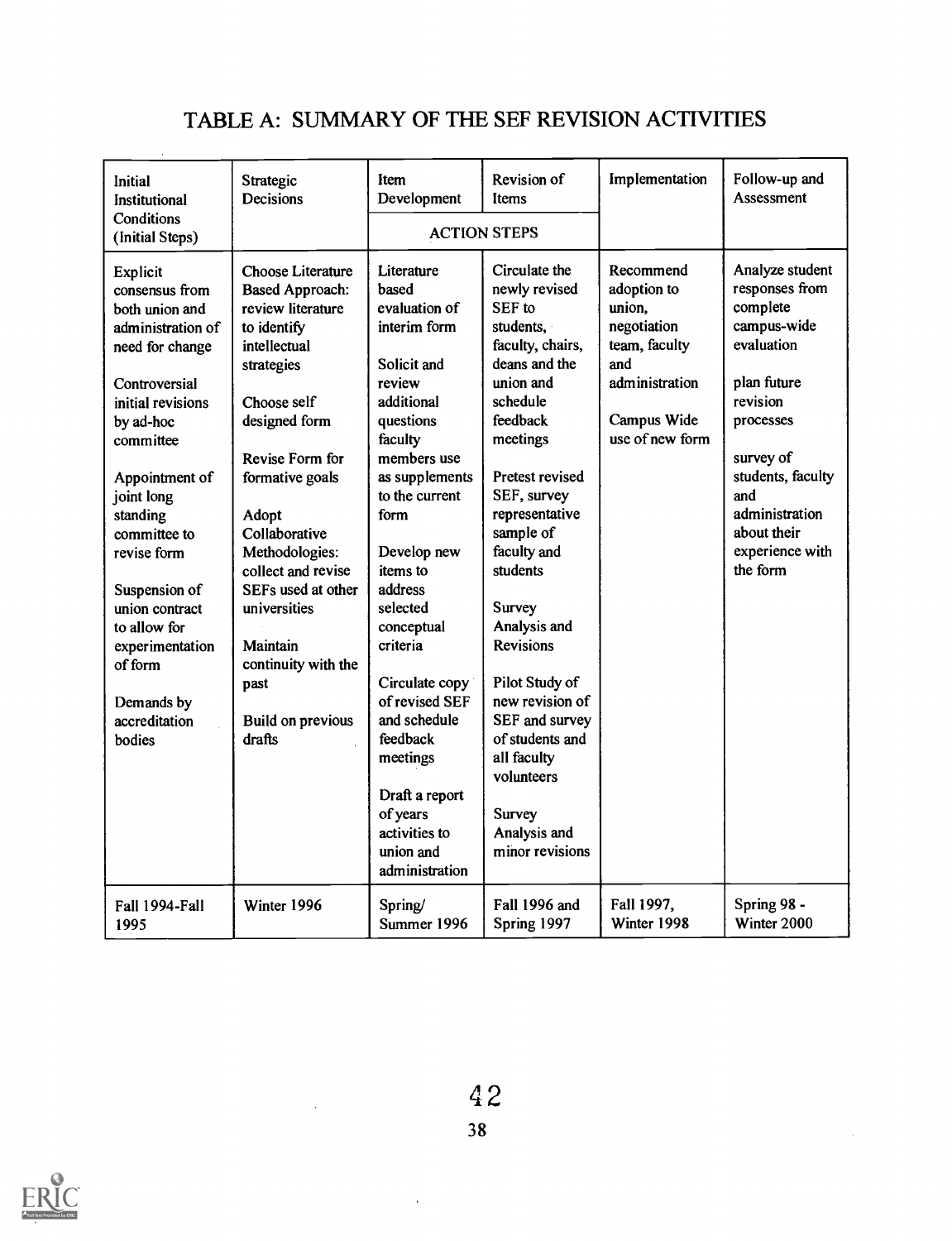# TABLE B: SURVEY QUESTIONS

| <b>Faculty Survey Questions</b>                     | <b>Student Survey Questions</b>                  |
|-----------------------------------------------------|--------------------------------------------------|
| 1. What do you like about the form?                 | 1. Were the printed and oral instructions for    |
|                                                     | filling out the form clear? If not, what did you |
|                                                     | have trouble understanding?                      |
| 2. What problems do you have with the form?         | 2. Is it clear to you when questions are not     |
|                                                     | applicable for your classes? If not, please      |
|                                                     | specify what kind of trouble you had in          |
|                                                     | assessing the applicability.                     |
| 3. Do you think the results of form help to         | 3. Was there something you wanted to say         |
| improve your teaching? How? How not?                | about a class or a professor that was not        |
|                                                     | addressed by the form? If so, what question      |
|                                                     | topic has been omitted?                          |
| 4. Do you think the form accurately evaluates       | 4. Are there questions you do not understand?    |
| your teaching? How? How not?                        | If so, which ones?                               |
| 5.* Have any of the questions on the form led       | 5. Do any questions on the form seem             |
| to revisions of your classroom practices?           | repetitive? If so, which ones?                   |
| Do you feel that the wording of any of the<br>$6.*$ |                                                  |
| questions on the form implies that you are          |                                                  |
| expected to change any of your classroom            |                                                  |
| practices? How? How not?                            |                                                  |

\* These two questions were added to the 2000 Faculty Survey and did not appear in the 1998 Faculty Survey.

 $4,3$ 

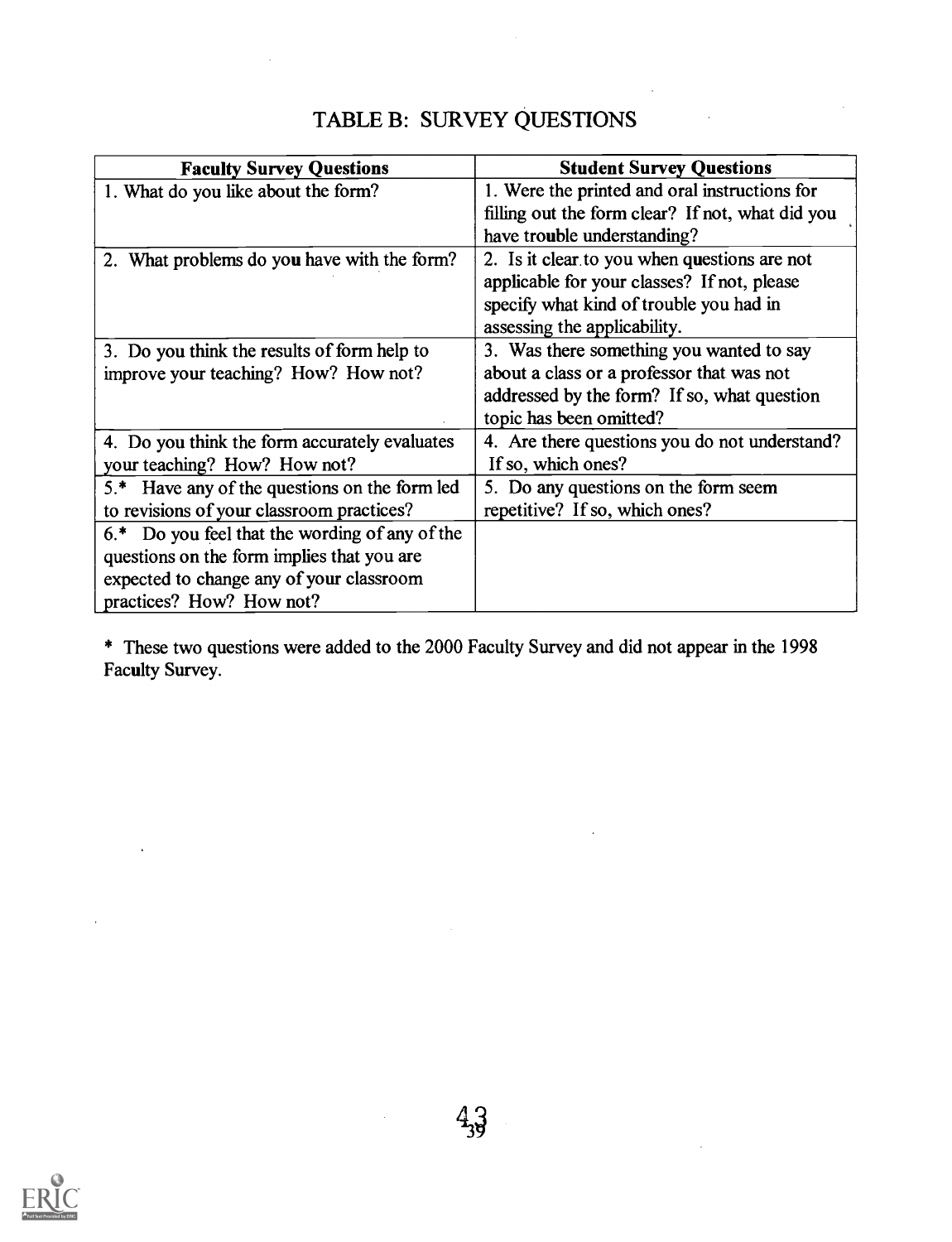# TABLE C: GOODNESS-OF-FIT INDICES

| $\frac{\text{Index}}{\mathbf{Q}^2}$ | <u>Value</u>                   |
|-------------------------------------|--------------------------------|
|                                     | 12616.78 (df = 149) $p < .001$ |
| AGFI <sup>a</sup>                   | .92                            |
| NFI <sup>a</sup>                    | .92                            |
| PI <sup>b</sup>                     | .81                            |

Note. Nonsignificant chi-square values indicate a good fit to the data (Hatcher, 1994). AGFI = adjusted goodness-of-fit, NFI = normed fit index (Bentler & Bonett, 1980), PI = parsimonious index (James, Mulaik & Brett, 1982).  $^{\circ}$ Indicates indices with .90 as recommended cutoff value for inferring model fit (Bentler & Bonett, 1980). The recommended cutoff for interpretation of the parsimonious index is .80 (James et al., 1982). Inspection of the normalized residuals for this analysis suggested that future psychometric work on the SEF should focus on refinement at the item level to insure that items are unidimensional and are assigned to the correct factors.

 $\mathcal{L}^{\text{max}}_{\text{max}}$ 

 $\lambda$ 

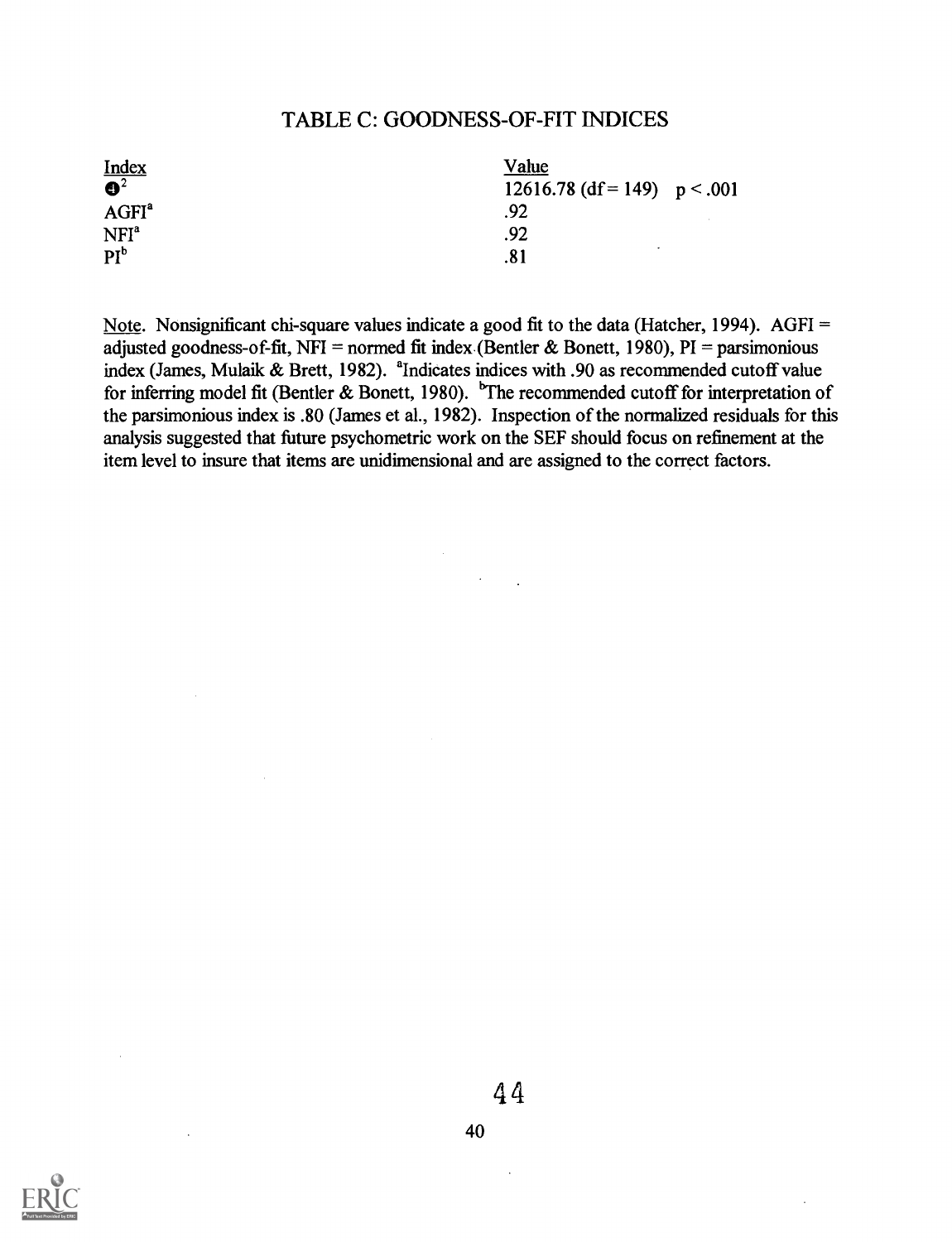# TABLE D: ANALYSIS OF ITEM RESPONSES FROM 1998 and 1999 SEF DATA'

| <b>YEAR</b> | Old Items <sup>2</sup> | Old without item #12 | New Items          | Technology Only Items <sup>4</sup> |
|-------------|------------------------|----------------------|--------------------|------------------------------------|
|             | NA response            | <b>NA Response</b>   | <b>NA</b> Response | <b>NA Response</b>                 |
| 1998        | 2.83%                  | .813%                | $9.87\%$           | 21.87%                             |
| 1999        | 2.61%                  | .688%                | 8.99%              | 20.37%                             |

Note: In terms of the SEF (see Appendix),

<sup>1</sup> Item number 23 was deleted from the analysis because it does not have a compatible response category. The status of item 15 with respect to new and old could not be determined, and thus was not included in the analysis.

<sup>2</sup> Old Items: #1, 2, 5, 7, 9, 10, 12, 13, and 14

<sup>3</sup> New Items: # 3, 4, 6, 8, 11, 16, 17, 18, 19, 20, 21, and 22

4 Technology Only Items: #6, 18, 19

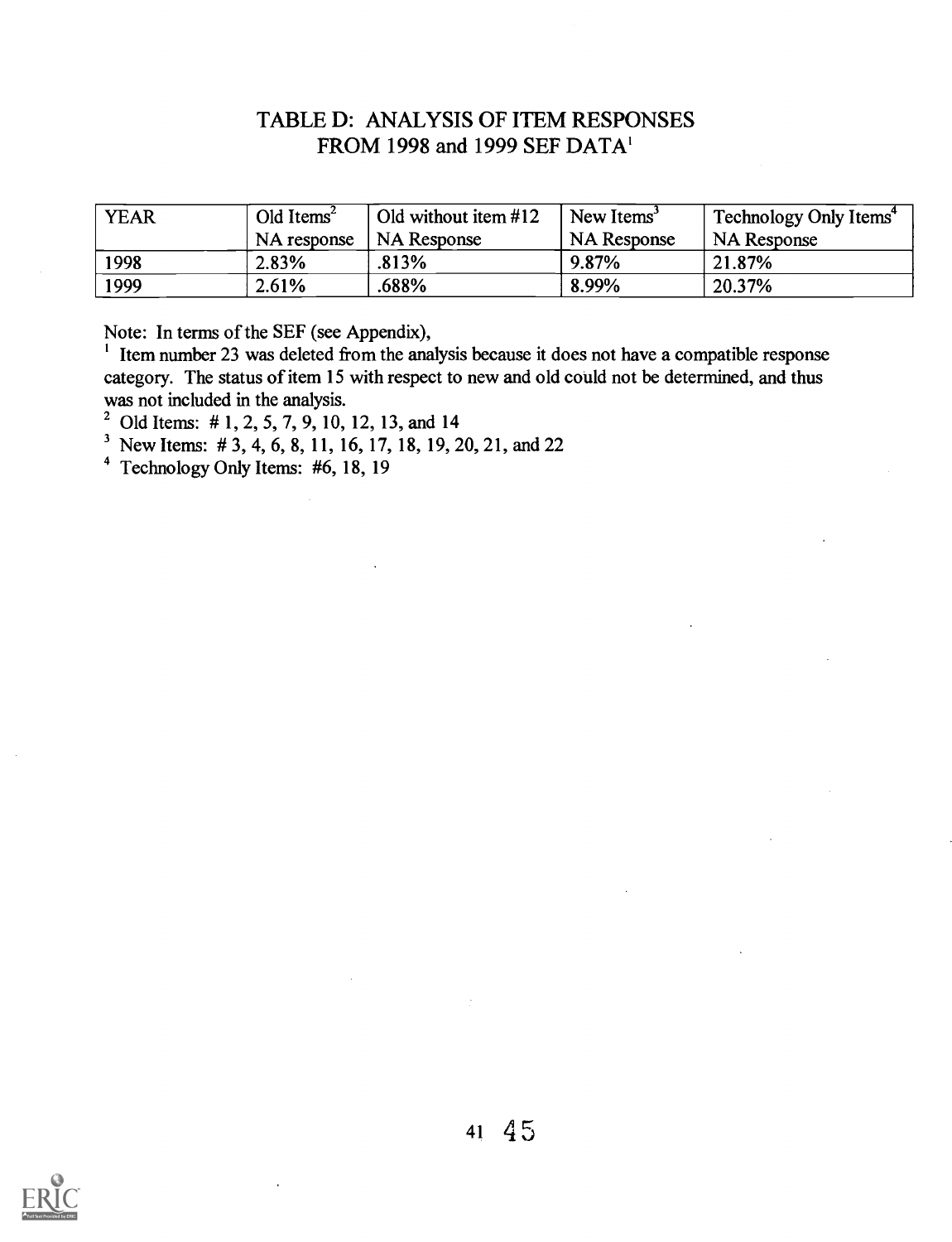# APPENDIX: SEF

# YOUNGSTOWN STATE UNIVERSITY STUDENT EVALUATION OF TEACHING AND LEARNING

INSTRUCTIONS: Please enter your answers to the following questions by filling in the corresponding circle on the scantron sheet. For each question, select only ONE answer. Your response to these questions will provide helpful information to your instructor.

| DESCRIBE YOUR INSTRUCTOR'S TEACHING PROCESS BY USING THE FOLLOWING CODES:                     |
|-----------------------------------------------------------------------------------------------|
| e. Not applicable<br>I d. Strongly Disagree<br>a. Strongly agree $ b $ . Agree<br>c. Disagree |

## The Instructor:

- 1. followed the syllabus without significant deviations.
- 2. developed the course to be appropriately challenging.
- 3. designed tests/papers/projects which were consistent with the objectives of the course.
- 4. designed assignments/papers/examinations requiring creative and original thinking.
- 5. presented clear grading standards for this course.
- 6. used advanced technologies to teach this course (e.g., multi-media, computers, Internet/World Wide Web, specialized lab equipment).
- 7. appeared to have an extensive knowledge about the subject matter of this course.
- 8. provided useful and thoughtful comments on papes/assignments/examinations.
- 9. was open to questions and differences of opinion.
- 10. was prepared and presented material in an organized manner.

11. created an inclusive classroom that communicated value for individuals and their differences (e.g. race, age, culture, gender, etc.)

- 12. was available during scheduled office hours.
- 13. respected the scheduled starting and stopping times of the class.
- 14. graded and returned course assignments and examinations to me in a timely fashion.
- 15. is someone from whom I would enjoy taking another course.

# The Course:

16. helped me improve my communication skills.

17. increased my understanding of the subject matter.

18. provided experience with new or improved technical skills specific to the subject matter (e.g., laboratory techniques, artistic skills, clinical techniques, etc.)

19. improved my abilities to access information beyond the textbook(s) (e.g., library, Internet, World Wide Web, data bases, interviews, etc.)

- 20. provided me with opportunities for problem-solving, critical thinking or decision-making.
- 21. provided opportunities for me to apply the materials and information learned in this course.
- 22. included activities involving a variety of methods and approaches designed to clarify the material.
- 23. I am aware of cheating, plagiarism, or other forms of dishonesty occurring in the class.<br>YES = a  $NQ = b$ 
	- $YES = a$

# Instructor's or Department's Questions:

24.

- 25.
- 26.
- 27. 28.

PLEASE TURN THIS SHEET OVER AND COMPLETE BOTH QUESTIONS ON THE BACK STUDENT: Please fill in the following information:

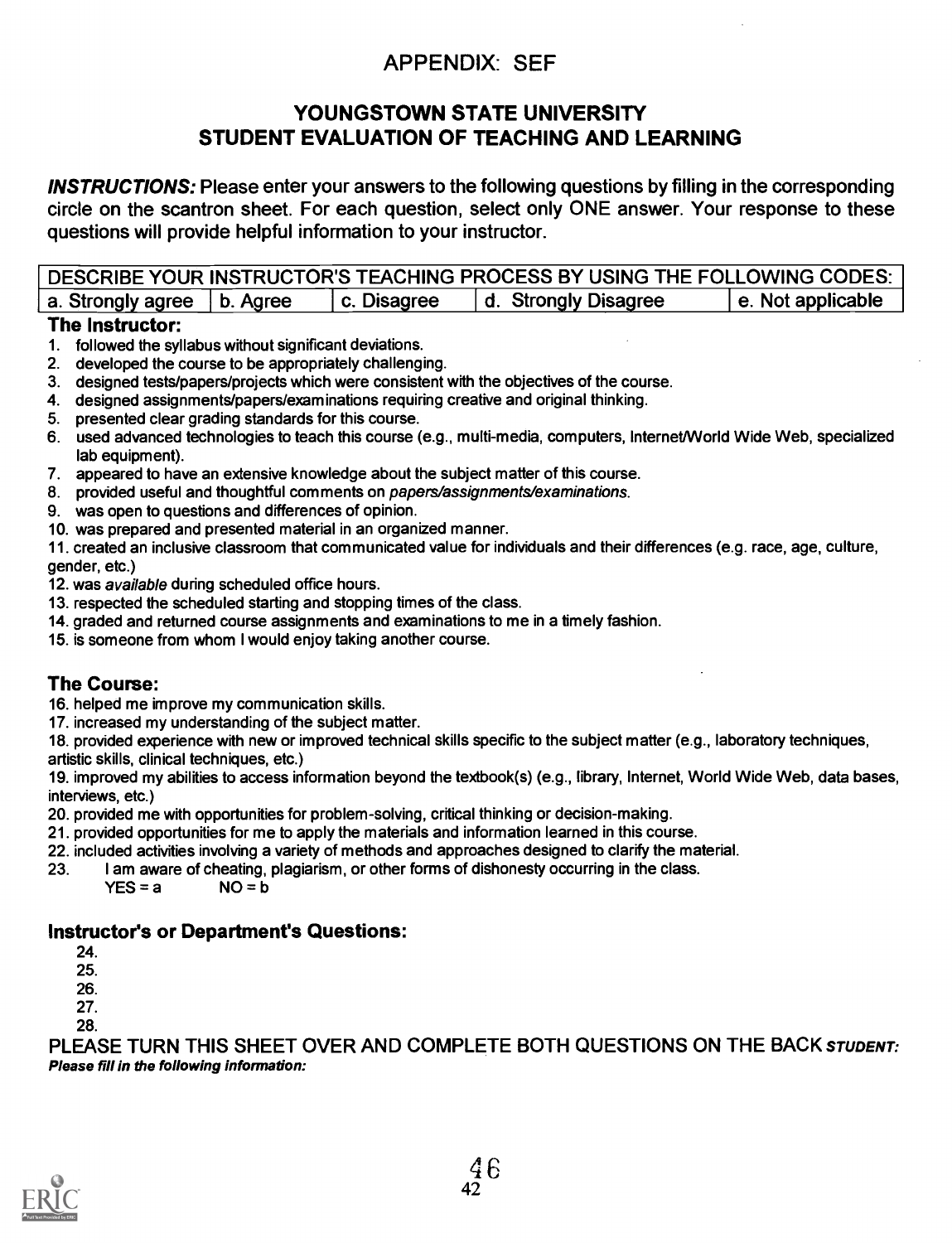$\mathcal{L}_{\mathcal{A}}$ 

 $\mathcal{A}$ 

CATALOG NUMBER: COURSE CODE NUMBER:

TERM & YEAR: INSTRUCTOR'S NAME:

## NARRATIVE

INSTRUCTIONS: Please comment, using the space below, on the following topics. Your written comments will be returned to the instructor after the term has ended. (You may want to PRINT to protect your anonymity.)

### a. THE STRENGTHS OF THIS COURSE AND ITS TEACHER.

(Use the space be/ow; DO NOT write your comments on the scantron sheet.)

### b. RECOMMENDATIONS FOR IMPROVEMENT.

(Use the space below; DO NOT write your comments on the scantron sheet.)

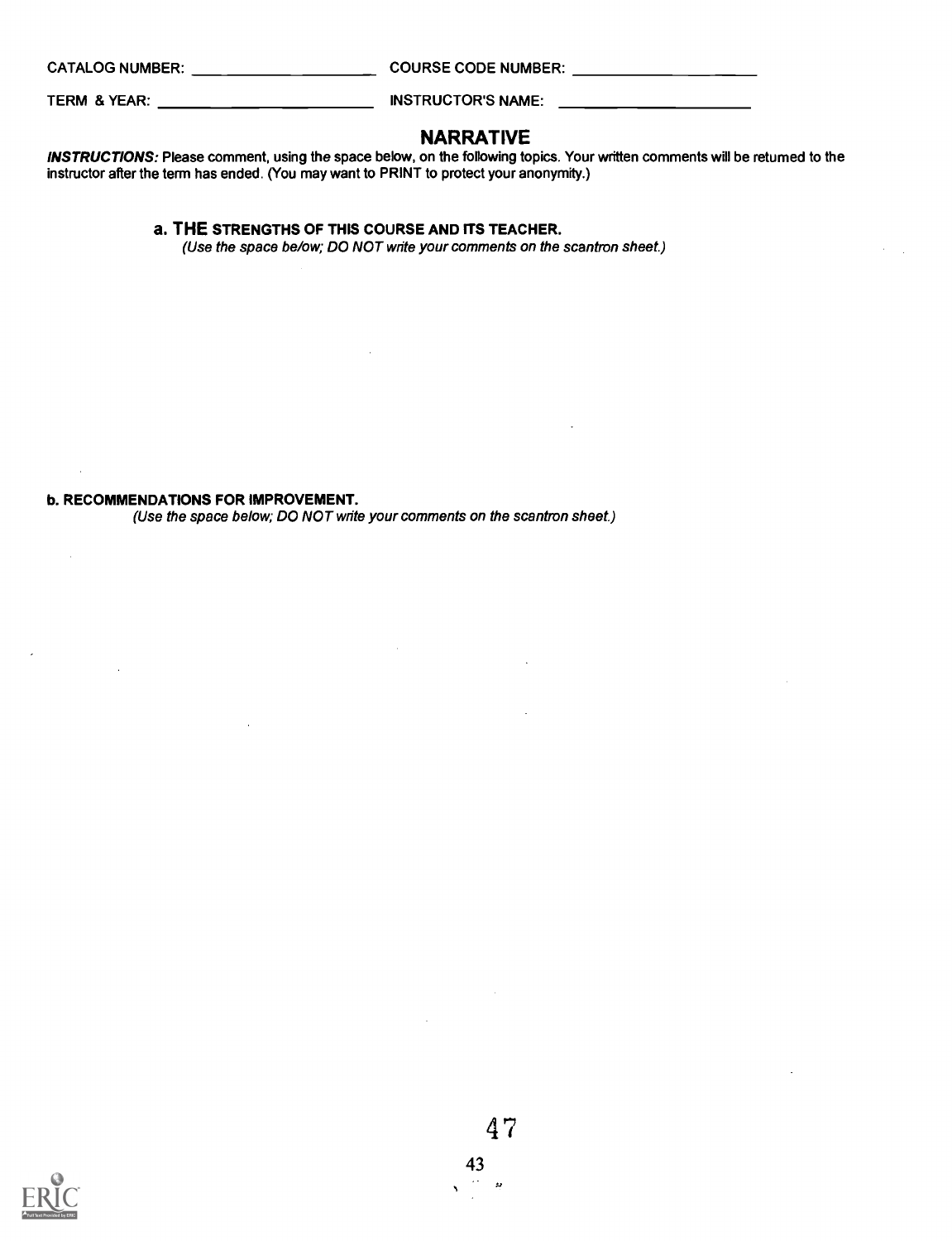$11603992$ 



## U.S. Department of Education

Office of Educational Research and Improvement (OERI) National Library of Education (NLE) Educational Resources Information Center (ERIC)

# REPRODUCTION RELEASE

(Specific Document)

| I. DOCUMENT IDENTIFICATION: |  |
|-----------------------------|--|
|-----------------------------|--|

| Title: Revising a Student Evaluation of Teaching Form: |                          |  |  |
|--------------------------------------------------------|--------------------------|--|--|
| A Campus-wide Transformation Process                   |                          |  |  |
| Author(s): $R$ uffer, McMahon $\epsilon$ Rogers        |                          |  |  |
| Corporate Source: Youngstown State University          | <b>Publication Date:</b> |  |  |
| The University of Aleron                               | 2001                     |  |  |

## II. REPRODUCTION RELEASE:

In order to disseminate as widely as possible timely and significant materials of Interest to the educational community, documents announced in the monthly abstract journal of the ERIC system, Resources in Education (RIE), are usually made available to users in microfiche, reproduced paper copy, and electronic media, and sold through the ERIC Document Reproduction Service (EDRS). Credit is given to the source of each document, and, if reproduction release is granted, one of the following notices is affixed to the document.

If permission is granted to reproduce and disseminate the identified document, please CHECK ONE of the following three options and sign at the bottom of the page.



Documents will be processed as indicated provided reproduction quality permits. perrnIsslon to reproduce Is granted, but no box Is checked, documents will be processed at Level I.

I hereby grant to the Educational Resources Information Center (ERIC) nonexclusive permission to reproduce and disseminate this document as indicated above. Reproduction from the ERIC microfiche or electronic media by persons other than ERIC employees and its system contractors requires permission from the copyright holder. Exception is made for non-profit reproduction by libraries and other service agencies to satisfy Information needs of educators in response to discrete inquiries

inted Name/Position/Title: Sign <u>JAmes R. Rogers, PLD Assistant Professor</u><br>Telephone:<br>330 972 7798 [<sup>FA</sup>330 972 5636 here, > Crganization/Address: T33o e472.\_ 7793 F130 477Z.. r& 3b please E-Mail Address: cover brown, edu value: 5/11/01